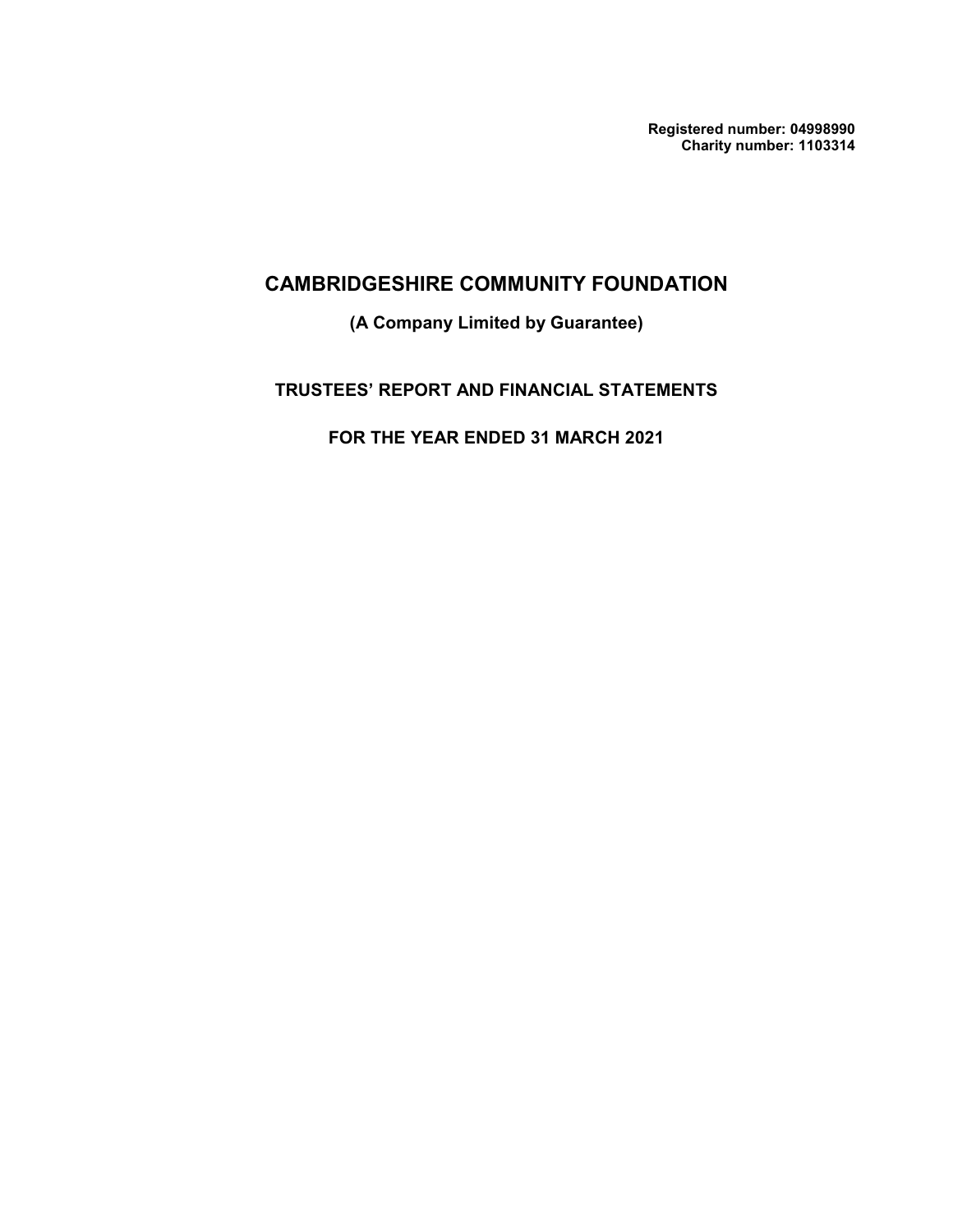### **(A Company Limited by Guarantee)**

### **CONTENTS**

# **Page**

| Reference and Administrative Details of the Charity, its Trustees and Advisers | 1              |
|--------------------------------------------------------------------------------|----------------|
| <b>Trustees' Report</b>                                                        | $\overline{2}$ |
| <b>Independent Auditors' Report</b>                                            | 18             |
| <b>Statement of Financial Activities</b>                                       | 21             |
| <b>Balance Sheet</b>                                                           | 22             |
| <b>Cash Flow Statement</b>                                                     | 23             |
| Notes to the Financial Statements                                              | 24 - 39        |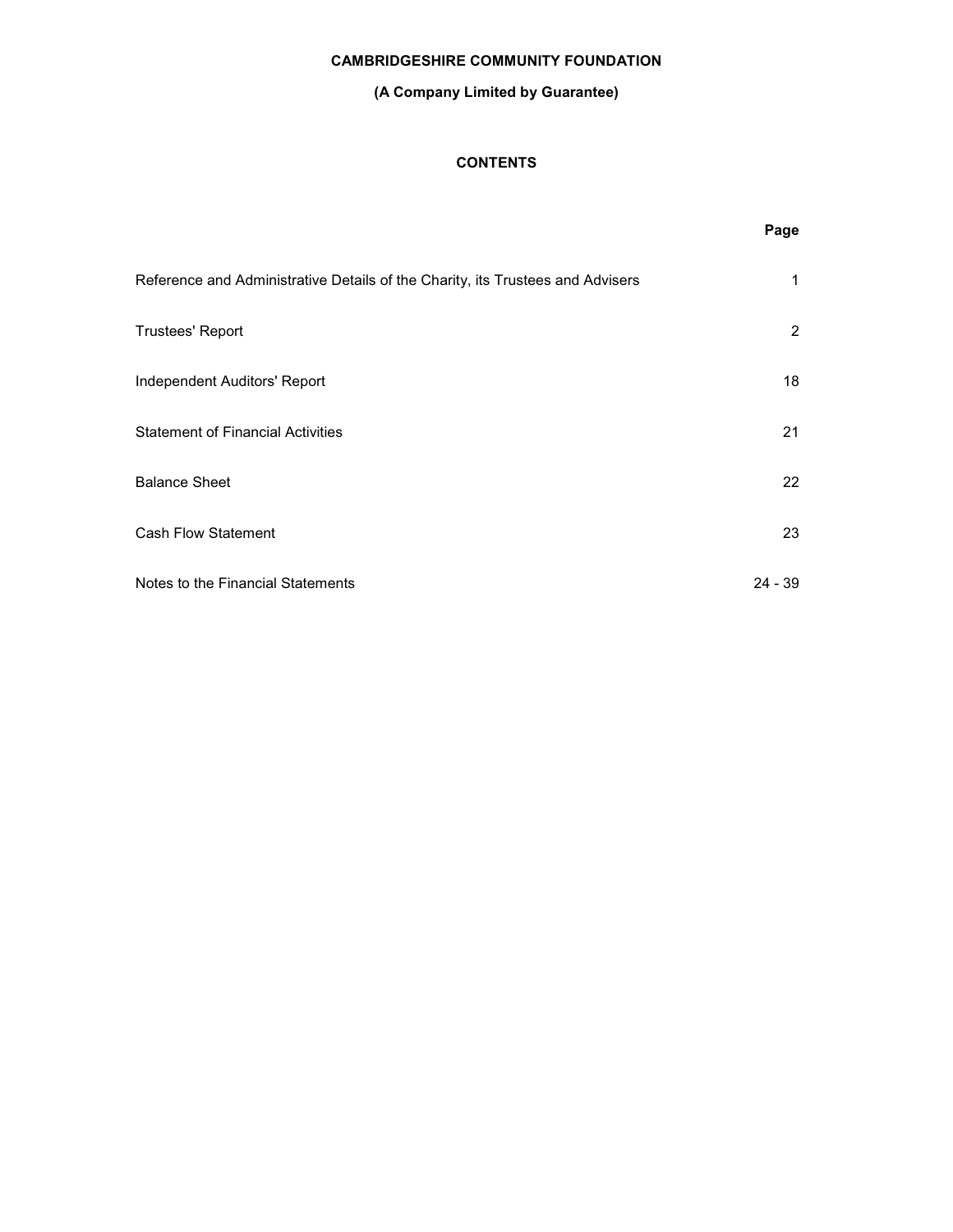### **(A Company Limited by Guarantee)**

### **REFERENCE AND ADMINISTRATIVE DETAILS OF THE COMPANY, ITS TRUSTEES AND ADVISERS FOR THE YEAR ENDED 31 MARCH 2021**

### **Trustees**

|                                                                                        | S Humphrey, Chair<br>E Damazer<br>C Davis<br>A B Griffiths<br>C M Stewart (resigned 21/10/20)<br>P M Woolner (resigned 21/10/20)<br>C Stenner<br>L Sinclair<br>S Thompson<br>J Slota-Newson<br>G Thomas<br>C P Parkhouse<br>S J Catling (appointed 27/01/21) |
|----------------------------------------------------------------------------------------|--------------------------------------------------------------------------------------------------------------------------------------------------------------------------------------------------------------------------------------------------------------|
| Company registered number<br><b>Charity registered number</b><br><b>Linked charity</b> | 04998990<br>1103314<br>1103314-1 Diddington Village Community Trust                                                                                                                                                                                          |
| <b>Registered office</b>                                                               | Hangar One, The Airport<br>Newmarket Road<br>Cambridge<br>CB5 8TG                                                                                                                                                                                            |
| <b>Chief Executive Officer</b>                                                         | Michael O'Toole                                                                                                                                                                                                                                              |
| Independent auditors                                                                   | Price Bailey LLP<br><b>Tennyson House</b><br><b>Cambridge Business Park</b><br>Cambridge<br>CB4 0WZ                                                                                                                                                          |
| <b>Bankers</b>                                                                         | Lloyds Bank<br><b>Gonville Place</b><br>Cambridge<br>CB <sub>2</sub> 1BQ                                                                                                                                                                                     |
|                                                                                        | Unity Trust Bank<br>Nine Brindley Place<br>Birmingham<br><b>B1 2HB</b>                                                                                                                                                                                       |
| <b>Investment Managers</b>                                                             | Rathbone Investment Management Limited<br><b>City House</b><br>126-130 Hills Road<br>Cambridge<br>CB <sub>2</sub> 1RE                                                                                                                                        |
|                                                                                        | <b>CCLA Investment Management Limited</b><br>Senator House, 85 Queen Victoria Street<br>London<br>EC4V 4ET                                                                                                                                                   |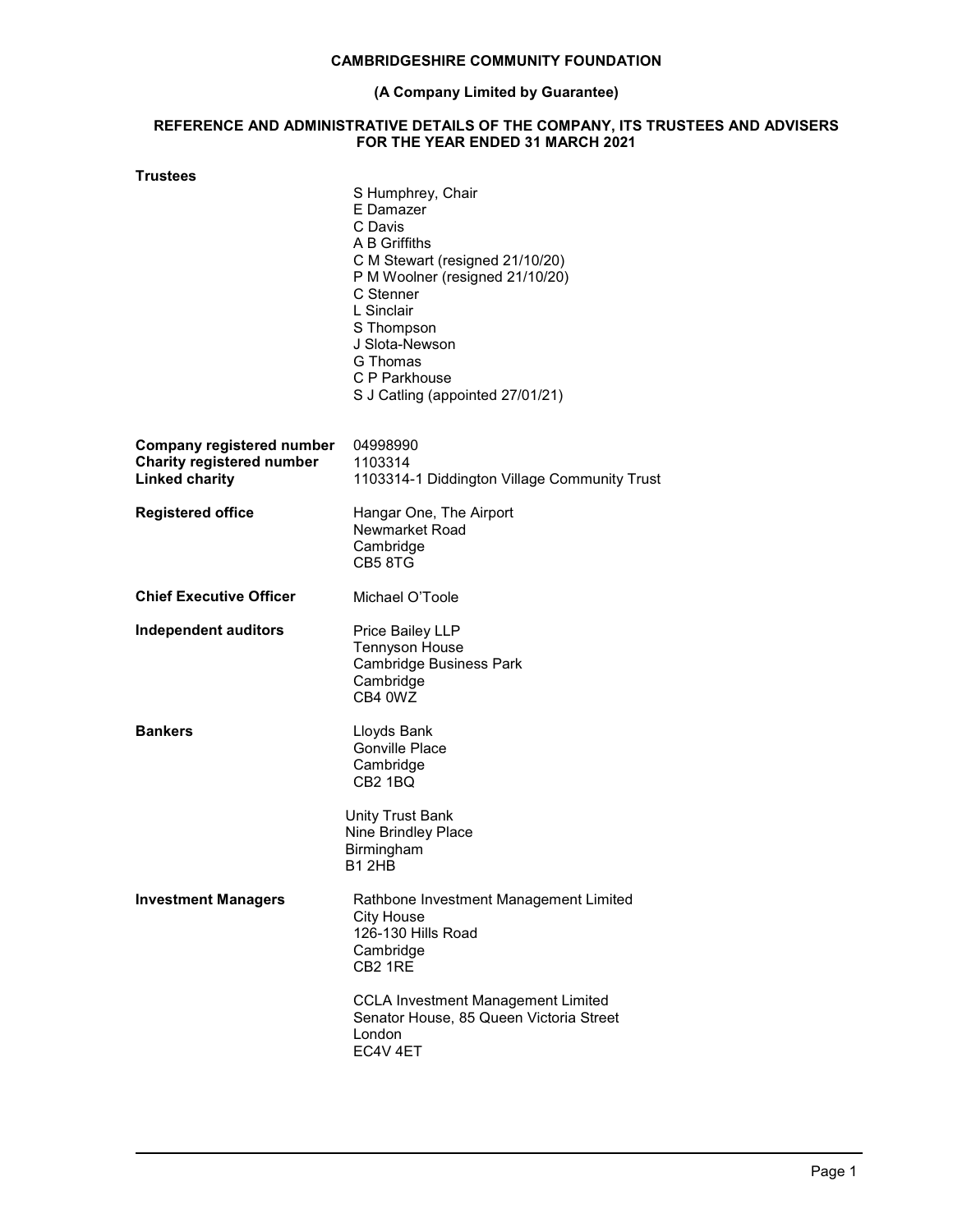### **(A Company Limited by Guarantee)**

### **TRUSTEES' REPORT INCLUDING THE DIRETORS' REPORT FOR THE YEAR ENDED 31 MARCH 2021**

## **Introduction**

### Chair's Statement

We have great pleasure in presenting the Cambridgeshire Community Foundation (CCF) Trustees Annual Report and Financial Statements for the year ended 31st March 2021.

The past year has been like no other in CCF's history. We are very proud of what has been achieved. For over sixteen years CCF has developed a strengthening track record of responding to communities' challenges and helping the most vulnerable by inspiring local philanthropy to deliver grants programmes that make a positive difference. However, this year our work has been more important than ever. During the Covid-19 pandemic, CCF quickly mobilised the Cambridgeshire Coronavirus Community Fund. Our understanding place-based investing in Cambridgeshire communities meant we had the invaluable local intelligence combined with a strong sense of what works at the local level. Our enduring relationships with private donors, the business community, local authorities, and local media allowed us to quickly galvanise a funding appeal that has raised over £1.4 million. To mobilise our grants programme, we had to show great agility and innovation to adapt our delivery models, including a shift to remote working. Applications for funding were turned around in a matter of days, whilst retaining a robust review and approvals process. The importance of trust and relationships were paramount. This enabled us to award Coronavirus Community Fund grants worth £1,370,281 in 2020/21 (nil in 2019/20). These grants gave hope to the most vulnerable through some of the darkest days, and, likely, saved lives and protected thousands of people's wellbeing. The way that people in local communities came together to look out for the most vulnerable and isolated was our inspiration – we were determined to support the community groups and local charities that stepped up to meet the challenges presented by the pandemic. I am so very grateful to everyone who supported this work.

We are also delighted to report that we kept our business-as-usual grants activities running too. We made it clear to grantees that existing grants could be repurposed, by agreement. The combined impact of our response to the pandemic and business-as-usual has led to our busiest ever year. Our small staff team along with our incredible Trustees and volunteers have worked hard to achieve a record-breaking level of grants awarded by both value: £3,778,957 (2020:£2,426,788) and number of grants: 921 (2020:.760) Through the year our financial position has further strengthened as we have grown contribution to our operating costs whilst carefully controlling expenditure. This has allowed us to rebuild the charity's reserves back to prudent target level.

My time as Trustee and Chair of CCF is coming to the end of my two terms at our AGM in October 2021. It has been a privilege to lead CCF and to see the vital impact that we achieve. We are delighted that following an open recruitment process, Stephen Catling has joined the board and Stephen will take over as Chair from October, following a six-month transition period. He too is very focused on growing CCF's impact to tackle the inequalities, challenges and social need that exists across our county. The work of CCF has never been so important and we would be delighted to hear from you if you feel that you can help us achieve our mission for a better Cambridgeshire.

Simon Humphrey **Stephen Catling** Chair Trustee



(Chair, October 2021)

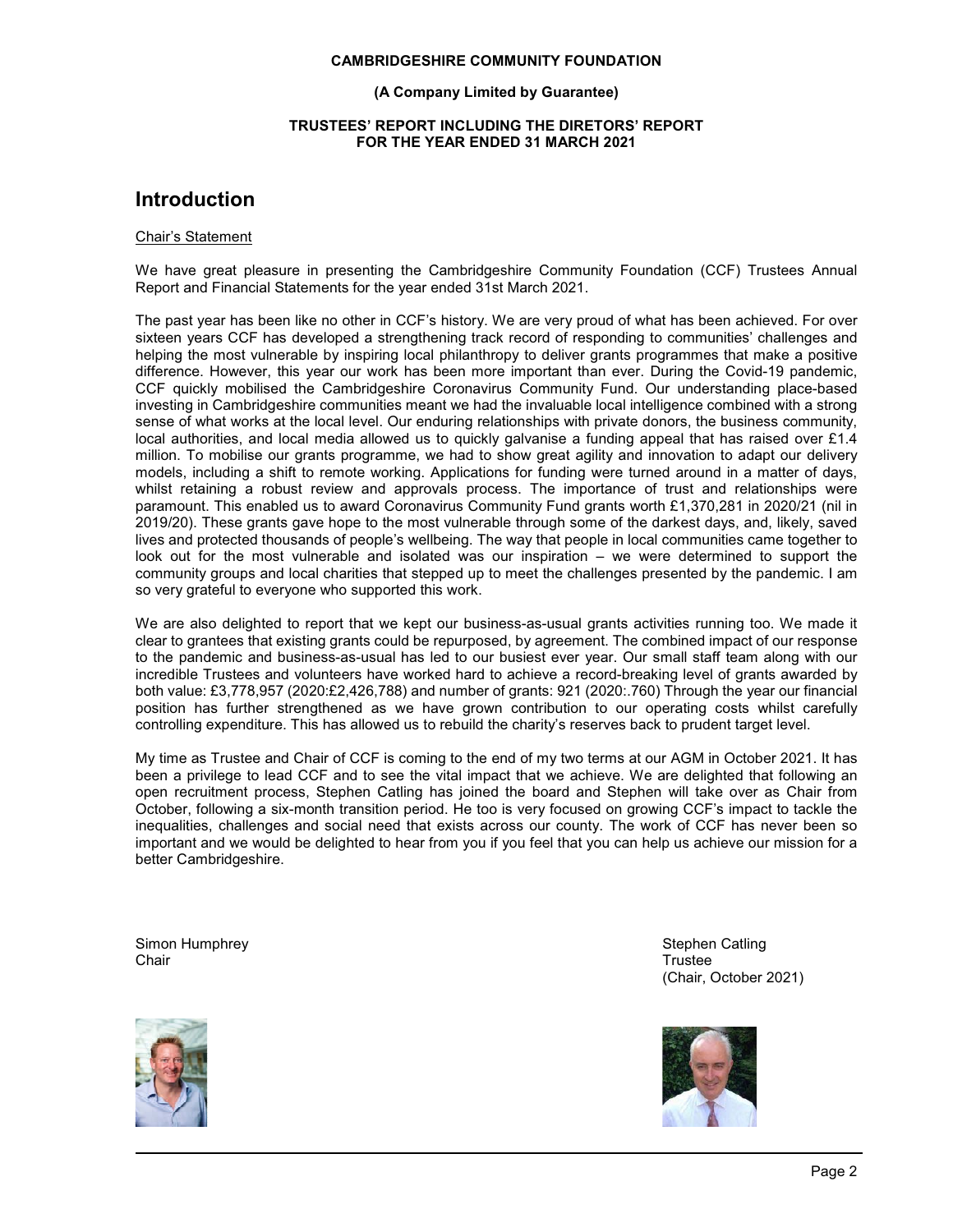### **(A Company Limited by Guarantee)**

### **TRUSTEES' REPORT INCLUDING THE DIRETORS' REPORT FOR THE YEAR ENDED 31 MARCH 2021**

### Chief Executive's Foreword

Following an unprecedented year for CCF, I want to focus on the future in this foreword. But first I must express my huge gratitude to the CCF team, the communities, and charities that we work with and especially our donors without whom we could not have achieved the vital impact that we delivered in 2020/21. Not only did our brilliant donors continue to support our work through such turbulent times but they went much further. The support from existing donors, many new donors and the partnerships with local media that allowed us to inspire support from hundreds of people meant we raised over £1.4m in donations for our Coronavirus Community Fund (nil in 2019/20). If you are interested to learn more about how we responded to the Covid-19 pandemic, then please see our Impact Report.

CCF is the county's charity which aims to grow local philanthropy, matching generous people and organisations with our region's most important community causes. We exist to tackle disadvantage and empower the most vulnerable by supporting our local voluntary sector and strengthening communities to build from the ground up. We achieve impact through our grant programmes which fundamentally enable communities to thrive and people to fulfil their potential. There are many aspects of how we responded to the pandemic that have led to changes we are determined to take forward in how we achieve even greater impact. Through 2021 we will be undertaking a comprehensive review to create a new strategic plan for 2022/25. Within this we will consider how to ensure our grant-giving is targeted to achieve the biggest impact on the major issues of inequality and disadvantages in Cambridgeshire. Our new Vital Signs 2021 report provides an important guide to help CCF understand the challenges and opportunities that exist within communities across the county. Vital Signs is part of a broader role that CCF plays in "taking the pulse" of our community, to understand challenges, priorities, and opportunities for action. Listening to our communities is more important than ever, and we are strengthening our governance and processes to ensure that we take account of diverse community voices. Our lead in this local knowledge informs our funding strategy, inspires the incredible philanthropists that we work with and build conversations with like-minded people who are passionate about making a difference most effectively.

I am also determined that we work to ensure our grants are accessible, with proportionate application processes, and are reaching a diverse range of all our communities. Sadly, there is growing evidence to show that the most vulnerable in our communities will be hardest hit, in the long-term, by the pandemic. Our funding will be distributed in a targeted way, in line with our commitment to diversity, equity, and inclusion. I am delighted that we have stepped up to support communities more than ever over the past year, but we know there is so much more to do – Vital Signs 2021 shows this in stark terms. We will therefore seek to engage with individual donors, local councils, and the business community to raise the resources to achieve our goal to improve the quality of life for the people of Cambridgeshire. Please do get in touch if you can help CCF in any way.

Finally, I want to mention Simon Humphrey, whose six years as a Trustee and Chair will end in 2021. I am so grateful to all that Simon has brought to CCF, and personally for the wise and considered support he has generously given me. I am delighted that we have been able to plan and execute a comprehensive transition period with Stephen Catling, who takes over as Chair in October 2021, and I look forward to working with Stephen to grow CCF to achieve even more of the critical difference that we make.

Michael O'Toole Chief Executive



Email: michael@cambscf.org.uk Twitter: otoole\_michael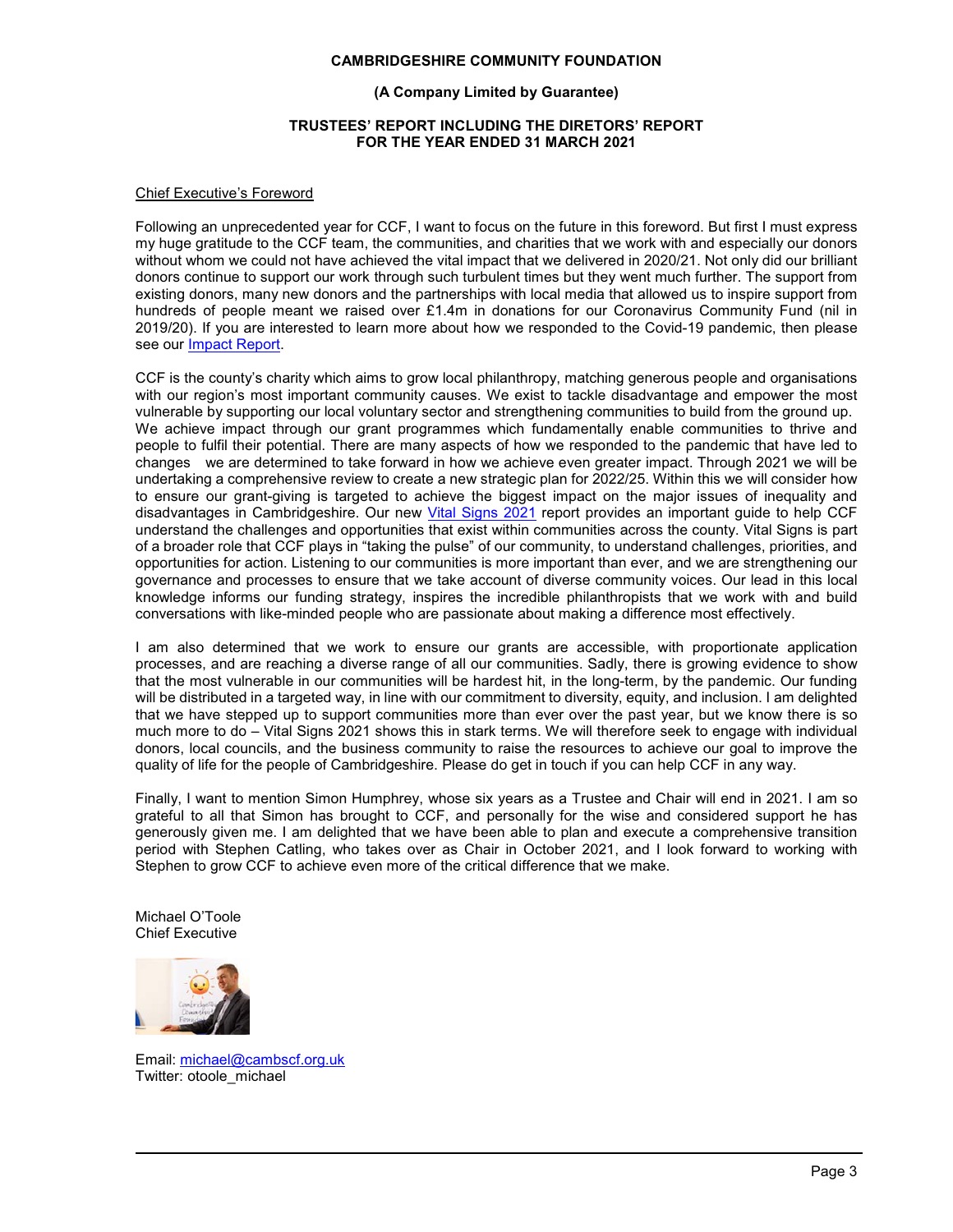### **(A Company Limited by Guarantee)**

### **TRUSTEES' REPORT INCLUDING THE DIRETORS' REPORT FOR THE YEAR ENDED 31 MARCH 2021**

### Overview of report

The Trustees (who are also directors of the Foundation for the purposes of the Companies Act) present their annual report together with the audited financial statements of Cambridgeshire Community Foundation (the Foundation) for the year ended 31 March 2021.

In the past year the Trustees report that the Foundation awarded grants of almost £3.78m (2020: £2.5m). These grants were offered to voluntary and community groups, enabling them to undertake charitable projects supporting a wide range of beneficiaries throughout the county. As in prior years, the projects funded were aiming to improve the quality of life for local people, especially those facing disadvantages and difficulties.

The grants the Foundation has been able to offer in the year were thanks to the continuing support of existing donors, and from new donors who chose to channel their charitable giving through the Foundation. The Trustees are immensely grateful to all the donors who collectively enabled the Foundation to record in the year record income of £5,173,056 (2020: 2,773,827).

The Diddington Village Community Trust (DVCT) remained a linked charity to the Foundation. As a linked charity, the totals for the DVCT are included in the Statement of Financial Activities and the Balance Sheet under the appropriate headings. In some of the account notes the details of DVCT are separately shown to identify the income, expenditure, assets and liabilities as appropriate. All operational procedures (including governance, grant making, investment, risk management and decision making) for DVCT are the same as detailed in this report for the Foundation.

The Trustees confirm that the Annual Report and financial statements of the Foundation comply with the current statutory requirements, the requirements of the company's governing document and the provisions of the Statement of Recommended Practice "Accounting and Reporting by Charities (SORP 2019)" applicable to charities preparing their accounts in accordance with the Financial Reporting Standard applicable in the UK and Republic of Ireland (FRS 102), effective 1 January 2019.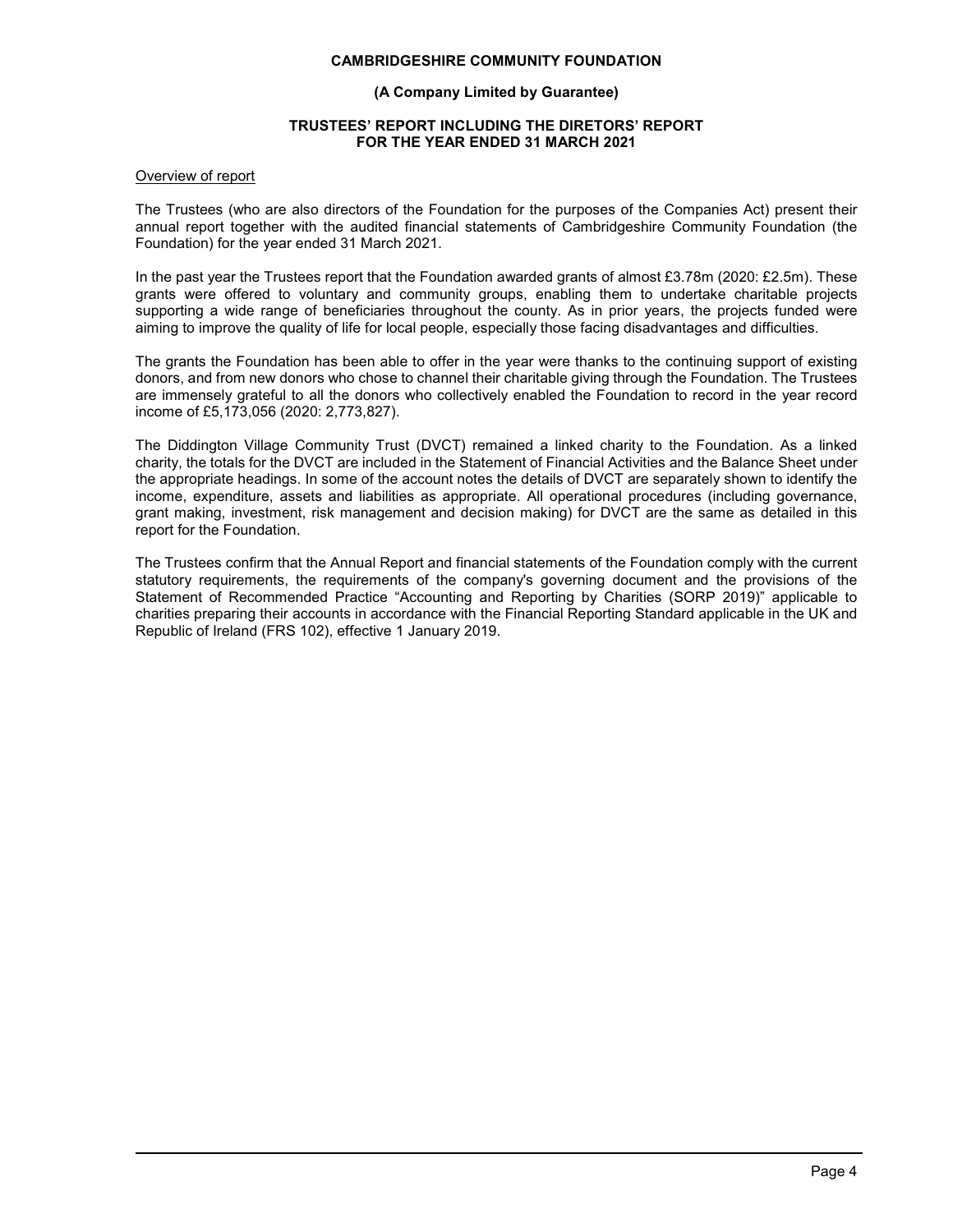### **(A Company Limited by Guarantee)**

### **TRUSTEES' REPORT (continued) FOR THE YEAR ENDED 31 MARCH 2021**

## **Objectives and Activities**

CCF's objectives, as set out in the governing document, are to award grants to local charitable causes working in the community in the county of Cambridgeshire and its immediate neighbourhood. Individuals, families, local companies and public bodies make this possible by supporting charitable funds held by CCF.

CCF is the partner for grant making and philanthropy in the county of Cambridgeshire. We work in partnership with individuals, companies and other organisations across every sector of the community to build a better life for all.

### **Our Mission**

The Cambridgeshire Community Foundation is a proactive community and philanthropic leader dedicated to improving the quality of life for the people of Cambridgeshire. To advance our mission we work with many partners to:

- Actively inspire philanthropy and increase permanent resources for the county of Cambridgeshire
- Invest in important community programmes through grants
- Provide leadership and a forum for dialogue on critical community issues

### **Our Vision**

Our strategic vision is to harness the county's success & economic performance to reduce inequity & social problems by empowering communities to help themselves.

To achieve this, our aims are:

- Be bigger grow our endowment and increase our annual grant-making
- Reach more people reach more donors and support more causes
- Understand needs ensure we are abreast of current issues in our county

### **Objectives**

The Foundation's objectives, as defined in its Memorandum, are:

- the promotion of any charitable purposes for the benefit of the community in the County of Cambridgeshire and its immediate neighbourhood including but not limited to the advancement of education, the protection of good health, both mental and physical, and the relief of poverty and sickness;
- other exclusively charitable purposes in the United Kingdom (and elsewhere) which are in the opinion of the Trustees beneficial to the community with a preference for those in the area of benefit.

In line with the Charities Act, charitable purpose for the Foundation therefore includes;

- the prevention or relief of poverty;
- the advancement of education:
- the advancement of health or the saving of lives;
- the advancement of citizenship or community development;
- the advancement of the arts, culture, heritage or science;
- the advancement of amateur sport;
- the advancement of human rights, conflict resolution or reconciliation or the promotion of religious or racial harmony or equality and diversity;
- the advancement of environmental protection or improvement;
- the relief of those in need, by reason of youth, age, ill-health, disability, financial hardship or other disadvantage:
- other purposes currently recognised as charitable and any new charitable purposes which are similar to another charitable purpose.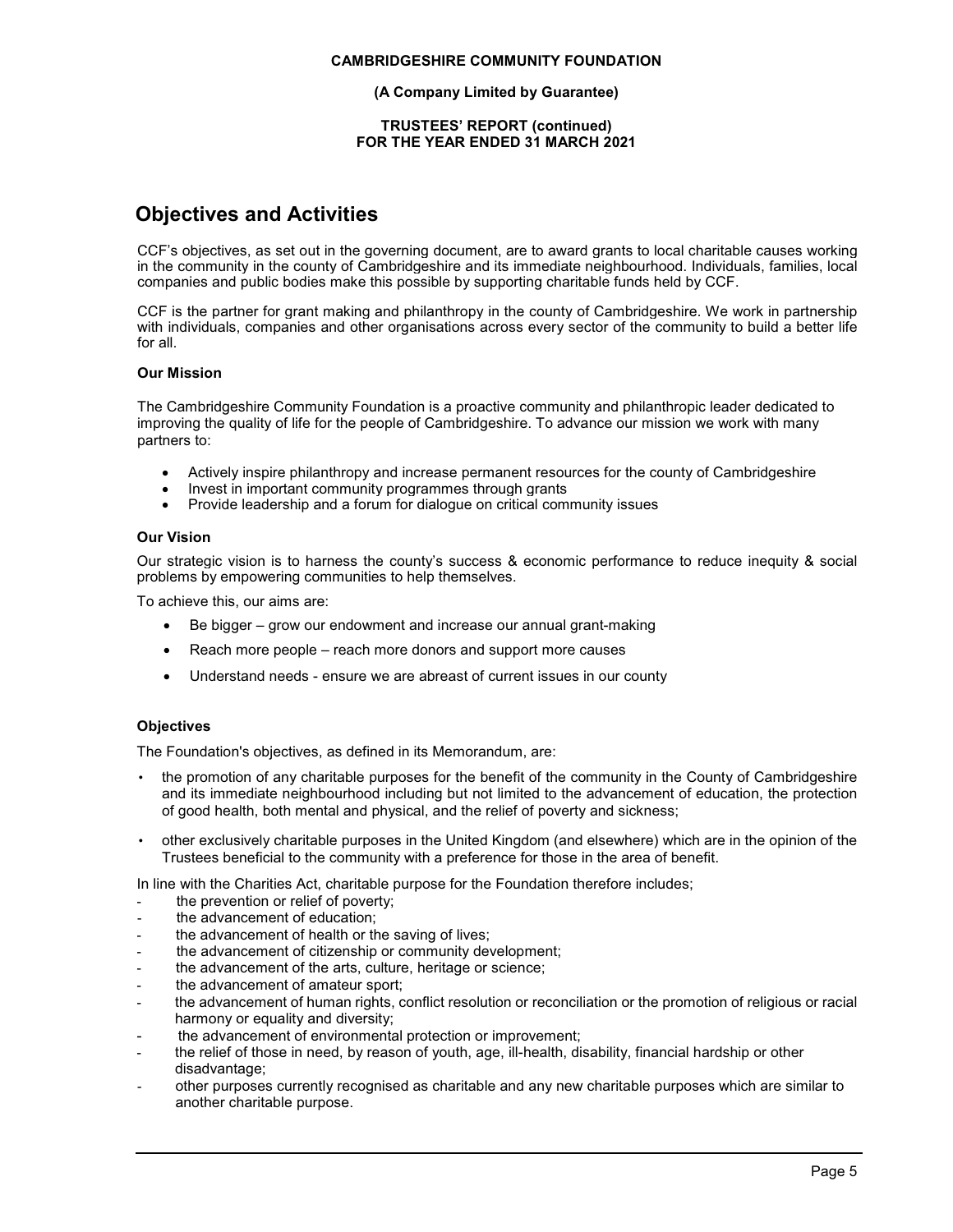### **(A Company Limited by Guarantee)**

### **TRUSTEES' REPORT (continued) FOR THE YEAR ENDED 31 MARCH 2021**

#### **Understanding Needs**

#### **Understanding Needs**

Cambridgeshire is rightly perceived as an affluent county in overall terms. However, this hides the reality that there are communities that face severe disadvantage and deprivation. Our Vital Signs 2021 report helps CCF to take the pulse of our community, to measure the quality of life and to highlight the county's priorities and opportunities for action. Understanding needs and issues in a community is the first step to being able to solve them. This is what Vital Signs 2021 does. It looks at published statistics and facts gathered from local and national sources. It measures quality of life of different Cambridgeshire's communities to uncover the areas that need most help.

### **Activities for achieving objectives**

The Foundation aims to encourage philanthropy in Cambridgeshire, manage funds set up at the Foundation by donors, and make and monitor grants to local voluntary organisations that are effectively addressing local needs.

The Foundation's principal target is to build endowment funds to provide resources to tackle the needs identified in its research and the advice it receives, whilst running the Foundation in the most efficient, equitable and sustainable way.

Through an ever-increasing number of funds managed on behalf of individual and corporate donors, local and national government and national grant-making bodies, CCF supports projects and initiatives that aim to improve the quality of life for local people who face disadvantage, and to tackle social issues. Funding is targeted towards several priority beneficiary groups and across Cambridgeshire, as shown below.



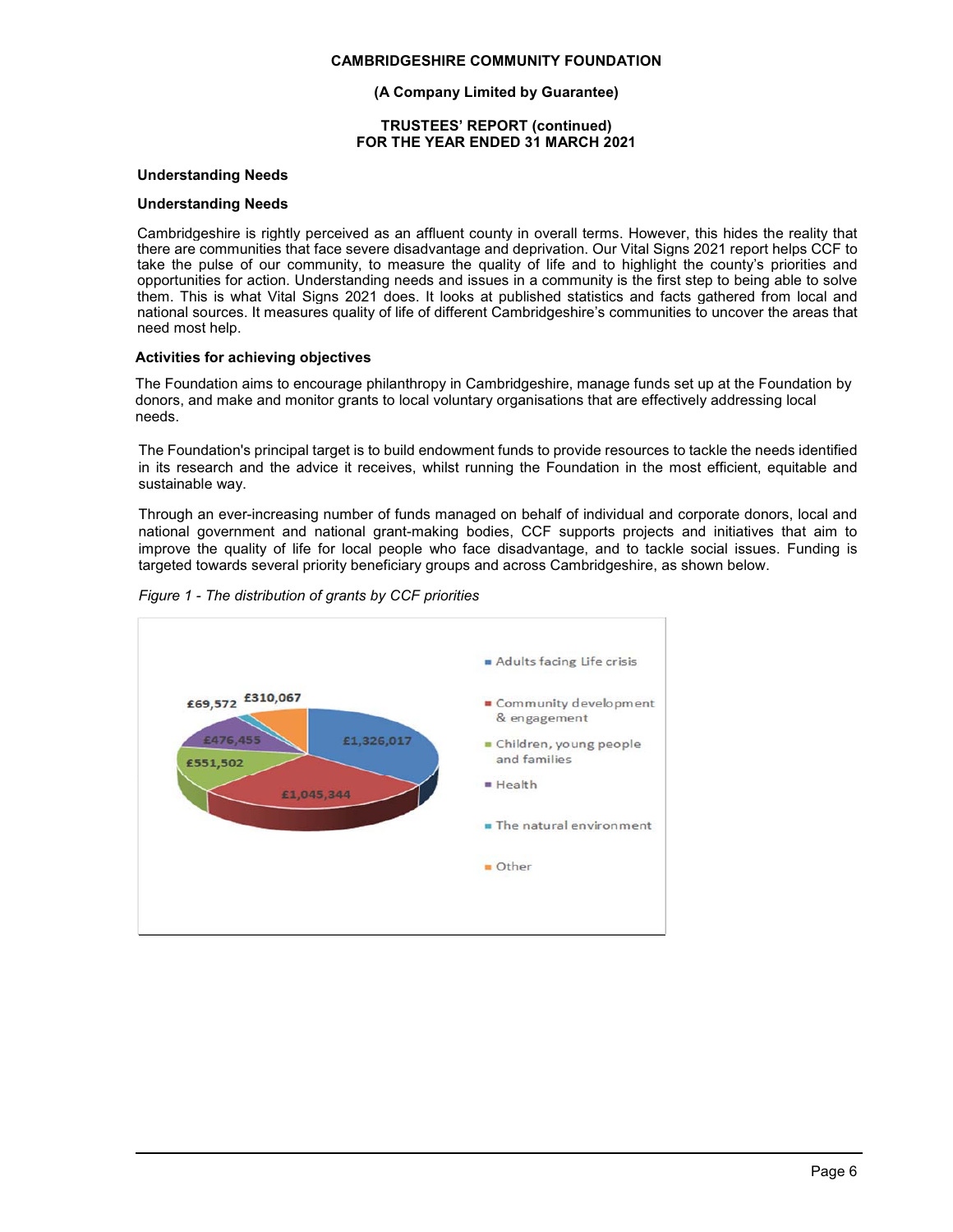**(A Company Limited by Guarantee)** 

### **TRUSTEES' REPORT (continued) FOR THE YEAR ENDED 31 MARCH 2021**



*Figure 3 - The distribution of grants by CCF priorities Prior Year*



### **Support CCF**

We are passionate about improving our communities and the life chances of disadvantaged people. CCF wants to help make Cambridgeshire a county where we can all share in success, where local philanthropy will be the norm and communities are empowered to help all those in need. We support incredible people brimming with hope and potential who understand how we can bring about positive change.

To do this we need to increase our donor income. CCF provides a range of flexible ways to support our work and grow impact in helping those facing the most challenging social issues across Cambridgeshire. We provide tried and tested solutions for philanthropy, efficient ways of enabling companies to connect with their communities and reliable, independent processes for the administration of public body grant programmes.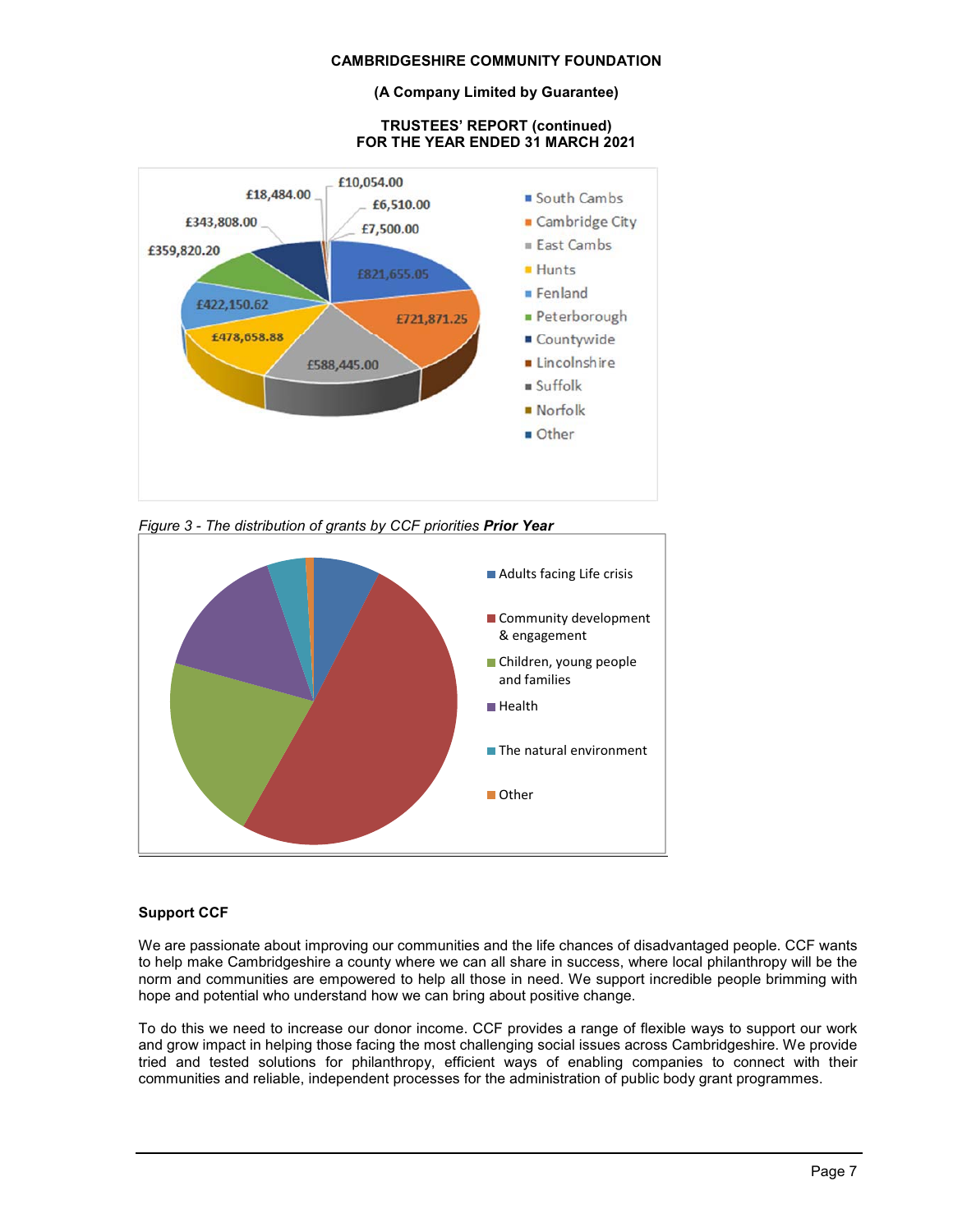### **(A Company Limited by Guarantee)**

### **TRUSTEES' REPORT (continued) FOR THE YEAR ENDED 31 MARCH 2021**

Our Friends of CCF scheme which provides a simple way to support Cambridgeshire communities in a simple but effective way. Friends of CCF make an annual gift, starting from just £30 a month for individuals or £1,000



per annum for business Friends. Becoming a Friend of CCF will help us to grow and makes a difference across Cambridgeshire and helps those less fortunate. Friends of CCF:

- $\sqrt{}$  Demonstrate support for your local community
- $\checkmark$  Support the development of CCF
- $\sqrt{ }$  Help us to help the most vulnerable and disadvantaged
- $\sqrt{\ }$  Receive thanks on our website and elsewhere

 $\sqrt{ }$  Attend events, meet some of the people you helped and connect with other Friends

- $\sqrt{ }$  Receive regular updates about our work
- ض Corporate Friends of CCF can use our Friends of CCF logo on websites and reports

Friends of CCF who are taxpayers could add 25% to the donation through Gift Aid. If you are interested to become a Friend of CCF, please contact our Chief Executive, Michael O'Toole at michael@cambscf.org.uk or call on 01223 410535.

### Setting up a Named Fund

We work with local people, families and companies who want to make a difference. We can help them support charitable projects in a cost-effective and simple way. A 'Named Fund' at CCF works just like a Charitable Trust. It allows you to support issues and areas of your choosing, but saves you all the trouble of appointing trustees, handling investments, managing a grants application process and dealing with lots of regulation.

Funds are used to offer support to charitable projects that you as a donor wish to support. These charitable projects can be anywhere and can be working in issues that you may be already familiar with. Alternatively, CCF can work with you to identify areas of needs and projects that are right for you.

We are very flexible regarding fund size. A fund can be opened very quickly, and we can start making grants from the fund on balances from £5,000 up. If you prefer, then we can protect your privacy and make grants on your behalf without disclosing your identity. We offer a cost effective and more impactful alternative to establishing a private charitable trust and benefits include:

- We assess projects of interest to you and visit you in your home or office to provide you with relevant, independent information to help select projects for funding
- As a registered charity, all payments to the Foundation are tax-efficient, and we can distribute funds on your behalf (and even though we have a focus on Cambridgeshire, you can direct money elsewhere);
- You can visit projects funded to see the difference your support has made.

### Legacies

First and foremost a will is a means by which you ensure that your loved ones will be protected. Many people also think of leaving money to charity in their Wills but often find it hard to choose between the many charities available. To help charities that are local to where you live or where you were born, CCF offers an ideal way to leave a legacy efficiently and easily, with several options available to ensure that your legacy achieves exactly what you want it to.

You may choose to ask for your gift to be allocated to one of our existing funds. Alternatively, you may decide to create a Named Fund to support charitable interests in your name through a grants programme. This option can allow your family to have an input on how the funds are distributed too.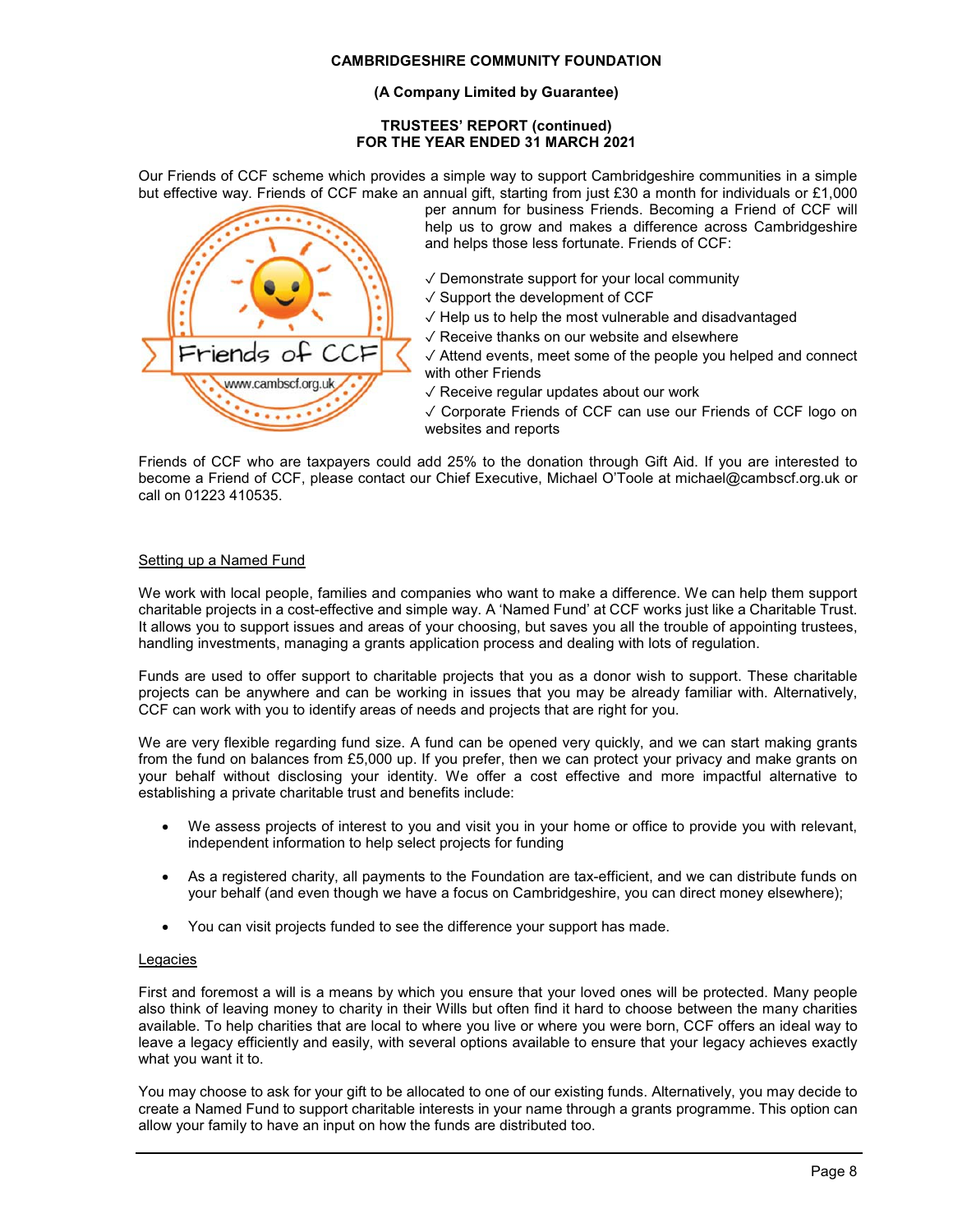### **(A Company Limited by Guarantee)**

### **TRUSTEES' REPORT (continued) FOR THE YEAR ENDED 31 MARCH 2021**

Another option is to leave your gift to the CCF Fund for Cambridgeshire, which pools donations of all sizes to provide grants to Cambridgeshire organisations. Whichever route you choose, CCF can help maintain your legacy and you can be confident that a gift will always be used wisely and never put at risk.

### **Companies**

A growing number of companies are recognising that a healthy, vibrant and strong community is good for business. Whether you have a full Corporate Social Responsibility programme or provide philanthropic giving to local charities on an ad-hoc basis, there are many advantages to working in partnership with CCF:

Staff engagement - distributing your charitable donations using the support of CCF can allow for you and your staff to be involved in the selection of grant recipients but not in all the time-consuming administration. This is known to improve staff morale. Staff may also consider supporting a Named Fund through payroll giving.

Reputation - CCF supports our corporate donors in a variety of ways. CCF can produce a bespoke newsletter about the impact of your company Named Fund to use as part of your own internal communications. We can work with your communications team to support media coverage and jointly host grant-making receptions for the beneficiaries of your Fund.

By supporting CCF you will no longer have to directly consider or decline requests for support that you receive as these can be referred and we will consider how to help the group from the range of Funds we hold. CCF offers expertise in grant making and a vast knowledge of local community and charitable projects. Working together we can manage a process that ensures you and your staff are engaged and excited about the charitable giving and your clients and the wider public recognise the valuable input and support you make to the community.

### Professional Service Providers

CCF offers lawyers, accountants and investment advisors support to help your clients fulfil their financial and charitable goals. CCF offers personal, confidential, professional and cost-effective solutions to enable philanthropy is a rewarding and enjoyable experience. Key Points for your clients:

- CCF offers a flexible, quick and easy alternative to setting up a charitable trust via a 'Named Fund'
- We can award grants in the donors' name or anonymously
- We target money to charitable groups by issue or geographic area
- We can transfer existing charitable trusts or foundations into an effective fund within CCF Foundation
- We can help your business clients achieve their Corporate Social Responsibilities by establishing a corporate fund.



### Case Studies

### Centre 33

Centre 33 received a grant of just under £20,000 to extend counselling opportunities via the Someone to talk to service enabling weekly counselling sessions for Peterborough young people aged 13-25, with mental health needs.

Client X is an 18-year-old young person from an Asian family. She was suffering from social anxiety, depression, and very low self-esteem. She had a history of being bullied throughout school and had recently dropped out of her college course because of her mental health difficulties. This had reinforced a sense of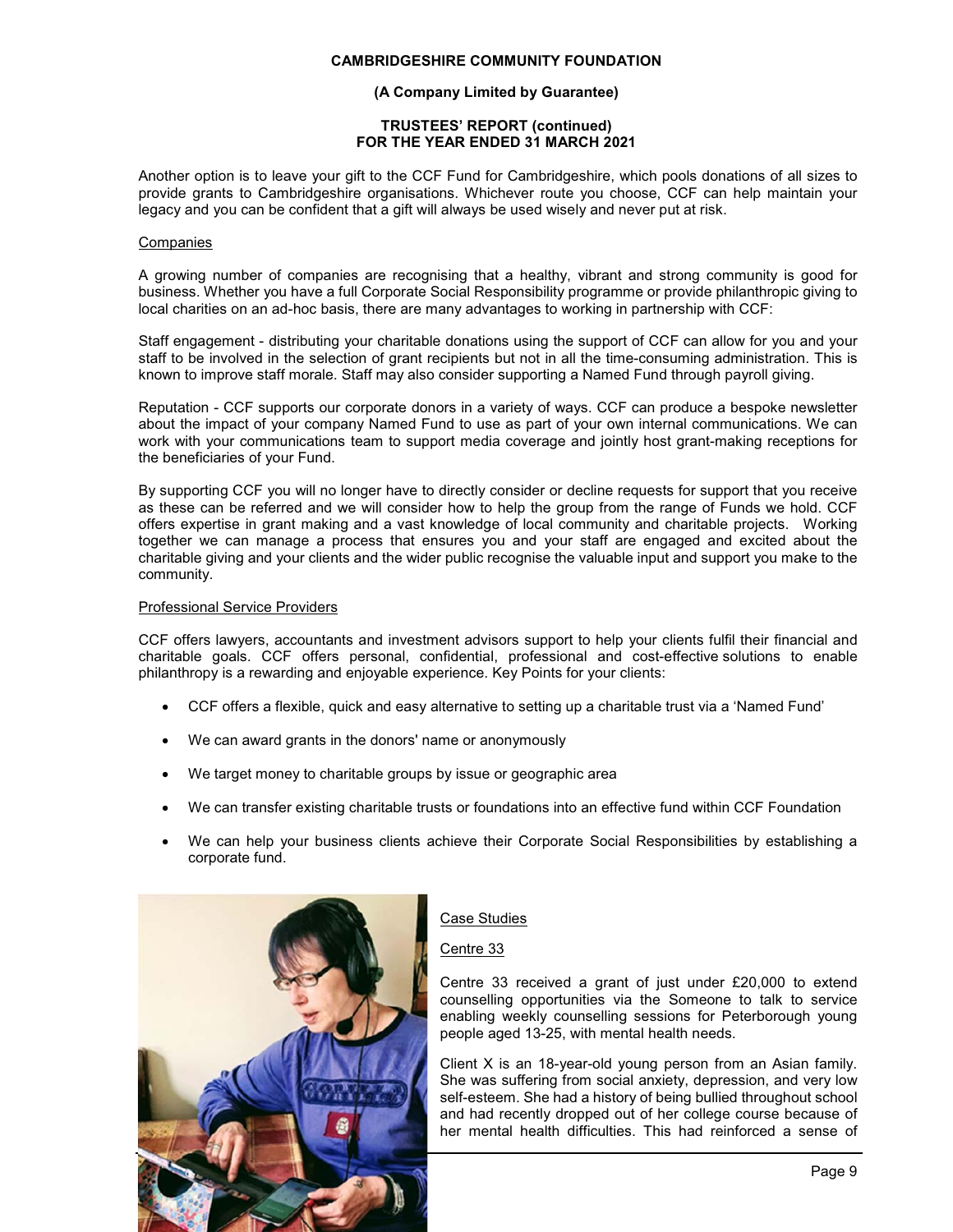### **(A Company Limited by Guarantee)**

### **TRUSTEES' REPORT (continued) FOR THE YEAR ENDED 31 MARCH 2021**

failure and lack of self-worth. She felt she was letting her family down.

There were some significant barriers for X regarding accessing counselling support:

• She had had some previous CBT, and this had not left her feeling ready and able to put any learning in place – in her own words "there was still a lot of work to do. My sessions were over but I was afraid to do this alone. I couldn't do this alone." And so she doubted that counselling would help and was very unsure about trusting services.

• Her social anxiety was a barrier, making it hard for X to leave the relative safety of her home to come to her sessions.

• Her cultural background and family values made it hard for her to speak openly about her emotional experience and needs.

When X attended her first counselling session, she was very clear that she wanted to be set goals to work towards which would have positive practical outcomes including having enough confidence to apply for jobs or college courses and driving lessons.

By the end of the counselling X had applied to go back to college. She was able to express pride in herself and her achievements. She had made a friend at a family wedding. She could identify and acknowledge her skills teaching at her mosque and the pleasure this gave her. She spoke about how much the counselling had helped her and how ready she was now to move forward with her life. These are the words she wrote to bring to her final session: "I couldn't sit in a classroom full of people, or if I did it felt really uncomfortable. I had a lot of anxiety and huge waves of depression. I lost myself. Who I was. My identity. I had no hope that things would get better and was scared of the future. When I signed up for counselling, I had no idea it would have helped me this much. I didn't realise it was helping me, slowly and gradually changing things around and helping me heal and building an amour so I could fight against the battles of anxiety, depression and the stresses of life. With that being said, I'm ready. I can fight my own battles now. Thank you."

### Arts & Minds

Received a grant of £8,700 towards a weekly art activity for people with dementia (aged 40+) and their carer. Arts & Minds provided weekly pottery workshops for people experiencing early onset dementia. The sessions were led by a professional artist and supported by a volunteer and took place at the Rachel Dormor Studios in Cambridge on Friday afternoons. They were specifically for younger people (over 40), who have dementia and their carers. The sessions recognise that the needs of this group are different to those of older people with dementia and that it is important to offer them different activities and opportunities. It can be very disheartening for this group to be categorised as very elderly and this is currently the only activity offered specifically for young

people with dementia. Arts & Minds took on the administration of this scheme from the Friends of Fulborn Hospital who had been running the sessions for some time. Obviously the sessions are not designed to provide a cure or to help people move on to better health as the disease is progressive. Rather, the sessions aimed to support participants' independence for as long as possible by providing a stimulating, sociable and creative activity that could be enjoyed together with their primary carer - giving both a break from the effects and demands of their illness which are often relentless. Due to the nature of the disease, it is difficult to have too many people in the session as the artist cannot give sufficient individual attention to everyone. By introducing a volunteer helper, who was also an artist, we were able to provide the necessary staff levels.



### FoodCycle

FoodCycle Peterborough received a £5,000 grant to run a programme which provides a three-course meal every Monday lunchtime for 70 local residents and people who are homeless.

Alex, guest at FoodCycle Peterborough said:

"I had been staying in Peterborough for some time when someone told me about FoodCycle's meals. I was homeless when I found out about them. Attending FoodCycle gave me a chance to get some nice hot food and tea, meet people and just take it easy. They also give you a goodie bag when you leave with more things in it, which is really useful. I was so grateful to get in off the streets and get inside. I tried to keep off the streets as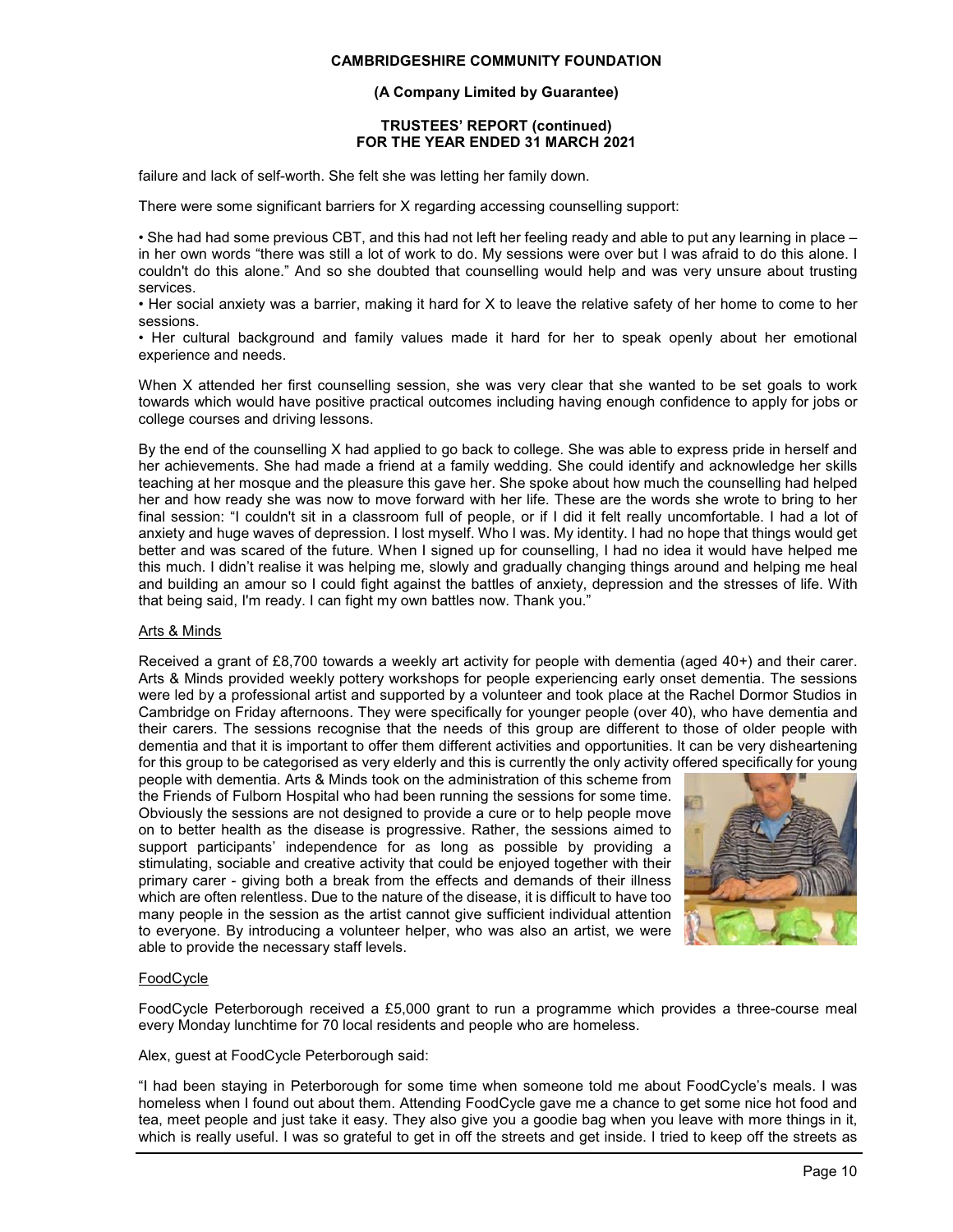### **(A Company Limited by Guarantee)**

### **TRUSTEES' REPORT (continued) FOR THE YEAR ENDED 31 MARCH 2021**

much as possible. I was camping in the park for a while, it's enough to do your head in to be honest being outside all the time….



FoodCycle is something and it really helps people like me, it's a nice sociable experience. I wouldn't get to meet nearly as many people without it. It's lonely on the streets and when you don't have money to go out and socialise. I've been in Peterborough for a while and grew up about 15 miles from here. I first came to Peterborough because my mother moved here. I stayed with her for a bit but then she passed away and I ended up homeless. I've had some problems, but I think it's picking up, I've got a roof over my head now. ….I've been coming to FoodCycle for a long time. It's nice that people get together and do this and that the volunteers who run it give up their spare time. I know they're not getting paid, it's all voluntary but I suppose it's still experience for them. The enthusiasm

is what stands out for me, you get such an energetic welcome each time you come."

### **Statement of Public Benefit**

The Trustees have complied with the duty to have due regard to public benefit guidance published by the Charities Commission. The Trustees have considered the public benefit delivered by the Foundation and have made the following response:

"*Our aim is to improve the quality of life for people, predominantly residents of Cambridgeshire, and to target those that face disadvantage by making grants to support relevant, charitable or voluntary organisations which make a difference to their local communities. We ensure these organisations and their beneficiaries are appropriate and their aims meet our objectives. The groups we support deliver benefit to their communities in many different ways, they make no payment for our services and no relevant groups are excluded from our application procedures. Our primary focus is on Cambridgeshire; there are other members of UK Community Foundations providing similar services throughout the UK*."

### **Details on how to apply for grants are available on the Foundation's website: www.cambscf.org.uk**

### Review of activities

In carrying out its objects, the Foundation makes grants to local community groups and charities to support work they are undertaking for the benefit of the communities principally in Cambridgeshire. Donors make the grant making possible by supporting charitable funds held by the Foundation.

Throughout the year CCF was successful in developing relationships with both existing and new donors and this led to further donations being received into existing funds, and new funds being established. The Foundation now holds more than 50 different funds and a list of the live funds is on CCF's website along with examples of many of the charitable projects the Foundation has been able to support.

The total value of grants awarded in the year was £3,778,957 (2020: £2,426,788). The grants ranged in size from £35 to £92,300 (2020: £20 to £100,000) and the average grant was £4,103 (2020: £3,236).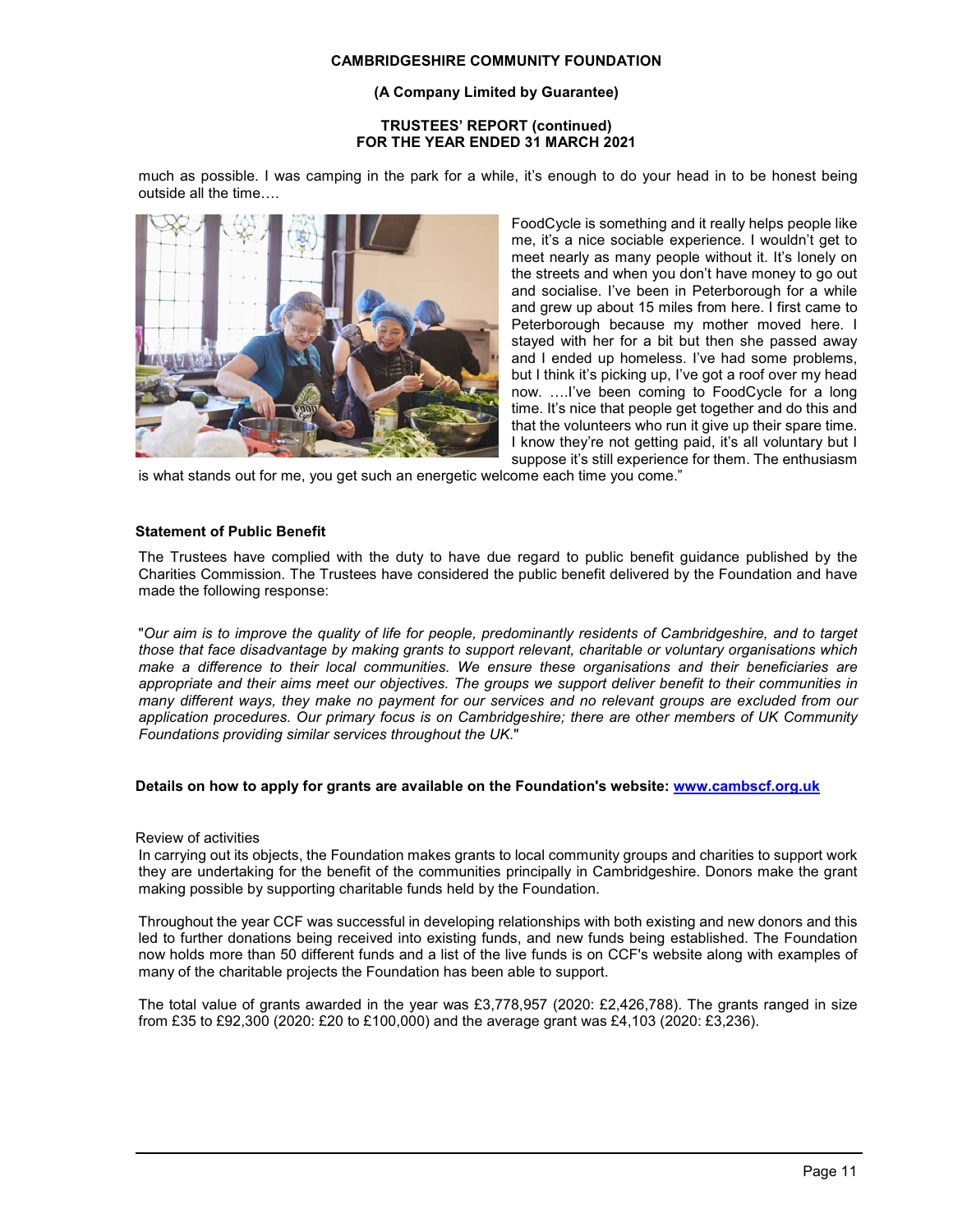#### **(A Company Limited by Guarantee)**

### **TRUSTEES' REPORT (continued) FOR THE YEAR ENDED 31 MARCH 2021**

## **Financial policies**

### **Overall Financial Performance**

The net movement on funds, before investment gains (2020: investment losses), was £970,988 (2019-20: -£73,251). This resulted in unrestricted reserves at the year-end of £501,518 (2020: £355,697). This was an improvement against budget and was achieved due to successful fund raising and a tight control of costs.

### **Plans for the future**

In addition to serving the current donors, delivering a robust, accessible and inclusive grant making service and ensuring funds are available to cover the running costs of the Foundation, the priority over the next year is to continue to increase the awareness of CCF and to identify and develop new donors in order to grow funds available for grant-making. Greater awareness will help the Foundation to continue to build income and endowed funds. For the period 2019 – 2022 the Trustees agreed a new 3-year financial strategy. This showed that following 3 years of deficit up to 2018/9, we will return to a surplus position. Thanks to our improved performance this has been surpassed and we have returned to an operating surplus position in 2020-21. A revised 3-year budget for the period 2021-24 was approved by the Board of Trustees on 27<sup>th</sup> January 2021. This budget took account of expected changes resulting from the Covid-19 pandemic. The new budget forecasts a surplus in each year with a moderate operating surplus in 2021/22 of £8,155. A new 3-year strategic plan is being developed to be effective from April 2022. This plan will continue to aim for an increase in endowed funds and to grow annual grant making. This growth will be achieved through a stronger emphasis on donor development so that we can grow existing funds and create new ones.

The key indicators by which the Trustees measure financial performance are operational cost cover, delivering against agreed budgets, treasury management, and awarding grants of in excess of £2m pa.

### **Fund-raising standards information CA 162A**

CCF raises some funds from the public. We are registered with the Fundraising Regulator and are committed to good fundraising practice:

- i) CCF undertakes fund-raising through our internal resources and we do not commission a professional fund-raiser/commercial participator for these;
- ii) CCF is not subject to an undertaking to be bound by any voluntary scheme for regulating fund-raising, or voluntary standard for fund-raising in respect of activities on behalf of the charity;
- iii) CCF monitors fund-raising activities via a board sub-committee (Marketing and Donor Development) and via the CEO board report;
- iv) CCF received no complaints about activities for the purpose of fund-raising (and none in the previous year);
- v) CCF has adopted principals of GDPR legislation and also has safeguarding policies to protect the data of vulnerable people and other members of the public from:
	- a) Unreasonable intrusion on a person's privacy;
	- b) Unreasonable persistent approaches for the purpose of soliciting or otherwise procuring money or other property on behalf of the charity;
	- c) Placing undue pressure on a person to give money or other property.

### **Investment policy**

Endowed funds are invested to produce a return to cover annual grant making, contribute to the Foundation's running costs, and to protect the capital against inflation.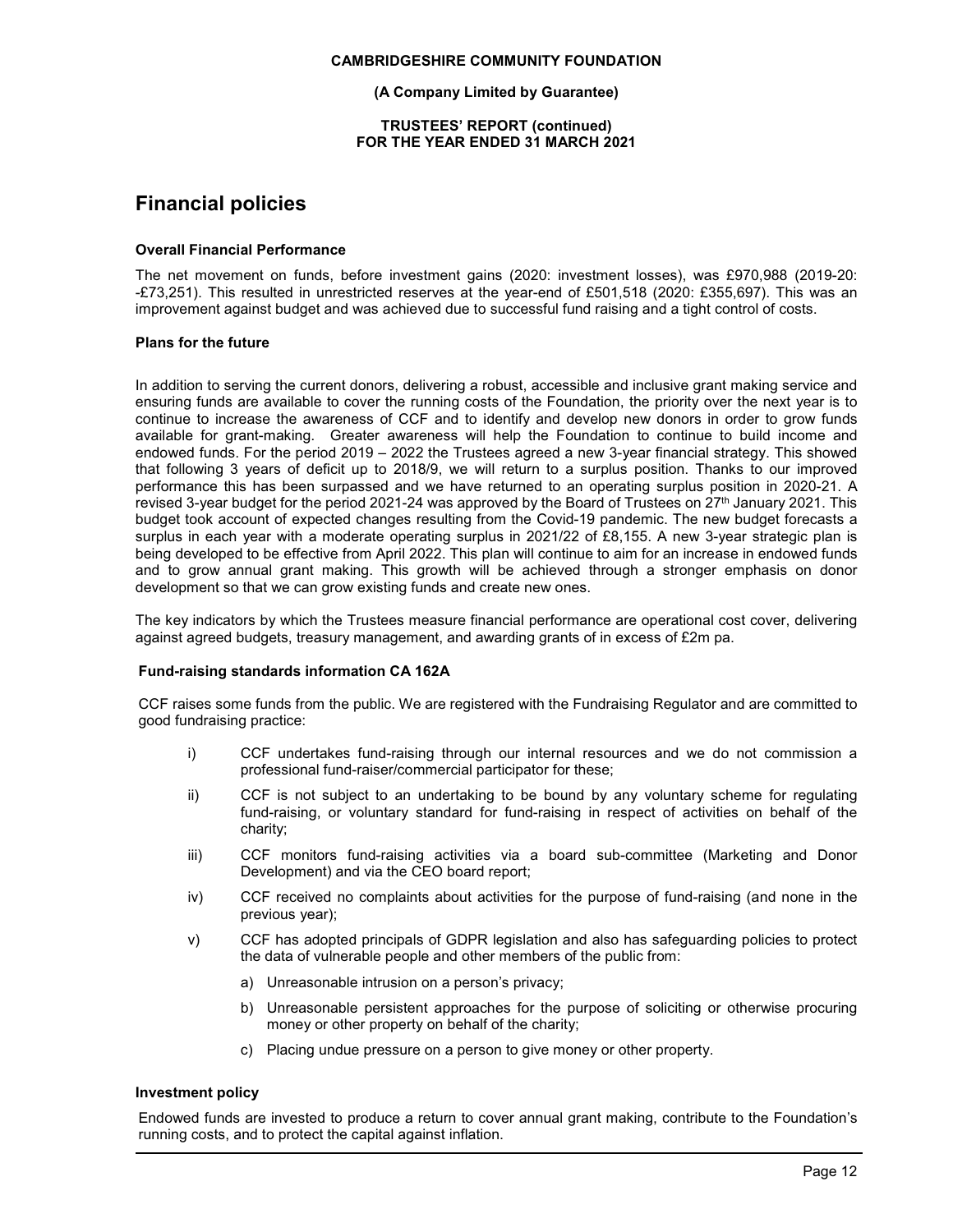### **(A Company Limited by Guarantee)**

### **TRUSTEES' REPORT (continued) FOR THE YEAR ENDED 31 MARCH 2021**

External investment advisers (Rathbone Investment Management Limited and CCLA Investment Management Limited) manage the investment of the endowed funds.

The funds managed by Rathbone Investment Management Limited are within a portfolio that aims for a balance between income and capital growth and the investments are managed subject to medium level of risk. As such the portfolio comprises UK company unit and investment trusts, including those investing in international markets, and some fixed interest securities.

The endowed funds held by CCLA are as a requirement of the Community First Endowment Match Challenge Programme.

#### **Investment performance**

The Total Return for the year to 31 March 2021 was 2.79% net delivered by Rathbone Investment Management Limited (2020: 3.27%). The Board are satisfied with the performance, noting the greater diversification, and hence lower risk of the portfolio. The Total Return for the COIF Charities Investment Fund was 3.15% nett.(2020:3.26%)

Overall, the investment performance of Rathbone Investment Management and the CCLA Investment Management Limited managed COIF Charities Investment Fund are in accordance with the Foundation's Investment Policy, and performance is regularly reviewed. The policy sets out long term growth at a benchmark of CPI plus 5%.

### **Grant making policy and grant making approach**

The criteria for grant programmes are set by the Trustees, but this process may include discussions with donors to take into account any factors the donor would like to focus on with regard to, for example, targeted outcomes for the grant programme or beneficiary groups helped.

Applications for funding are assessed and those approved for funding by the Foundation's Grant Panels, are discussed with donors to determine any awards.

### **Principal Funding Sources and Fundraising Strategy**

As shown in Note 2 other income was from a variety of external sources including local companies, private donors, public sector bodies and other charitable entities.

### **Reserve Fund Policy**

During the year the Trustees reviewed the Reserves Policy and amended it accordingly to reflect the current volatility within the sector:-

1) General - A Reserve Fund targeted to hold a sum to cover current operational costs for twelve months – taking into account any changes of costs anticipated over the period. This Fund might be needed to meet an unforeseen emergency or other unexpected need.

2) Designated - The Designated Reserve will be separately shown in the Financial Statements, on the SOFA and in a separate note to show movement in the Designated Reserve.

The parameters for the Designated Reserve are;

· The Designated Reserve will be used when agreed by the Board, on the advice of the CEO and the Finance Committee, to enable the development and growth of the Community Foundation.

· Additions to the Designated Reserve will take place if CCF receives direct donations to the Designated Reserve. Otherwise additions will be recommended by the Finance Committee on an annual basis when the unrestricted surplus or deficit for a financial year has been determined and audited.

General Reserves as at 31 March 2021 are £335K (2020: £197K) with anticipated expenditure in 2021-22 of £304K. Designated funds at 31 March 2021 were £158k (2020: £158k).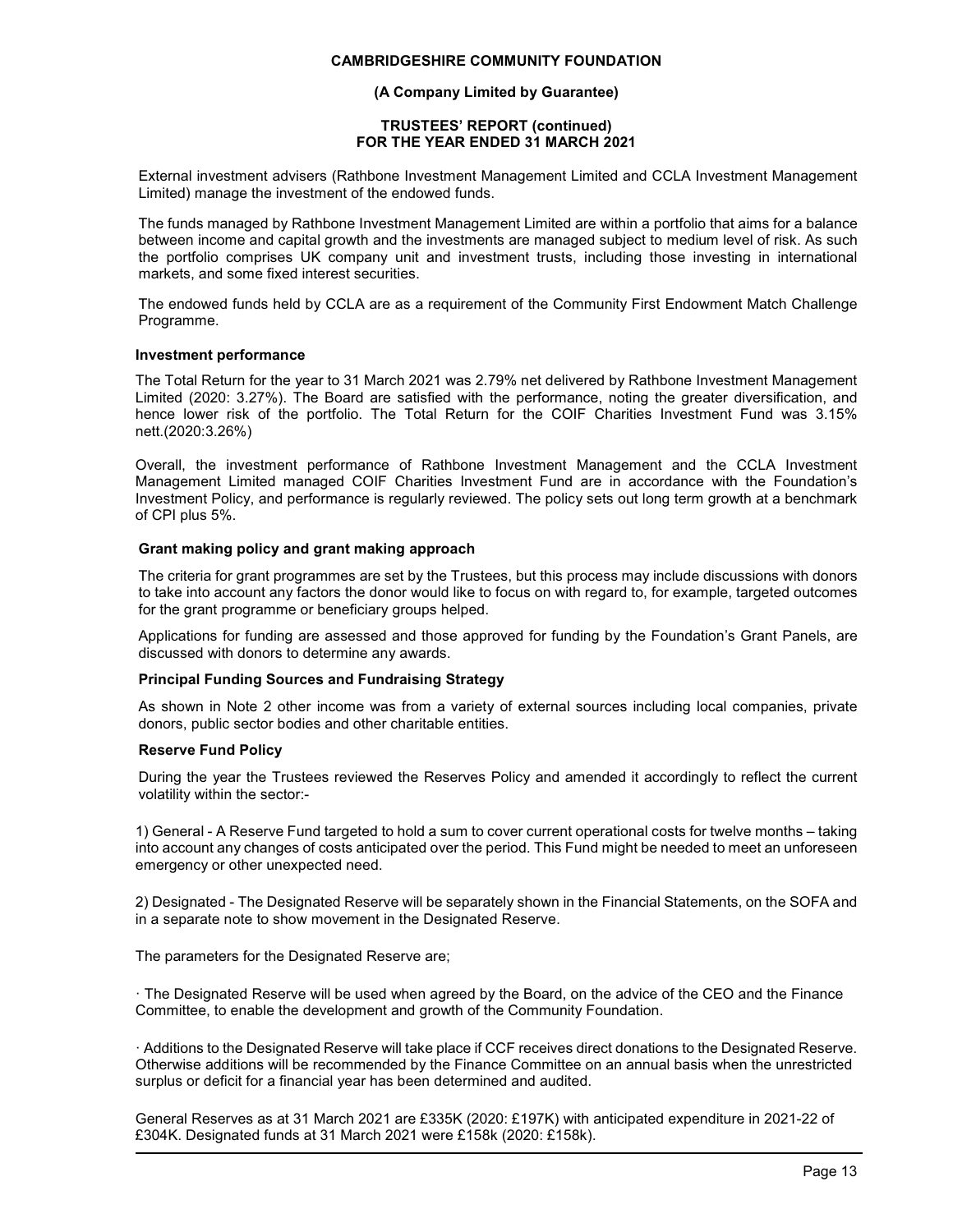### **(A Company Limited by Guarantee)**

### **TRUSTEES' REPORT (continued) FOR THE YEAR ENDED 31 MARCH 2021**

### **Remuneration**

The remuneration of staff is reviewed by the HR Sub Committee and benchmarked against what are considered to be comparable market rates. A manageable uplift for staff and the CEO was agreed for 2020-21.

## **Structure, governance and management**

### **Constitution**

The Foundation and Diddington Village Community Trust (DVCT) are linked charities with their own objectives.

The Foundation is a charitable company limited by guarantee and was set up on 18 December 2003. In the event of the Foundation being wound up the members are each required to contribute an amount not exceeding £1.

The Memorandum of Association which establishes the objects and powers of the Foundation and the Articles of Association which govern procedures were issued on 21 April 2004 and updated in November 2009, July 2011 and October 2016.

The linking and history of DVCT was explained in detail in the Trustees' Report issued for the year to 31 March 2015.

### **Policies adopted for the induction and training of Trustees**

Potential Trustees are selected for their skills and expertise in matters of relevance to the board such as marketing, finance, and legal matters. Potential Trustees are invited to meet members of the board to obtain an understanding of the operations and aims of the Foundation.

### **Organisational structure and decision making**

The board meets for four full board meetings a year and on further occasions to focus on particular aspects of the Foundation, such as Donor Development and Grants. The Trustees are responsible for the strategic direction and policy of the Foundation.

A scheme of delegation is in place and day to day responsibility for the delivery of operations rests with the Chief Executive Officer.

Subcommittees of the Board operate to focus on the core activities of Governance, Finance and Risk, HR, Marketing and Donor Development (in 2021 this Subcommittee will split into two new Subcommittees: Donor Development and Marketing & Communications), Grant & Community Impact. Under the Terms of Reference for each Subcommittee, the majority of members must be Trustees, and each Subcommittee is chaired by a Trustee.

### **Risk management**

The Trustees regularly conduct a review of the major risks to which the Foundation is potentially exposed and ensure that appropriate systems and controls are in place to manage significant risks. The Trustees also track emerging risks by considering issues that are perceived to be potentially significant but which may not be fully understood yet. The risk register is regularly updated by each subcommittee and reviewed at main Board meetings and actions are taken to mitigate risk where appropriate.

Key risks and actions to address them are as follows:

Investment risk: As outlined on page 13-14 under investment policy and performance, endowed funds are held and managed by Rathbone Investment Management Limited and CCLA Investment Management Limited. There is a risk that the yield generated from these investments does not continue at prior levels, and/or the investments reduce in value. Such investment risk is borne in mind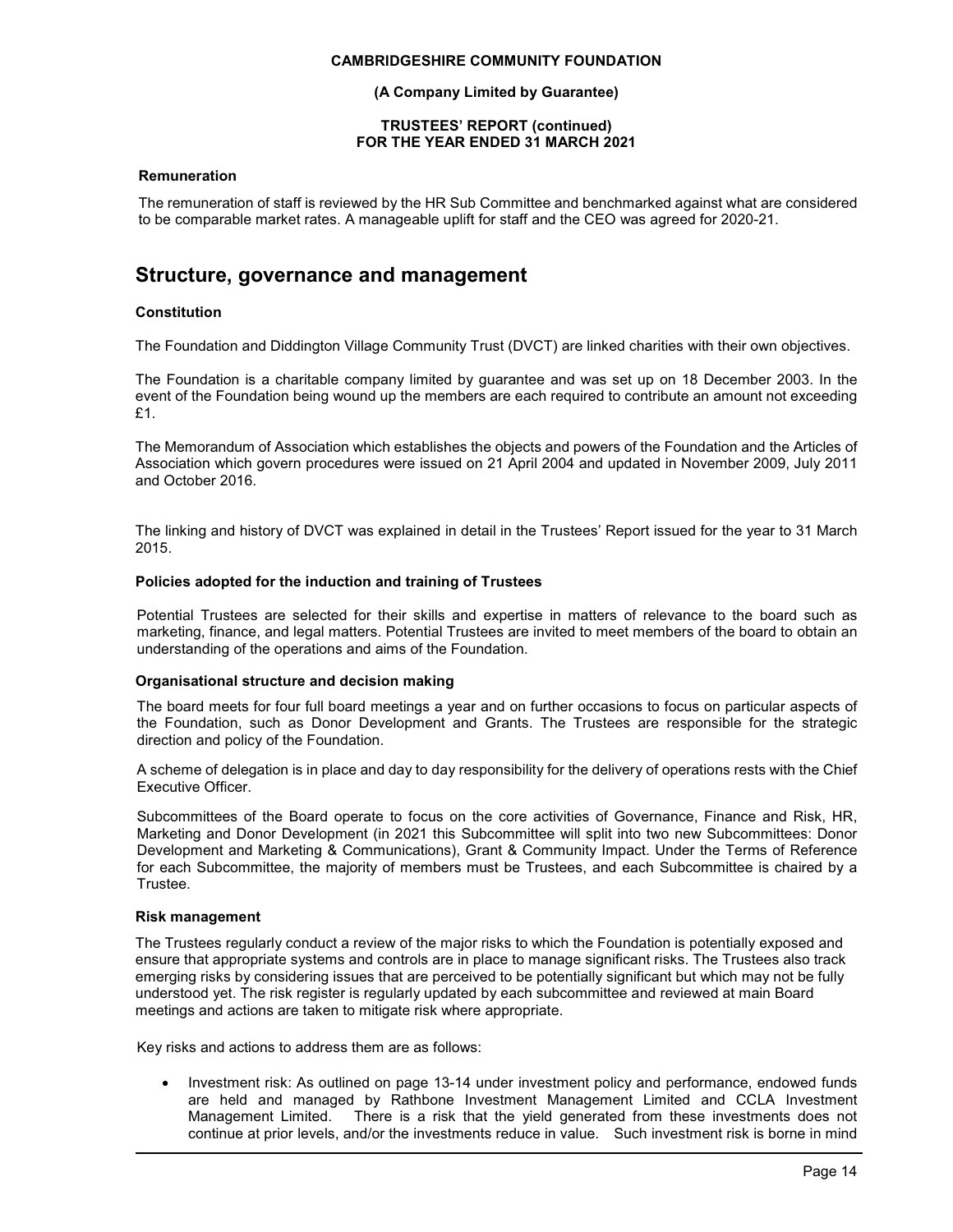### **(A Company Limited by Guarantee)**

### **TRUSTEES' REPORT (continued) FOR THE YEAR ENDED 31 MARCH 2021**

in setting and reviewing the investment policy with the investment managers.

- Operational risk: The Trustees believe that operational risk exists in the areas of staff retention. Staff policies and procedures, including induction and documented processes and communication, are under constant review to minimise the loss of knowledge and continuity where staff leave the organisation.
- Reputational risk: The Trustees believe that donor confidence is vital so quality control and focus on good governance regarding the grant making programmes is essential to maintain a strong professional reputation and minimise the risk of programmes not operating at their fullest capability.

Financial matters are kept under close review and financial risk is considered to be relatively low. This is due in part to the Reserves Policy adopted by the Trustees, which means there is cover for operational costs and also funds to invest in the growth and development of the Foundation. In addition, the agreed contribution the endowed funds make towards annual operating costs provides further stability. In order to ensure the financial risk remains low, the Trustees continue to examine ways to grow the level of endowment and the level of grant making to diversify further the income sources of the Foundation.

## **Trustees' responsibilities statement**

The Trustees (who are also directors of the Foundation for the purposes of the Companies Act) are responsible for preparing the Trustees' Report and the financial statements in accordance with applicable law and United Kingdom Accounting Standards (United Kingdom Generally Accepted Accounting Practice).

Company law requires the directors to prepare financial statements for each financial year. Under that law the directors have elected to prepare the financial statements in accordance with United Kingdom Generally Accepted Accounting Practice (United Kingdom Accounting Standards and applicable law). Under company law the directors must not approve the financial statements unless they are satisfied that they give a true and fair view of the state of affairs of the charitable company and of the incoming resources and application of resources, including the income and expenditure, of the charitable company for that period. In preparing these financial statements, the directors are required to:

- select suitable accounting policies and then apply them consistently;
- observe the methods and principles in the Charities FRS102 SORP (2019);
- make judgments and accounting estimates that are reasonable and prudent;
- state whether applicable UK Accounting Standards have been followed, subject to any material departures disclosed and explained in the financial statements;
- prepare the financial statements on the going concern basis unless it is inappropriate to presume that the charitable company will continue in operation.

The Trustees are responsible for keeping adequate accounting records that are sufficient to show and explain the charitable company's transactions. These accounting records will also be sufficient to disclose with reasonable accuracy at any time the financial position of the charitable company and enable the Trustees to ensure that the financial statements comply with the Companies Act 2006. The Trustees are also responsible for safeguarding the assets of the charitable company and hence for taking reasonable steps for the prevention and detection of fraud and other irregularities.

The Trustees are responsible for ensuring the maintenance and integrity of the corporate and financial information included on the Foundation's website. Legislation in the United Kingdom governing the preparation and dissemination of financial statements may differ from legislation in other jurisdictions.

### **Disclosure of information to auditor**

Each of the persons who are Trustees at the time when this Trustees' Report is approved has confirmed that: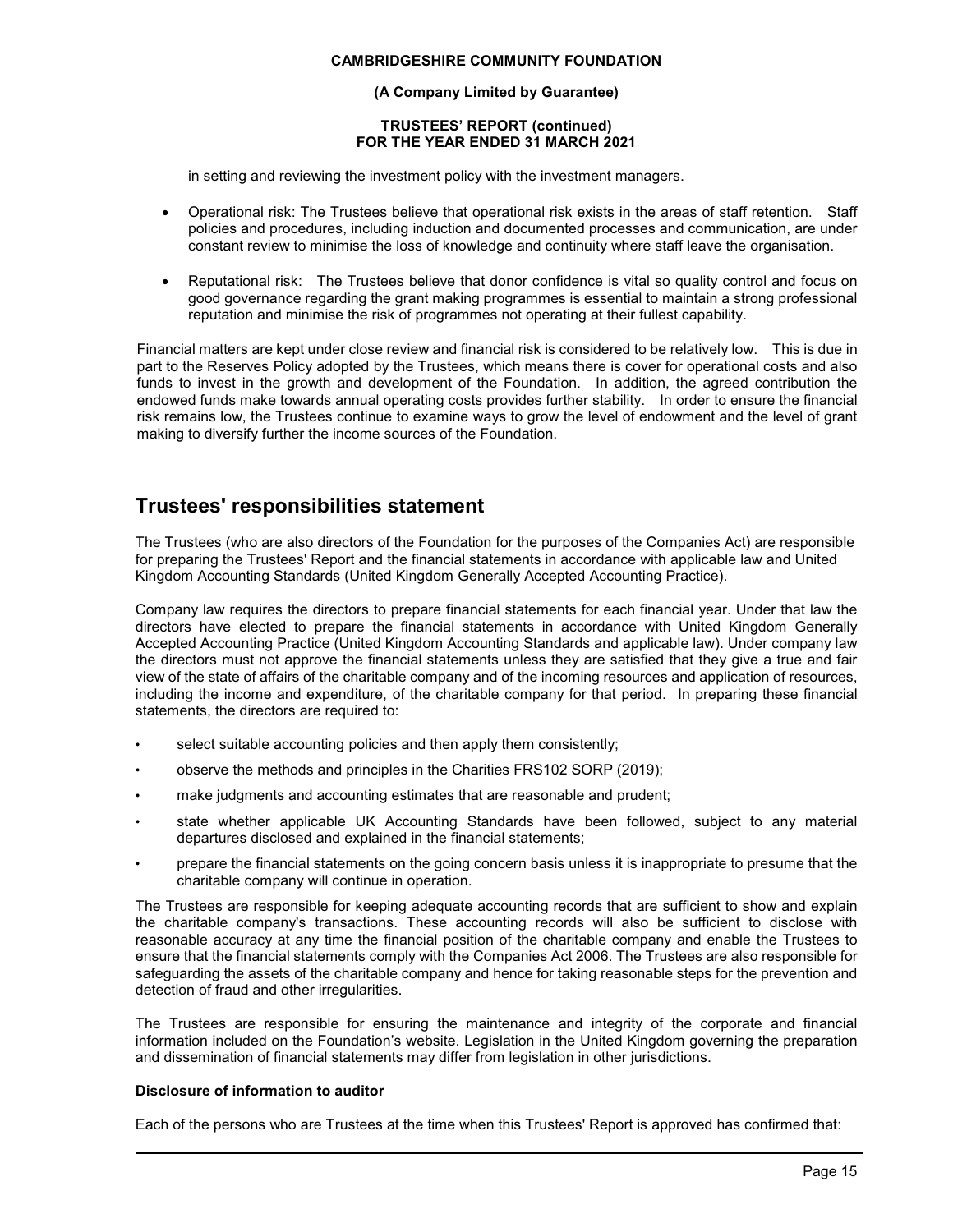### **(A Company Limited by Guarantee)**

### **TRUSTEES' REPORT (continued) FOR THE YEAR ENDED 31 MARCH 2021**

- so far as that Trustee is aware, there is no relevant audit information of which the charitable company's auditors are unaware
- the Trustee has taken all the steps that ought to have been taken as a Trustee in order to be aware of any information needed by the charitable company's auditors in connection with preparing their report and to establish that the charitable company's auditors are aware of that information.

In preparing this report, the Trustees have taken advantage of the small companies exemptions provided by section 415A of the Companies Act 2006.

This report was approved by the Trustees on  $^{23}$  Aug 2021  $\qquad \qquad$  and signed on their behalf by:

Simon Humphrey

**Simumphrey** (Aug 23, 2021, 1:48pm) Chairman of Board of Trustees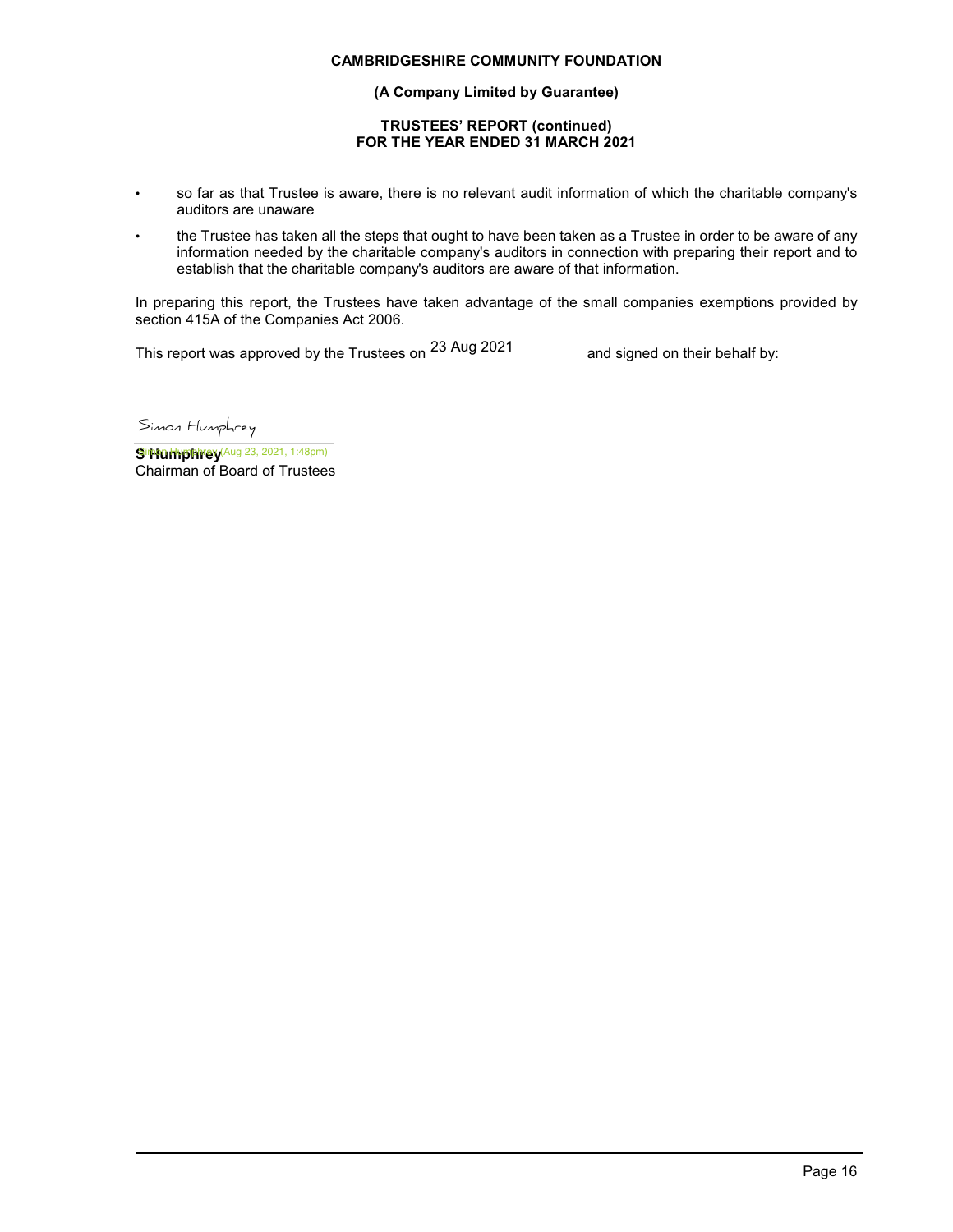### **(A Company Limited by Guarantee)**

### **INDEPENDENT AUDITORS' REPORT TO THE MEMBERS OF CAMBRIDGESHIRE COMMUNITY FOUNDATION**

#### **Opinion**

We have audited the financial statements of Cambridgeshire Community Foundation (the 'charity') for the year ended 31 March 2021 which comprise the Statement of Financial Activities, the Balance Sheet, the Statement of Cash Flows, and notes to the financial statements, including significant accounting policies. The financial reporting framework that has been applied in their preparation is applicable law and United Kingdom Accounting Standards, including Financial Reporting Standard 102 The Financial Reporting Standard applicable in the UK and Republic of Ireland (United Kingdom Generally Accepted Accounting Practice).

In our opinion the financial statements:

- $\bullet$  give a true and fair view of the state of the charity's affairs as at 31 March 2021, and of its incoming resources and application of resources, including its income and expenditure, for the year then ended;
- have been properly prepared in accordance with United Kingdom Generally Accepted Accounting Practice; and
- have been prepared in accordance with the requirements of the Companies Act 2006.

#### **Basis for opinion**

We conducted our audit in accordance with International Standards on Auditing (UK) (ISAs (UK)) and applicable law. Our responsibilities under those standards are further described in the Auditor's responsibilities for the audit of the financial statements section of our report. We are independent of the charity in accordance with the ethical requirements that are relevant to our audit of the financial statements in the UK, including the FRC's Ethical Standard, and we have fulfilled our other ethical responsibilities in accordance with these requirements. We believe that the audit evidence we have obtained is sufficient and appropriate to provide a basis for our opinion.

#### **Conclusions relating to going concern**

In auditing the financial statements, we have concluded that the trustees' use of the going concern basis of accounting in the preparation of the financial statements is appropriate.

Based on the work we have performed, we have not identified any material uncertainties relating to events or conditions that, individually or collectively, may cast significant doubt on the charity's ability to continue as a going concern for a period of at least twelve months from when the financial statements are authorised for issue. Our responsibilities and the responsibilities of the trustees with respect to going concern are described in the relevant sections of this report.

#### **Other information**

The other information comprises the information included in the trustees' annual report, other than the financial statements and our auditor's report thereon. The trustees are responsible for the other information contained within the annual report. Our opinion on the financial statements does not cover the other information and, except to the extent otherwise explicitly stated in our report, we do not express any form of assurance conclusion thereon.

Our responsibility is to read the other information and, in doing so, consider whether the other information is materially inconsistent with the financial statements or our knowledge obtained in the course of the audit or otherwise appears to be materially misstated. If we identify such material inconsistencies or apparent material misstatements, we are required to determine whether this gives rise to a material misstatement in the financial statements themselves. If, based on the work we have performed, we conclude that there is a material misstatement of this other information, we are required to report that fact.

We have nothing to report in this regard.

#### **Opinions on other matters prescribed by the Companies Act 2006**

In our opinion, based on the work undertaken in the course of the audit:

- the information given in the trustees' report for the financial year for which the financial statements are prepared is consistent with the financial statements; and
- the trustees' report has been prepared in accordance with applicable legal requirements.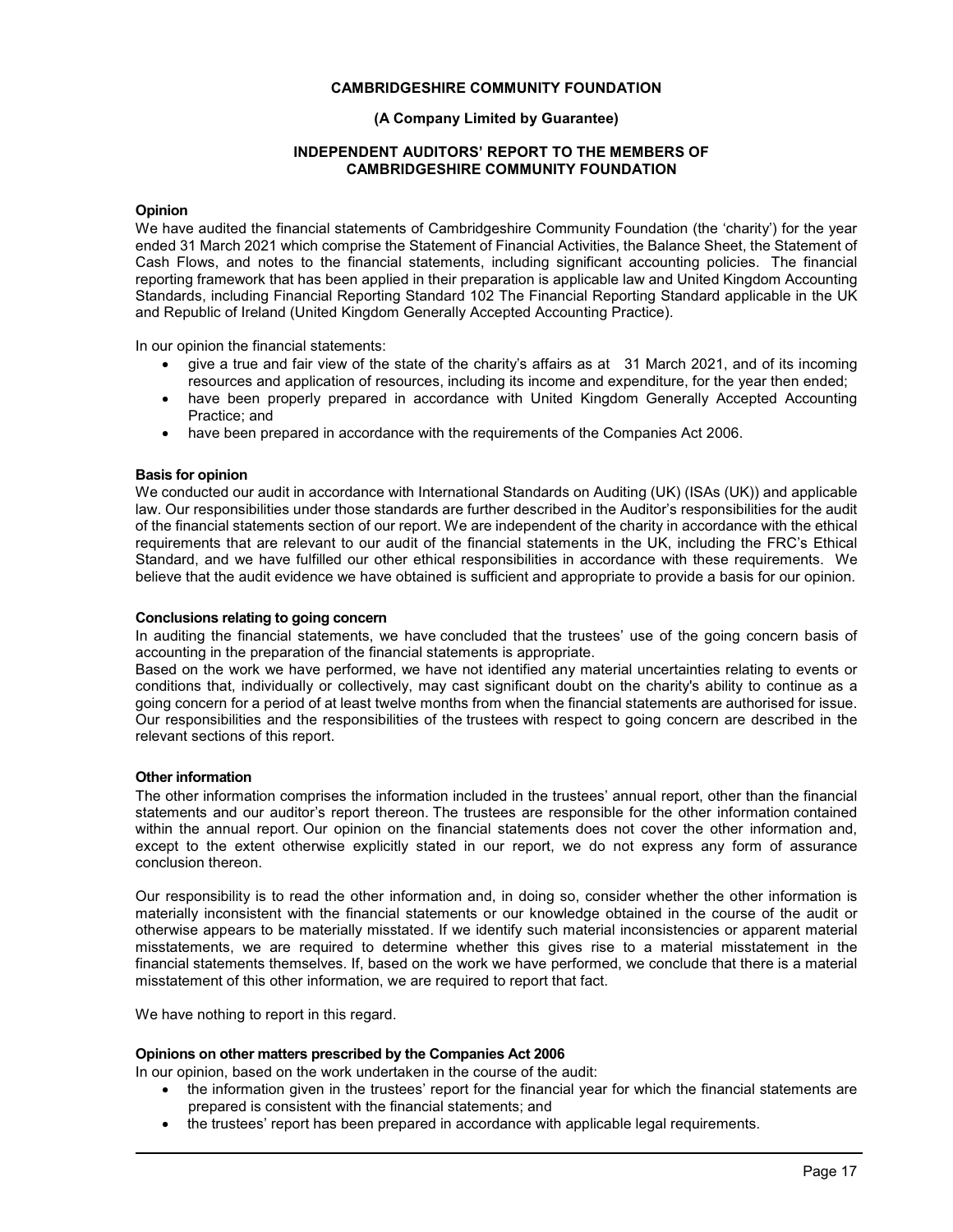### **(A Company Limited by Guarantee)**

### **INDEPENDENT AUDITORS' REPORT TO THE MEMBERS OF CAMBRIDGESHIRE COMMUNITY FOUNDATION**

### **Matters on which we are required to report by exception**

In the light of the knowledge and understanding of the company and its environment obtained in the course of the audit, we have not identified material misstatements in trustees' report.

We have nothing to report in respect of the following matters where the Companies Act 2006 requires us to report to you if, in our opinion:

- adequate and proper accounting records have not been kept for the charitable company, or returns adequate for our audit have not been received from branches not visited by us; or
- the financial statements are not in agreement with the accounting records and returns; or
- certain disclosures of trustees' remuneration specified by law are not made; or
- y we have not received all the information and explanations we require for our audit; or
- the trustees' were not entitled to prepare the financial statements in accordance with the small companies regime and take advantage of the small companies' exemptions in preparing the trustees' report and from the requirement to prepare a strategic report.

### **Responsibilities of trustees**

As explained more fully in the trustees' responsibilities statement, the trustees are responsible for the preparation of the financial statements and for being satisfied that they give a true and fair view, and for such internal control as the trustees determine is necessary to enable the preparation of financial statements that are free from material misstatement, whether due to fraud or error.

In preparing the financial statements, the trustees are responsible for assessing the charity's ability to continue as a going concern, disclosing, as applicable, matters related to going concern and using the going concern basis of accounting unless the trustees either intend to liquidate the charity or to cease operations, or have no realistic alternative but to do so.

### **Auditor's responsibilities for the audit of the financial statements**

Our objectives are to obtain reasonable assurance about whether the financial statements as a whole are free from material misstatement, whether due to fraud or error, and to issue an auditor's report that includes our opinion. Reasonable assurance is a high level of assurance, but is not a guarantee that an audit conducted in accordance with ISAs (UK) will always detect a material misstatement when it exists. Misstatements can arise from fraud or error and are considered material if, individually or in the aggregate, they could reasonably be expected to influence the economic decisions of users taken on the basis of these financial statements.

Irregularities, including fraud, are instances of non-compliance with laws and regulations. We design procedures in line with our responsibilities, outlined above, to detect material misstatements in respect of irregularities, including fraud. The specific procedures for this engagement and the extent to which these are capable of detecting irregularities, including fraud is detailed below:

We gained an understanding of the legal and regulatory framework applicable to the charity and how it operates and considered the risk of the charity not complying with the applicable laws and regulations including fraud in particular those that could have a material impact on the financial statements. This included those regulations directly related to the financial statements. In relation to the charity this included employment law, financial reporting and health & safety.

The risks were discussed with the audit team and we remained alert to any indications of non-compliance throughout the audit. We carried out specific procedures to address the risks identified. These included the following: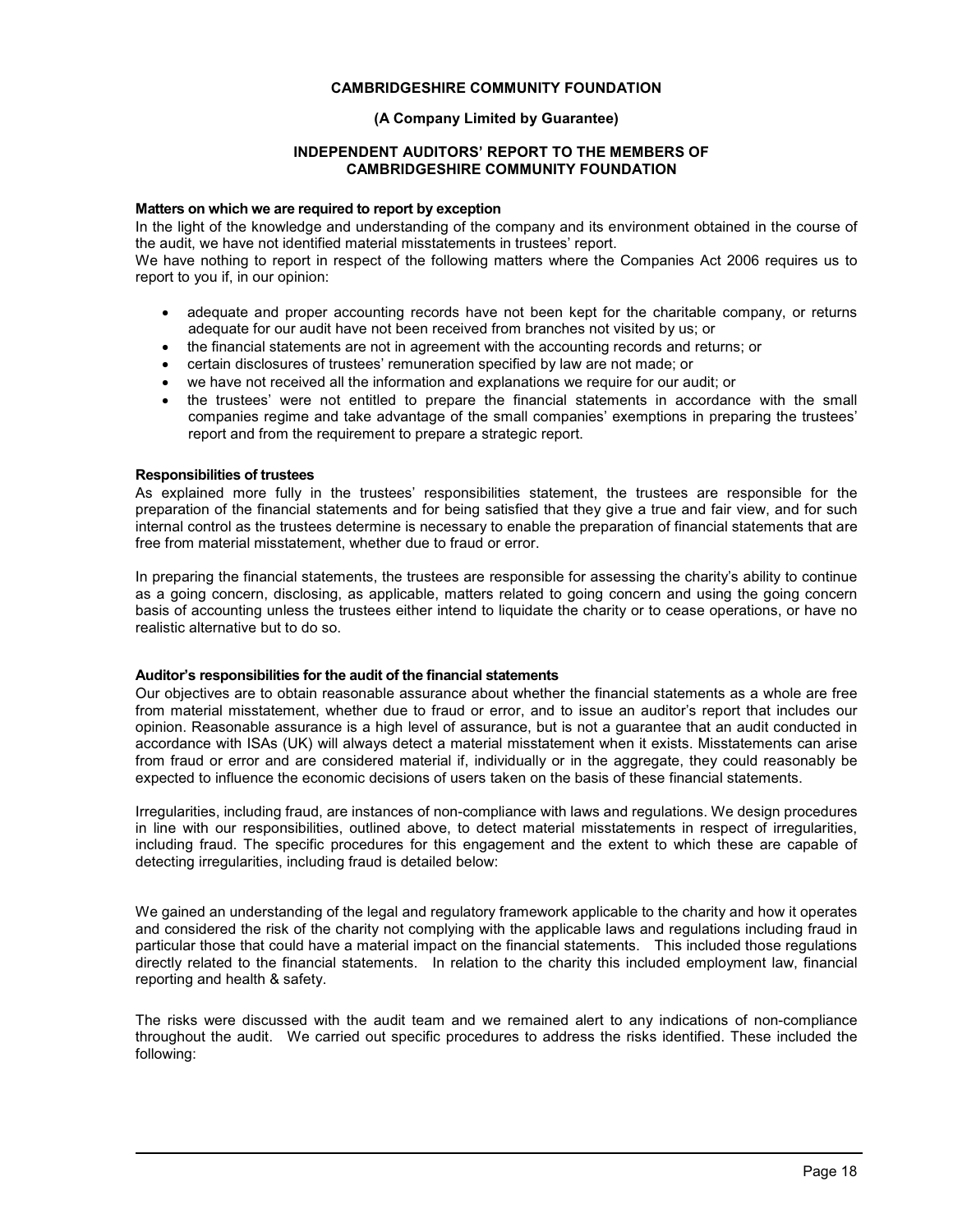### **(A Company Limited by Guarantee)**

#### **INDEPENDENT AUDITORS' REPORT TO THE MEMBERS OF CAMBRIDGESHIRE COMMUNITY FOUNDATION**

- We reviewed systems and procedures to identify potential areas of management override risk. In particular, we carried out testing of journal entries and other adjustments for appropriateness, and evaluating the business rationale of significant transactions to identify large or unusual transactions.
- We reviewed key authorisation procedures and decision making processes for any unusual or one-off transactions.
- y We reviewed minutes of Trustee Board meetings and agreed the financial statement disclosures to underlying supporting documentation.
- We have made enquiries of management and officers of the charitable company regarding laws and regulations applicable to the organisation.
- We reviewed the risk management processes and procedures in place including a review of the Risk Register and review of this document by the Board of Trustees.
- We have reviewed any correspondence with the Charity Commission and reviewed the procedures in place for the reporting of incidents to the Trustee Board including serious incident reporting of any such matters if necessary.

Because of the inherent limitations of an audit, there is a risk that we will not detect all irregularities, including those leading to a material misstatement in the financial statements or non-compliance with regulation. This risk increases the more that compliance with a law or regulation is removed from the events and transactions reflected in the financial statements, as we will be less likely to become aware of instances of non-compliance. The risk is also greater regarding irregularities occurring due to fraud rather than error, as fraud involves intentional concealment, forgery, collusion, omission or misrepresentation.

A further description of our responsibilities is available on the Financial Reporting Council's website at: https://www.frc.org.uk/auditorsresponsibilities.

This description forms part of our auditor's report.

### **Use of our report**

This report is made solely to the charitable company's members, as a body, in accordance with Chapter 3 of Part 16 of the Companies Act 2006. Our audit work has been undertaken so that we might state to the charitable company's members those matters we are required to state to them in an auditor's report and for no other purpose. To the fullest extent permitted by law, we do not accept or assume responsibility to anyone other than the charitable company and the charitable company's members as a body, for our audit work, for this report, or for the opinions we have formed

HWilkinson

**Helena Wilkinson BSc FCA DChA (Senior Statutory Auditor)**  for and on behalf of **PRICE BAILEY LLP**  Chartered Accountants Statutory Auditors Tennyson House Cambridge Business Park **Cambridge** CB4 0WZ

Date: 18 October 2021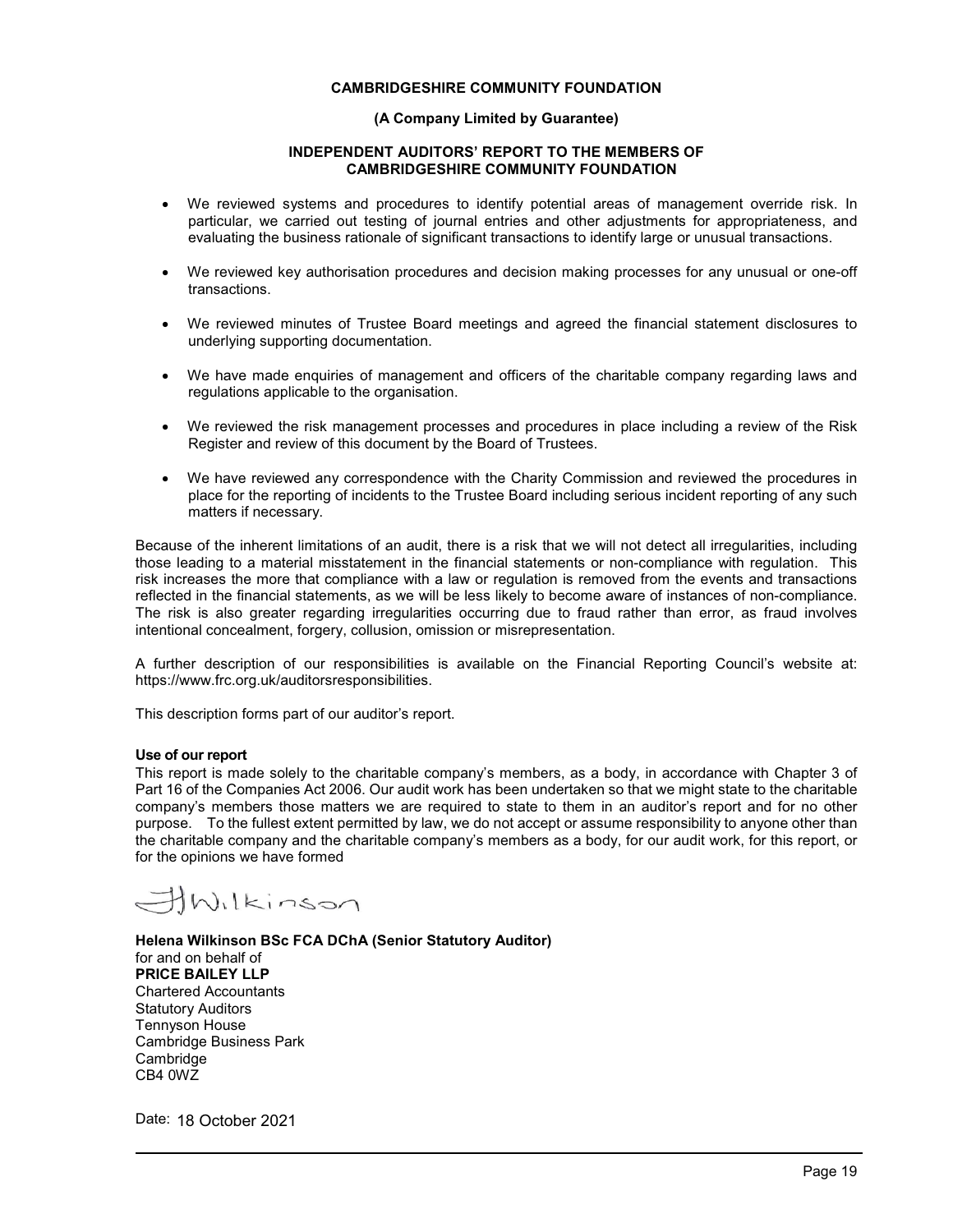### **(A Company Limited by Guarantee)**

### **STATEMENT OF FINANCIAL ACTIVITIES (INCORPORATING AN INCOME AND EXPENDITURE ACCOUNT) FOR THE YEAR ENDED 31 MARCH 2021**

|                                               | <b>Note</b>                  | Endowment<br>funds<br>2021 | Restricted<br>funds<br>2021 | Unrestricted<br>funds<br>2021 | Total<br>funds<br>2021 | Total<br>funds<br>2020 |
|-----------------------------------------------|------------------------------|----------------------------|-----------------------------|-------------------------------|------------------------|------------------------|
| Income from:                                  |                              |                            |                             |                               |                        |                        |
| Donations and grants<br>Investment Income     | $\overline{\mathbf{c}}$<br>3 | 555,338<br>104,536         | 4,022,551<br>136,985        | 348,801<br>4,845              | 4,926,690<br>246,366   | 2,493,861<br>279,966   |
| <b>Total</b>                                  | 14                           | 659,874                    | 4,159,536                   | 353,646                       | 5,173,056              | 2,773,827              |
| <b>Expenditure on:</b>                        |                              |                            |                             |                               |                        |                        |
| Raising funds<br>Charitable activities        | 4<br>5                       | 28,518                     | 5,544<br>3,856,892          | 30,878<br>280,236             | 64,940<br>4,137,128    | 77,768<br>2,769,310    |
| <b>Total</b>                                  |                              | 28,518                     | 3,862,436                   | 311,114                       | 4,202,068              | 2,847,078              |
| Net gains / (losses) on investments 11        |                              | 1,456,724                  |                             |                               | 1,456,724              | (577, 708)             |
| Net income/ (expenditure)<br>before transfers |                              | 2,088,080                  | 297,100                     | 42,532                        | 2,427,712              | (650, 959)             |
| Transfer between funds                        | 14                           | (21, 725)                  | (73, 411)                   | 95,136                        |                        |                        |
| Net movement in funds                         |                              | 2,066,355                  | 223,689                     | 137,668                       | 2,427,712              | (650, 959)             |
| <b>Reconciliation of Funds:</b>               |                              |                            |                             |                               |                        |                        |
| Total funds at 1 April 2020                   |                              | 6,156,710                  | 1,287,866                   | 355,697                       | 7,800,273              | 8,451,232              |
| Total funds at 31 March 2021                  | 14                           | 8,223,065                  | 1,511,555                   | 493,365                       | 10,227,985             | 7,800,273              |
|                                               |                              |                            |                             |                               |                        |                        |

There were no other recognised gains or losses in the year.

The notes on pages 27 to 41 form part of these financial statements.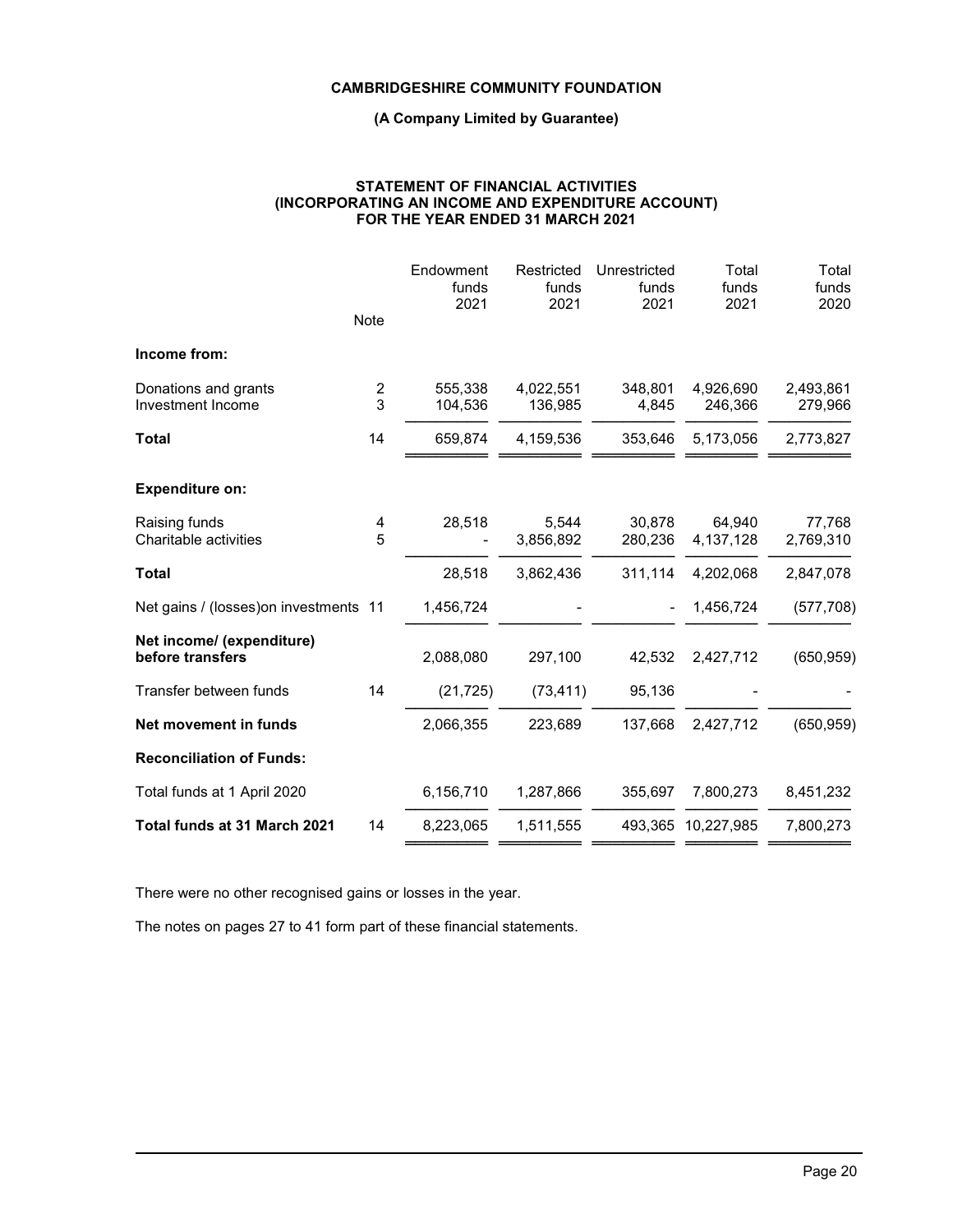### **(A Company Limited by Guarantee)**

### **BALANCE SHEET AS AT 31 MARCH 2021**

|                                                   |              |             | 2021       |             | 2020      |
|---------------------------------------------------|--------------|-------------|------------|-------------|-----------|
|                                                   | <b>Notes</b> | £           | £          | £           | £         |
| <b>Fixed assets</b>                               |              |             |            |             |           |
| Tangible assets                                   | 10           |             | 2,651      |             | 4,300     |
| Investments                                       | 11           |             | 8,203,065  |             | 6,249,557 |
| <b>Current assets</b>                             |              |             | 8,205,716  |             | 6,253,857 |
| Debtors                                           | 12           | 84,852      |            | 104,119     |           |
| Short term deposits                               |              | 517,975     |            | 517,600     |           |
| Cash at bank and in hand                          |              | 2,930,679   |            | 2,517,853   |           |
|                                                   |              | 3,533,506   |            | 3,139,572   |           |
| Creditors: amounts falling due<br>within one year | 13           | (1,511,237) |            | (1,593,156) |           |
| <b>Net current assets</b>                         |              |             | 2,022,269  |             | 1,546,416 |
| <b>Net assets</b>                                 |              |             | 10,227,985 |             | 7,800,273 |
| <b>Charity Funds</b>                              |              |             |            |             |           |
| <b>Endowment funds</b>                            |              |             | 8,223,065  |             | 6,156,710 |
| Restricted funds                                  |              |             | 1,511,555  |             | 1,287,866 |
| Designated funds                                  |              |             | 158,226    |             | 158,226   |
| General funds                                     |              |             | 335,139    |             | 197,471   |
| <b>Total funds</b>                                | 14           |             | 10,227,985 |             | 7,800,273 |
|                                                   |              |             |            |             |           |

These accounts have been prepared in accordance with provisions applicable to companies subject to the small companies regime.

The financial statements were approved by the Trustees on and signed on 23 Aug 2021 their behalf, by:

Simon Humphrey

<mark>S + Humphrey</mark> ug 23, 2021, 1:48pm) Simon Humphrey (Aug 23, 2021, 1:49pm) Simon Humphrey (Aug 23, 2021, 1:49pm) **Chairman** Trustee

 $K_{\leq d}$ 

The notes on pages 27 to 41 form part of these financial statements.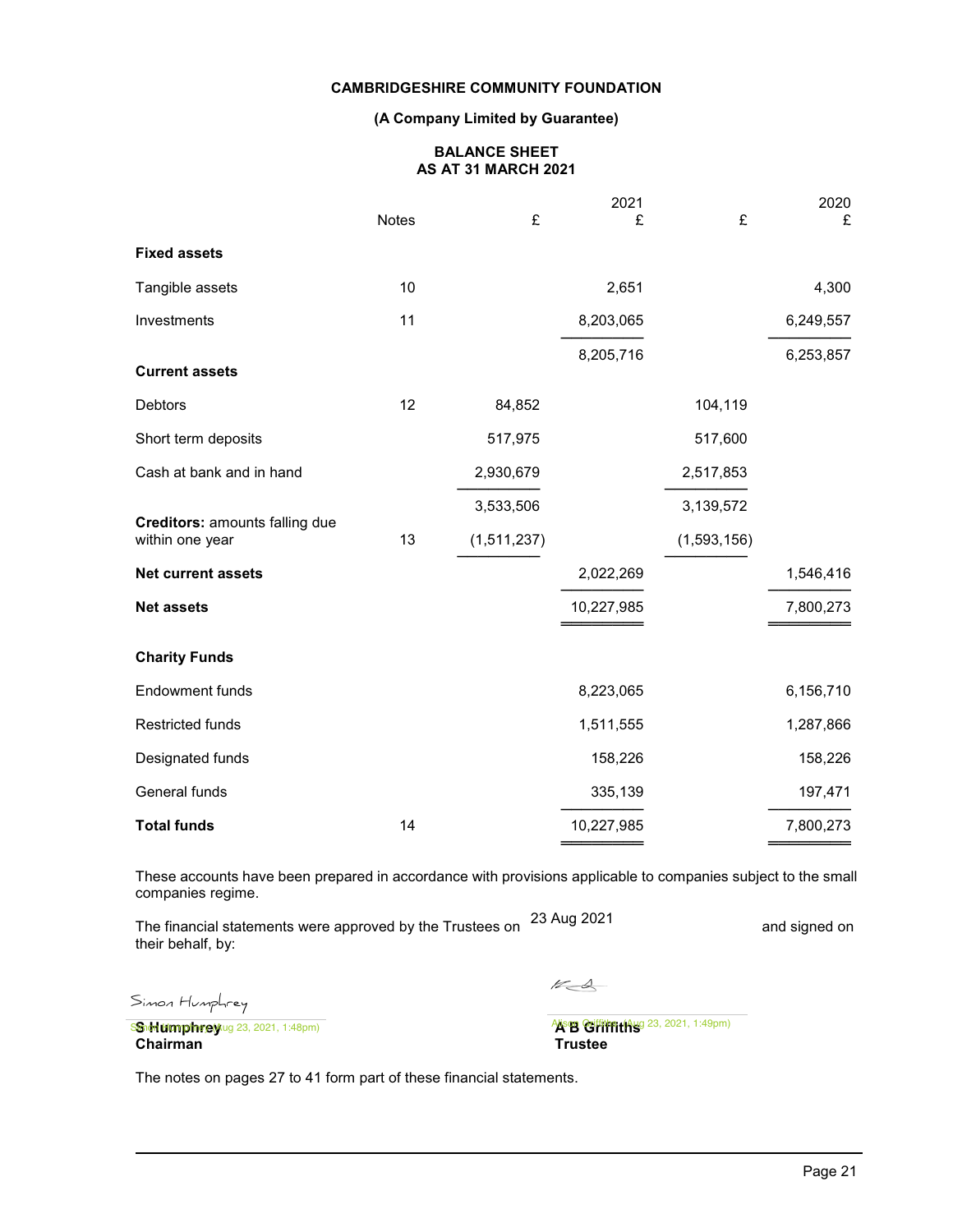### **(A Company Limited by Guarantee)**

### **CASH FLOW STATEMENT AS AT 31 MARCH 2021**

|                                                 |             | 2021        | 2020      |
|-------------------------------------------------|-------------|-------------|-----------|
|                                                 | <b>Note</b> | £           | £         |
|                                                 |             |             |           |
| Cash flows from operating activities            |             |             |           |
| Net cash used in operating activities           | 15          | 583,029     | (41, 839) |
|                                                 |             |             |           |
| Cash flows from investing activities:           |             |             |           |
| Dividends, interests and rents from investments |             | 246,366     | 241,513   |
| Purchase of tangible fixed assets               |             | (1,820)     | (4,313)   |
| Proceeds from the sale of investments           |             | 1,467,851   | 603,932   |
| Purchase of investments                         |             | (1,882,225) | (344,296) |
| Net cash provided by investing activities       |             | 413,201     | 496,836   |
|                                                 |             |             |           |
| Net increase in cash and cash equivalents       |             | 413,201     | 454,997   |
| Cash and cash equivalents brought forward       |             | 3,035,453   | 2,580,456 |
|                                                 |             |             |           |
| Cash and cash equivalents carried forward       | 15b         | 3,448,654   | 3,035,453 |
|                                                 |             |             |           |

There were no other recognised gains or losses in the year.

The notes on pages 24 to 39 form part of these financial statements.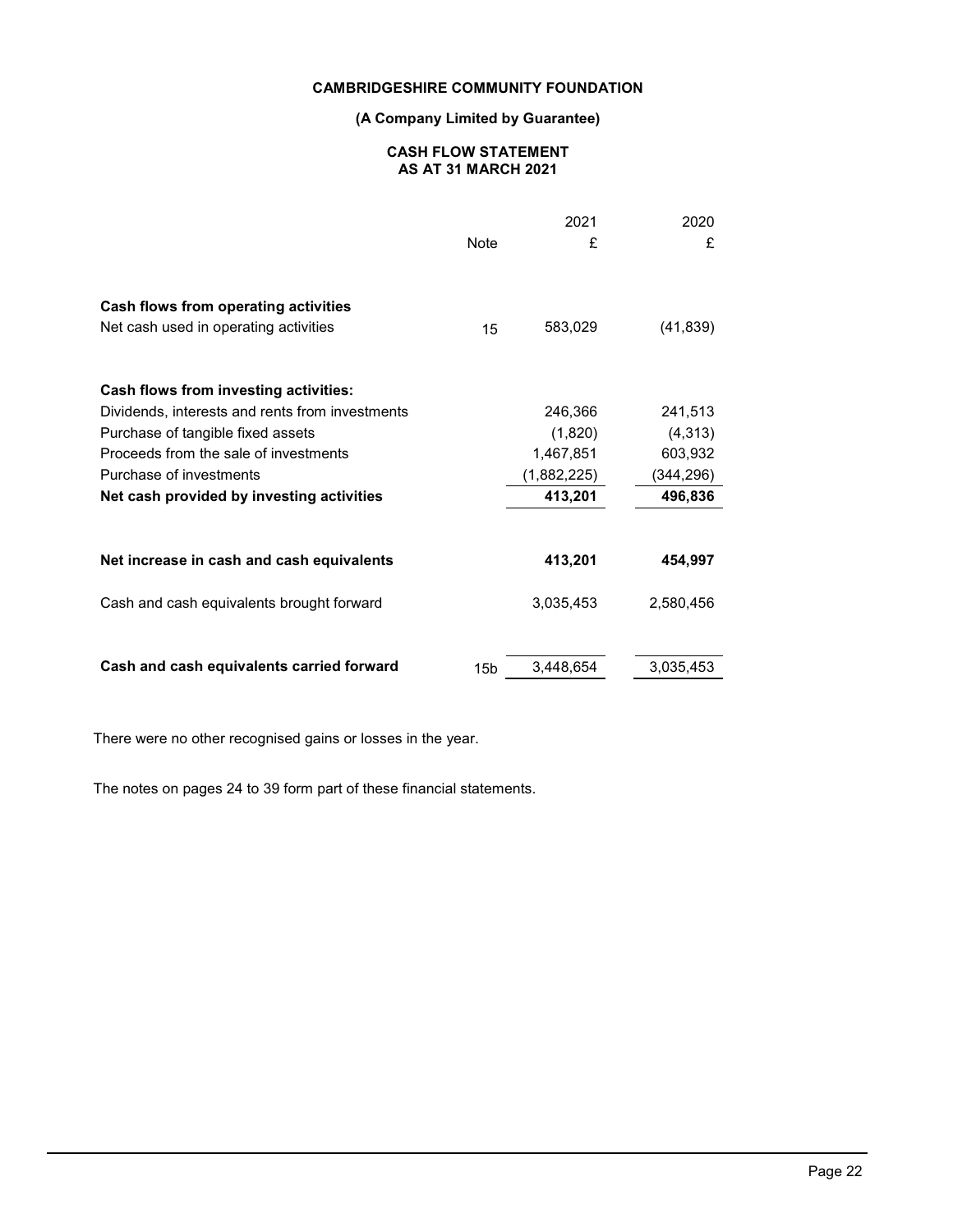### **(A Company Limited by Guarantee)**

### **NOTES TO THE FINANCIAL STATEMENTS FOR THE YEAR ENDED 31 MARCH 2021**

### **1. ACCOUNTING POLICIES**

### **1.1 Basis of preparation of financial statements**

The financial statements have been prepared under the historical cost convention, in accordance with the Statement of Recommended Practice "Accounting and Reporting by Charities (SORP 2015)" applicable to charities preparing their accounts in accordance with the Financial Reporting Standard applicable in the UK and Republic of Ireland (FRS 102), effective 1 January 2019; and the Companies Act 2006.

The linked charity's accounts are aggregated into the Statement of Financial Activities and the Balance Sheet. The notes to the aggregated accounts present the fund balances, income, expenditure, assets and liabilities of each charity.

The accounts are presented in pound sterling which is the functional currency of the charity.

### **1.2 Company status**

Cambridgeshire Community Foundation, a public benefit entity, is incorporated in England and Wales as a company limited by guarantee not having a share capital. The members of the company are the Trustees named on page 1. In the event of the company being wound up, the liability in respect of the guarantee is limited to £1 per member of the company. The Foundation is a registered charity. The registered office is given on page 1.

### **1.3 Going Concern**

The Trustees consider that there are no material uncertainties about the Foundation's ability to continue as a going concern. As such, they continue to adopt the going concern basis of accounts in the financial statements, which assumes the Foundation will continue in operational existence for the foreseeable future. The Trustees have given due consideration to the working capital and cash flow requirements of the Foundation for at least 12 months from the signing of the accounts.

### **1.4 Fund accounting**

General funds are unrestricted funds which are available for use at the discretion of the Trustees in furtherance of the general objectives of the company and which have not been designated for other purposes. Designated funds are unrestricted funds that have been set aside for particular purposes as set out in the notes to the financial statements.

Restricted funds are funds subject to specific restrictions imposed by the funding authorities and donors. These funds are not available for the Trustees to apply at their discretion. The purpose and use of the restricted funds is set out in the notes to the financial statements.

Endowment funds are expendable endowment funds that are invested to produce income to be used in accordance with the objects of the Foundation. Although the trustees are able to convert all or part of the endowed funds into a restricted fund which can then be used in accordance with the objects of the Foundation, the intention is to hold the funds as endowments on a permanent basis. Any capital gains or losses arising on the investments form part of the endowed funds. Any investment management charges are charged against the endowed funds

### **1.5 Income**

All income is included in the Statement of Financial Activities when the company has entitlement to the funds, probability of receipt and the amount can be measured with sufficient reliability.

Donations received are recognised by the Foundation on being notified of the amounts and likely date of receipt. If there are conditions attached to the donation then these are treated as restricted and only released once the conditions have been met.

Income tax recoverable in relation to donations received under Gift Aid or deeds of covenant is recognised at the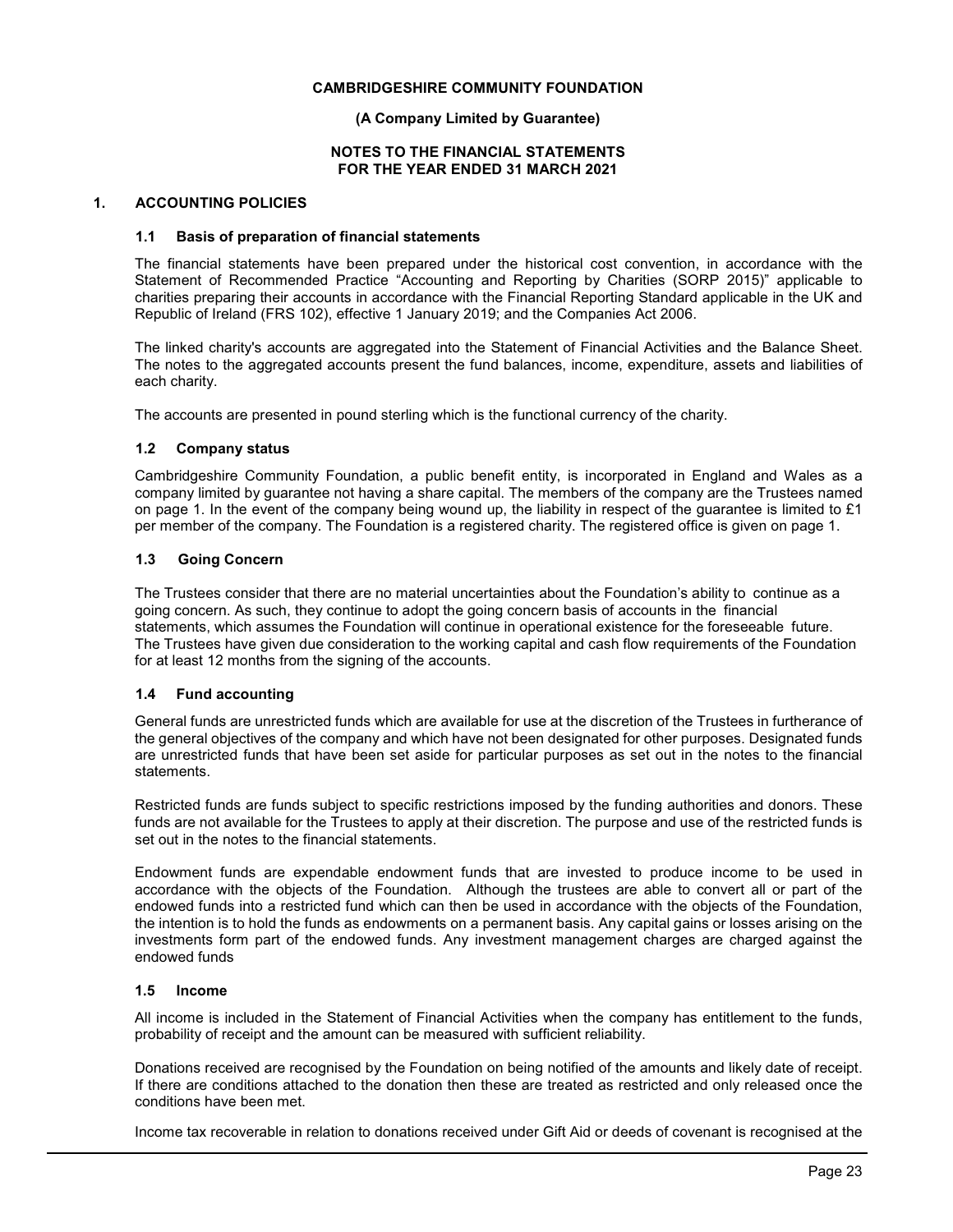### **(A Company Limited by Guarantee)**

### **NOTES TO THE FINANCIAL STATEMENTS FOR THE YEAR ENDED 31 MARCH 2021**

time of the donation. Income tax recoverable in relation to investment income is recognised at the time the investment income is receivable.

Dividends are recognised once the dividend has been declared and notification has been received of the dividend due. This is normally upon notification by the investment advisor of the dividend yield of the investment portfolio. Income from Government Securities is recognised when it is received; income accrued and not received on these securities at 31 March is included in the market value of the investments held.

### **1.6 Expenditure**

Expenditure is recognised once there is a legal or constructive obligation to transfer economic benefit to a third party. It is probable that a transfer of economic benefits will be required in settlement and the amount of the obligation can be measured reliably. Expenditure is classified by activity. The costs of each activity are made up of the total of direct costs and shared costs, including support costs involved in undertaking each activity. Direct costs attributable to a single activity are allocated directly to that activity. Shared costs which contribute to more than one activity and support costs which are not attributable to a single activity are apportioned between those activities on a basis consistent with the use of resources.

Support costs are those costs incurred directly in support of expenditure on the objects of the Foundation. Governance costs are those incurred in connection with administration of the Foundation and compliance with constitutional and statutory requirements.

Fundraising costs are those incurred in seeking voluntary contributions and do not include the costs of disseminating information in support of the charitable activities. Costs of raising funds include fund raising costs.

Grants payable are charged in the year when the offer is made except in those cases where the offer is conditional, such grants being recognised as expenditure when the conditions attaching are fulfilled. Grants offered subject to conditions which have not been met at the year end are noted as a commitment, but not accrued as expenditure.

All resources expended are inclusive of irrecoverable Value Added Tax.

### **1.7 Tangible fixed assets and depreciation**

Tangible fixed assets are carried at cost, net of depreciation and any provision for impairment. Depreciation is provided at rates calculated to write off the cost of fixed assets, less their estimated residual value, over their expected useful lives on the following bases:

Office equipment - 3 years straight line

### **1.8 Investments**

Fixed asset Investments are a form of financial instrument and are stated in the balance sheet at their market value. Investment gains and losses, whether realised or unrealised, are combined and shown in the heading 'Gains/(losses) on investments' in the Statement of Financial Activities.

### **1.9 Pensions**

The company operates defined contribution pension schemes and the pension charge represents the amounts payable by the company to the funds in respect of the year.

### **1.10 Debtors**

Trade and other debtors are recognised at the settlement amount after any trade discount offered. Prepayments are valued at the amount prepaid net of any trade discounts due.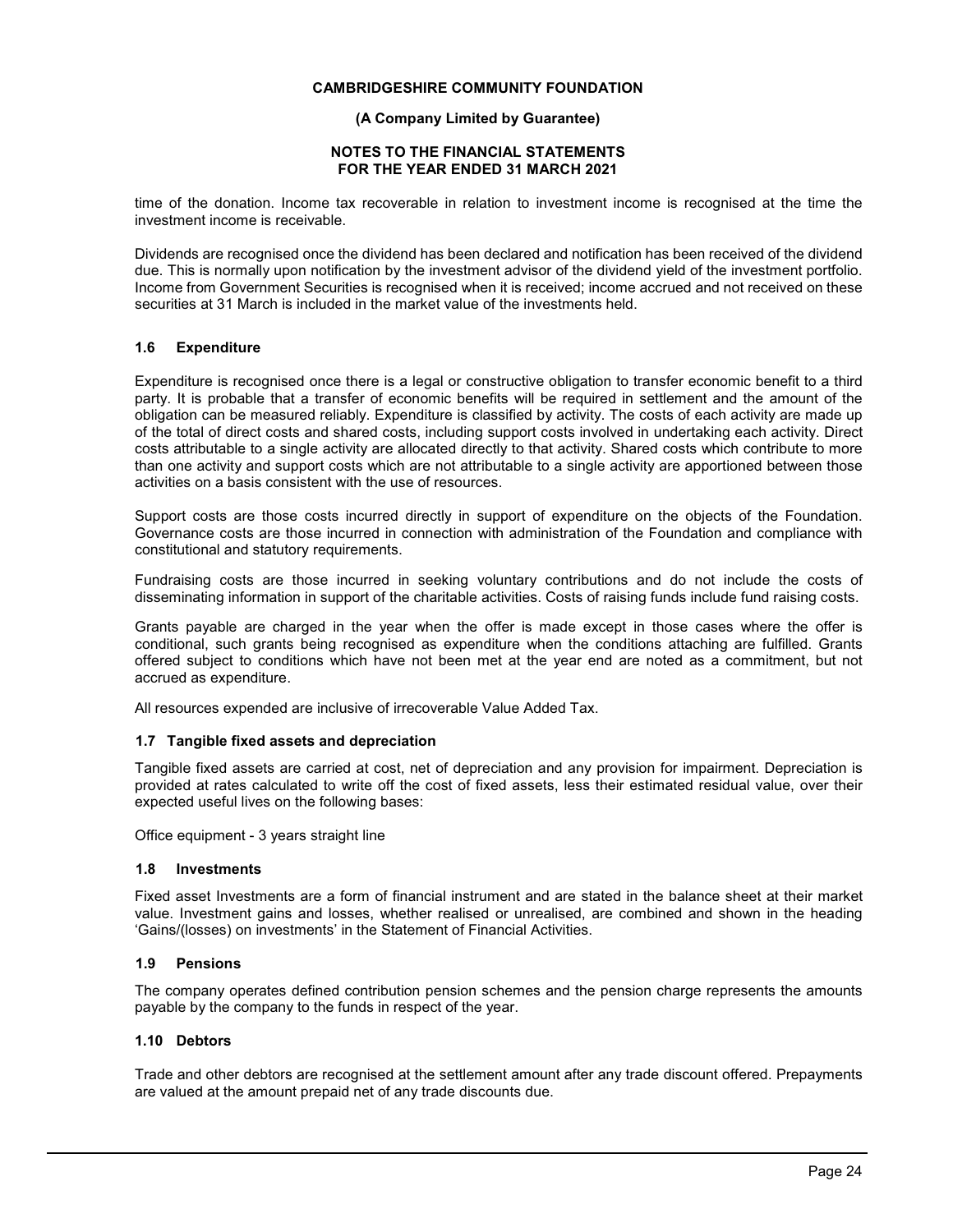### **(A Company Limited by Guarantee)**

### **NOTES TO THE FINANCIAL STATEMENTS FOR THE YEAR ENDED 31 MARCH 2021**

### **1.11 Liabilities and provisions**

Liabilities are recognised when there is an obligation at the Balance Sheet date as a result of a past event, it is probable that a transfer of economic benefit will be required in settlement, and the amount of the settlement can be estimated reliably. Liabilities are recognised at the amount that the Foundation anticipates It will pay to settle the debt or the amount it has received as advanced payments for the goods or services it must provide.

### **1.12 Taxation**

The Foundation is considered to pass the tests set out in Paragraph 1 Schedule 6 of the Finance Act 2010 and therefore it meets the definition of a charitable company for UK corporation tax purposes. Accordingly, the Foundation is potentially exempt from taxation in respect of income or capital gains received within categories covered by Chapter 3 Part 11 of the Corporation Tax Act 2010 or Section 256 of the Taxation of Chargeable Gains Act 1992, to the extent that such income or gains are applied exclusively to charitable purposes. Value Added Tax is not recoverable and is included in the relevant charges for administration expenses.

### **1.13 Cash at Bank and in hand**

Cash at bank and cash in hand includes cash and short term highly liquid investments with a short maturity of three months or less from the date of acquisition or opening of the deposit or similar account.

### **1.14 Financial instruments**

The Foundation only has financial assets and financial liabilities of a kind that qualify as basic financial instruments. Basic financial instruments are initially recognised at transaction value and subsequently measured at their fair value with the exception of fixed assets which are valued at depreciated cost and investments which are valued at market value as shown in note 11. Debt instruments that are payable or receivable within one year, typically trade payables or receivables, are measured, initially and subsequently, at the undiscounted amount of the cash or other consideration, expected to be paid or received.

### **1.15 Significant Accounting Estimates and Judgements**

No significant judgements, accounting policies or estimates have been made by management in applying the charity's accounting policies.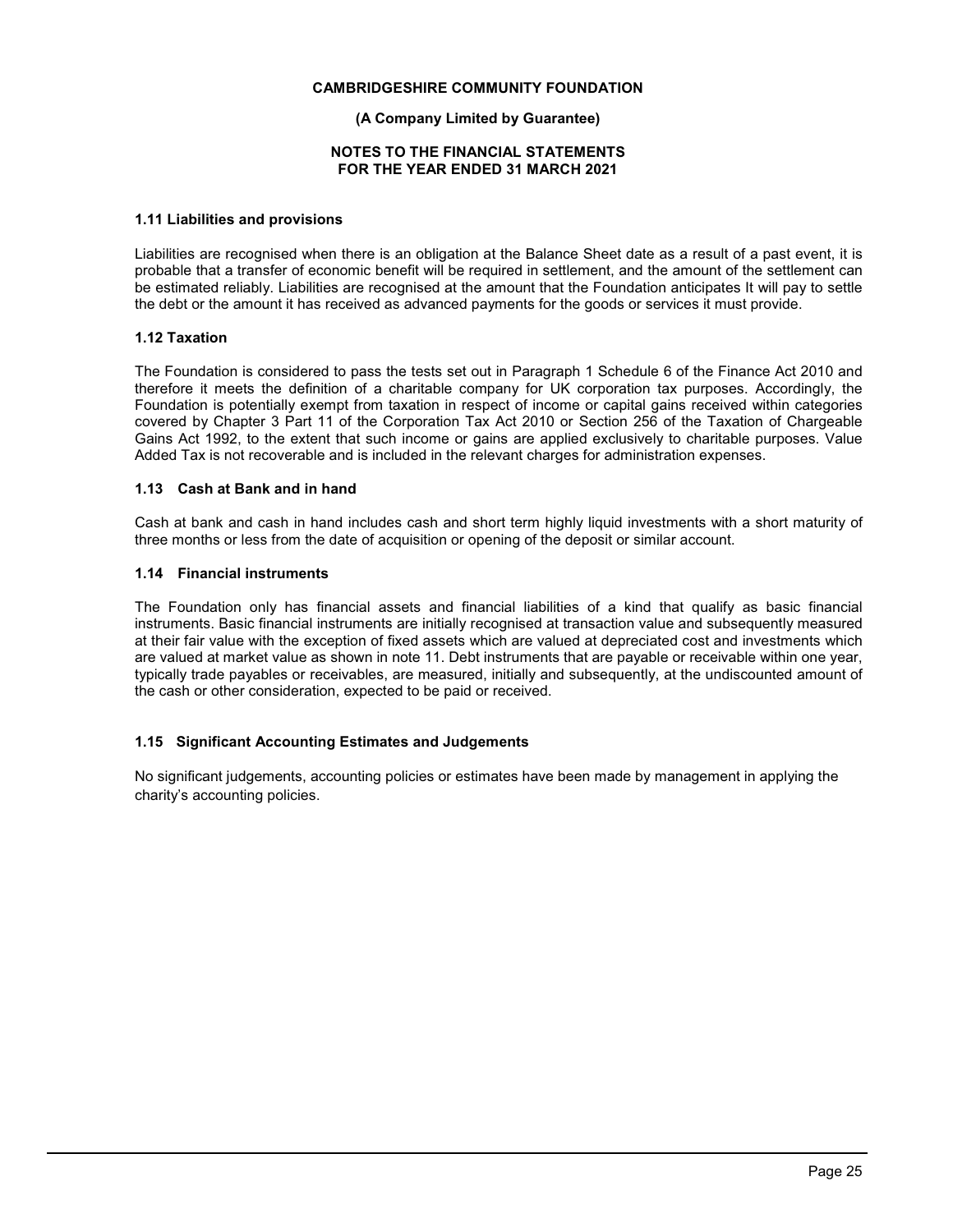### **(A Company Limited by Guarantee)**

### **NOTES TO THE FINANCIAL STATEMENTS FOR THE YEAR ENDED 31 MARCH 2021**

### **2. INCOME FROM DONATIONS AND GRANTS**

### **CURRENT YEAR**

 **Cambridgeshire Community Foundation DVCT** 

|                          | Endowment<br>funds<br>2021<br>£ | Restricted<br>funds<br>2021<br>£ | Unrestricted<br>funds<br>2021<br>£ | Endowment<br>funds<br>2021<br>£ | Restricted<br>funds<br>2021<br>£ | Total<br>funds<br>2021<br>£ |
|--------------------------|---------------------------------|----------------------------------|------------------------------------|---------------------------------|----------------------------------|-----------------------------|
| Donations<br>Sponsorship | 555,338                         | 4,022,551<br>٠                   | 349,051<br>(250)                   | $\overline{\phantom{0}}$<br>٠   |                                  | 4,926,940<br>(250)          |
| Total                    | 555,338                         | 4.022.551                        | 348.801                            | ٠                               |                                  | 4,926,690                   |

### *PRIOR YEAR*

 *Cambridgeshire Community Foundation DVCT* 

| Endowment<br>funds<br>2020<br>£ | Restricted<br>funds<br>2020 | Unrestricted<br>funds<br>2020<br>£ | Endowment<br>funds<br>2020 | Restricted<br>funds<br>2020 | Total<br>funds<br>2020<br>£ |
|---------------------------------|-----------------------------|------------------------------------|----------------------------|-----------------------------|-----------------------------|
|                                 | 2,294,484                   | 180,591                            |                            | ٠                           | 2,475,075                   |
|                                 |                             | 18.786                             |                            | $\overline{\phantom{0}}$    | 18.786                      |
| $\overline{\phantom{0}}$        | 2,294,484                   | 199.377                            |                            | -                           | 2,493,861                   |
|                                 |                             |                                    |                            |                             |                             |

### **3. INVESTMENT INCOME - CURRENT YEAR**

|                   | <b>Cambridgeshire Community Foundation</b> |                     |                       | <b>DVCT</b>        |                     |                |
|-------------------|--------------------------------------------|---------------------|-----------------------|--------------------|---------------------|----------------|
|                   | Endowment<br>funds                         | Restricted<br>funds | Unrestricted<br>funds | Endowment<br>funds | Restricted<br>funds | Total<br>funds |
|                   | 2021<br>£                                  | 2021<br>£           | 2021<br>£             | 2021<br>£          | 2021<br>£           | 2021<br>£      |
| Investment income | 104.536                                    | 125.532             | 4.845                 |                    | 11.453              | 246.366        |
|                   |                                            |                     |                       | ۰                  |                     |                |
|                   |                                            |                     |                       |                    |                     |                |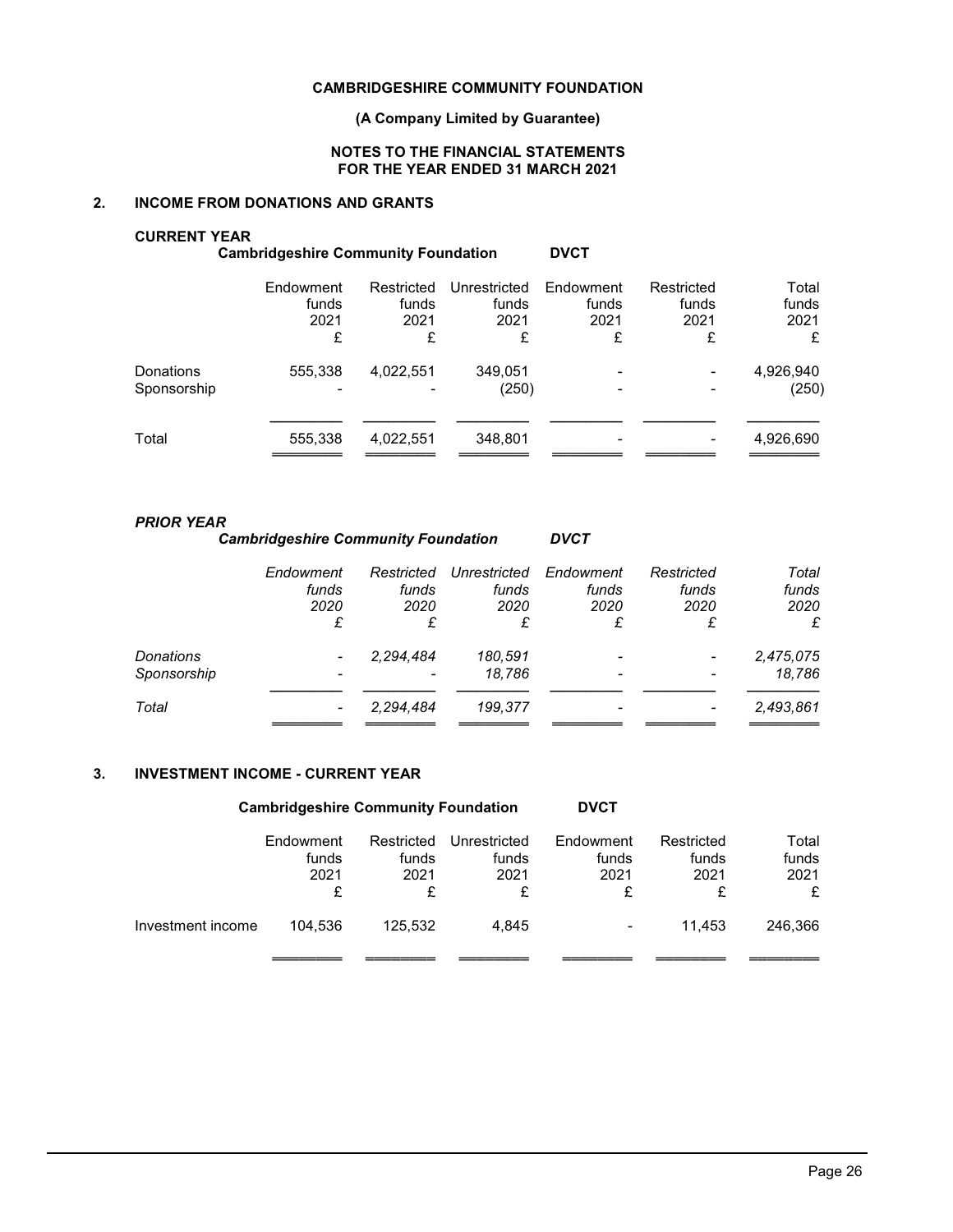### **(A Company Limited by Guarantee)**

### **NOTES TO THE FINANCIAL STATEMENTS FOR THE YEAR ENDED 31 MARCH 2021**

### **3. INVESTMENT INCOME – PRIOR YEAR**

|    |                                            |           | <b>Cambridgeshire Community Foundation</b> |              | <b>DVCT</b> |                     |        |
|----|--------------------------------------------|-----------|--------------------------------------------|--------------|-------------|---------------------|--------|
|    |                                            | Endowment | Restricted                                 | Unrestricted | Endowment   | Total               |        |
|    |                                            | funds     | funds                                      | funds        | funds       | funds               |        |
|    |                                            | 2020      | 2020                                       | 2020         | 2020        | 2020                |        |
|    |                                            | £         | £                                          | £            | £           | £                   |        |
|    | Investment income                          |           | 274,476                                    | 5,490        |             | 279,966             |        |
| 4. | <b>RAISING FUNDS</b>                       |           |                                            |              |             |                     |        |
|    |                                            |           |                                            | Endowment    | Restricted  | Unrestricted        | Total  |
|    | <b>Cambridgeshire Community Foundation</b> |           |                                            | funds        | funds       | funds               | funds  |
|    |                                            |           |                                            | 2021         | 2021        | 2021                | 2021   |
|    |                                            |           |                                            | £            | £           | £                   | £      |
|    | Investment management fees                 |           |                                            | 28,518       |             |                     | 28,518 |
|    | Marketing                                  |           |                                            |              | 5,544       | 2,737               | 8,281  |
|    | Other support costs                        |           |                                            |              |             | 28,141              | 28,141 |
|    |                                            |           |                                            |              |             |                     |        |
|    |                                            |           |                                            | 28,518       | 5,544       | 30,878              | 64,940 |
|    |                                            |           |                                            |              |             |                     |        |
|    |                                            |           |                                            | Endowment    | Restricted  | <b>Unrestricted</b> | Total  |
|    | <b>Cambridgeshire Community Foundation</b> |           |                                            | funds        | funds       | funds               | funds  |
|    |                                            |           |                                            | 2020         | 2020        | 2020                | 2020   |
|    |                                            |           |                                            | £            | £           | £                   | £      |
|    | Investment management fees                 |           |                                            | 33,469       |             |                     | 33,469 |
|    | Marketing                                  |           |                                            |              | 9,575       | 9.180               | 18,755 |
|    | Other support costs                        |           |                                            |              |             | 25,544              | 25,544 |
|    |                                            |           |                                            | 33,469       | 9,575       | 34,724              | 77,768 |
|    |                                            |           |                                            |              |             |                     |        |

### **5. CHARITABLE ACTIVITIES – CURRENT YEAR**

| <b>CURRENT YEAR</b> |                             | <b>Cambridgeshire Community Foundation</b> |                                     | <b>DVCT</b>                 |                               |                    |
|---------------------|-----------------------------|--------------------------------------------|-------------------------------------|-----------------------------|-------------------------------|--------------------|
|                     | Grants<br>made<br>2021<br>£ | Support<br>costs<br>2021<br>£              | <b>Direct</b><br>costs<br>2021<br>£ | Grants<br>made<br>2021<br>£ | Support<br>costs<br>2021<br>£ | Total<br>2021<br>£ |
| Grant making        | 3,778,957                   | 279.636                                    | 77,935                              |                             | 600                           | 4,137,128          |
|                     |                             | Note 7                                     |                                     |                             | Note 7                        |                    |

### **5. CHARITABLE ACTIVITIES – PRIOR YEAR**

|              | <b>Cambridgeshire Community Foundation</b> |                          |                              | <b>DVCT</b>            |                          |               |
|--------------|--------------------------------------------|--------------------------|------------------------------|------------------------|--------------------------|---------------|
|              | Grants<br>made<br>2020                     | Support<br>costs<br>2020 | Direct<br>costs<br>2020<br>₽ | Grants<br>made<br>2020 | Support<br>costs<br>2020 | Total<br>2020 |
| Grant making | 2,426,788                                  | 244.079                  | 98.443                       |                        | ۰                        | 2,769,310     |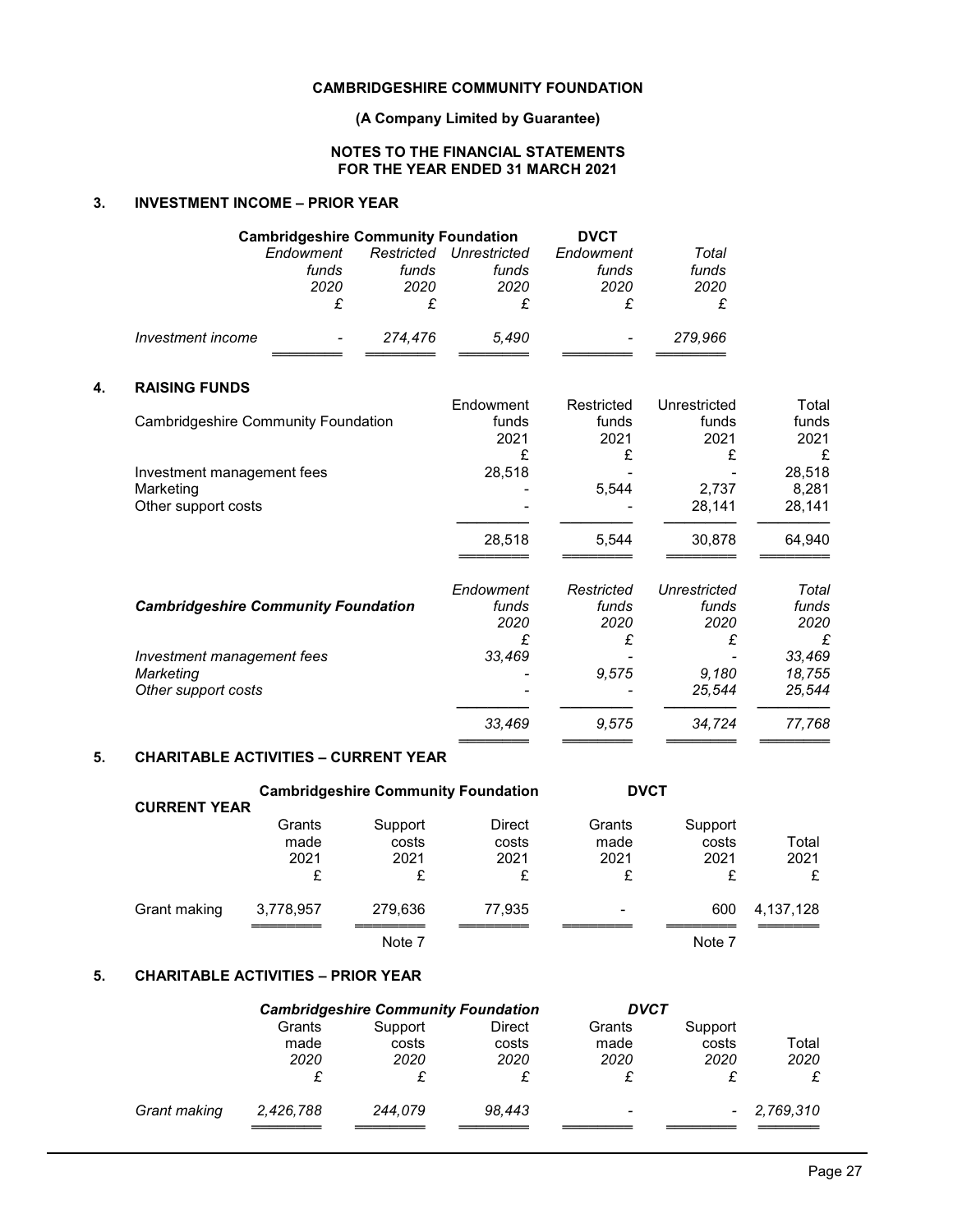### **(A Company Limited by Guarantee)**

### **NOTES TO THE FINANCIAL STATEMENTS FOR THE YEAR ENDED 31 MARCH 2021**

### **6. GRANTS – CURRENT YEAR**

|                                                                                  | Restricted<br>funds<br>2021<br>£ | <b>Cambridgeshire Community Foundation</b> | <b>DVCT</b><br>Restricted<br>funds<br>2021<br>£ | Total<br>funds<br>2021<br>£           |                                         |
|----------------------------------------------------------------------------------|----------------------------------|--------------------------------------------|-------------------------------------------------|---------------------------------------|-----------------------------------------|
| Grants to institutions<br>Grants to individuals                                  | 3,634,773<br>144,184             | 465<br>456                                 |                                                 | 3,634,773<br>144,184                  |                                         |
|                                                                                  | 3,778,957                        | 921                                        |                                                 | 3,778,957                             |                                         |
| <b>GRANTS - PRIOR YEAR</b>                                                       | Restricted<br>funds<br>2020<br>£ | <b>Cambridgeshire Community Foundation</b> | <b>DVCT</b><br>Restricted<br>funds<br>2020<br>£ | Total<br>funds<br>2020<br>£           |                                         |
| Grants to institutions<br>Grants to individuals                                  | 2,310,931<br>115,857             | 407<br>353                                 | $\overline{\phantom{a}}$                        | 2,310,931<br>115,857                  |                                         |
|                                                                                  | 2,426,788                        | 760                                        |                                                 | 2,426,788                             |                                         |
| <b>RECONCILIATION OF GRANTS PAYABLE:</b>                                         |                                  |                                            |                                                 | 2021<br>£                             | 2020<br>£                               |
| Accrued at 1 April<br>Grants payable for the year<br>Grants paid during the year |                                  |                                            |                                                 | 1,455,302<br>3,778,957<br>(3,878,391) | 1,173,841<br>2,426,788<br>(2, 145, 327) |
| <b>Accrued at 31 March</b>                                                       |                                  |                                            |                                                 | 1,355,868                             | 1,455,302                               |
| Payable as follows:                                                              |                                  |                                            |                                                 |                                       |                                         |
| Grants payable <1yr - institutional                                              |                                  |                                            |                                                 | 1,355,868                             | 1,455,302                               |

őőőőőőőő őőőőőőőő

All grants go to support charitable work, predominantly in Cambridgeshire.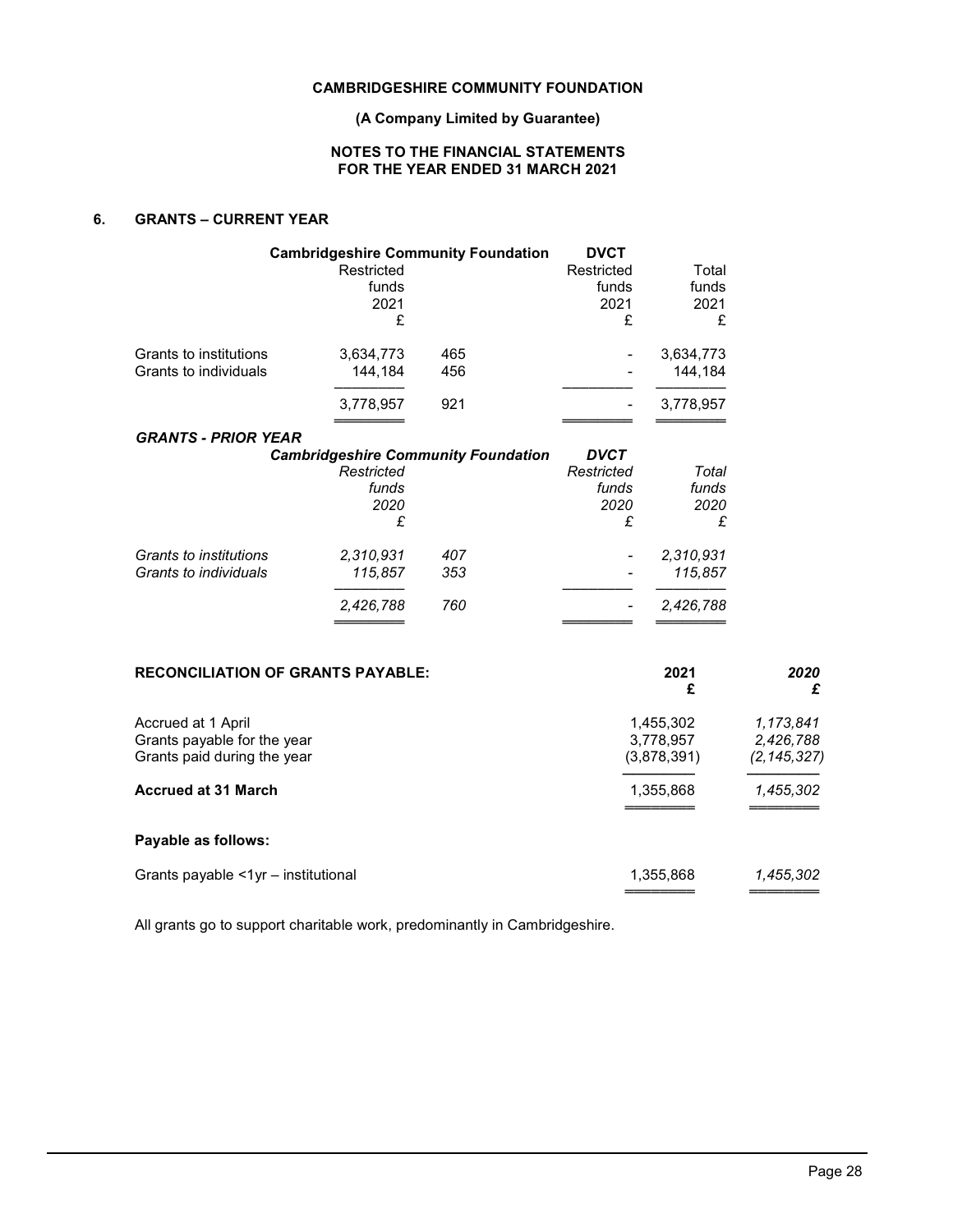### **(A Company Limited by Guarantee)**

### **NOTES TO THE FINANCIAL STATEMENTS FOR THE YEAR ENDED 31 MARCH 2021**

Grants paid in the year fall under the following headings:

### **6. GRANTS – continued**

|                                                 | 2021<br>£ | 2020<br>£ |
|-------------------------------------------------|-----------|-----------|
| <b>Adults facing Life crisis</b>                |           |           |
| Theme: Economic hardship                        | 403,462   | 105,159   |
| Theme: Homelessness                             | 138,256   | 58,539    |
| Theme: Impact of crime and antisocial behaviour | 120,090   | 18,735    |
| <b>Community development &amp; engagement</b>   |           |           |
| Theme: Community cohesion                       | 16,492    | 12,411    |
| Theme: Sustainability                           |           | 31,329    |
| <b>Theme: Community Assets</b>                  | 930,921   | 1,185,414 |
| Theme: Enhancing local charities                | 97,931    |           |
| Children, young people and families             |           |           |
| Theme: Education & skills                       | 111,840   | 129,203   |
| Theme: Social inclusion                         | 439,662   | 213,179   |
| Theme: Women & Girls                            | $\Omega$  | 65,217    |
| Theme: Family crisis                            | 290,972   | 104,897   |
| <b>Health</b>                                   |           |           |
| Theme: Health                                   | 476,455   |           |
| Theme: Healthy living                           | see above | 34,287    |
| Theme: Mental health                            | see above | 82,038    |
| Theme: Isolation                                | 373,237   | 117,020   |
| Theme: Disability and chronic ill health        | see above | 141,391   |
| The natural environment                         |           |           |
| Theme: Improved green spaces                    | 69,572    | 70,886    |
| Theme: Help limit climate change                |           | 34,663    |
| Theme: Improved green spaces                    | 310,067   |           |
| <b>Other</b>                                    |           |           |
| Small miscellaneous amounts                     |           | 22,420    |
| Total                                           | 3,778,957 | 2,426,788 |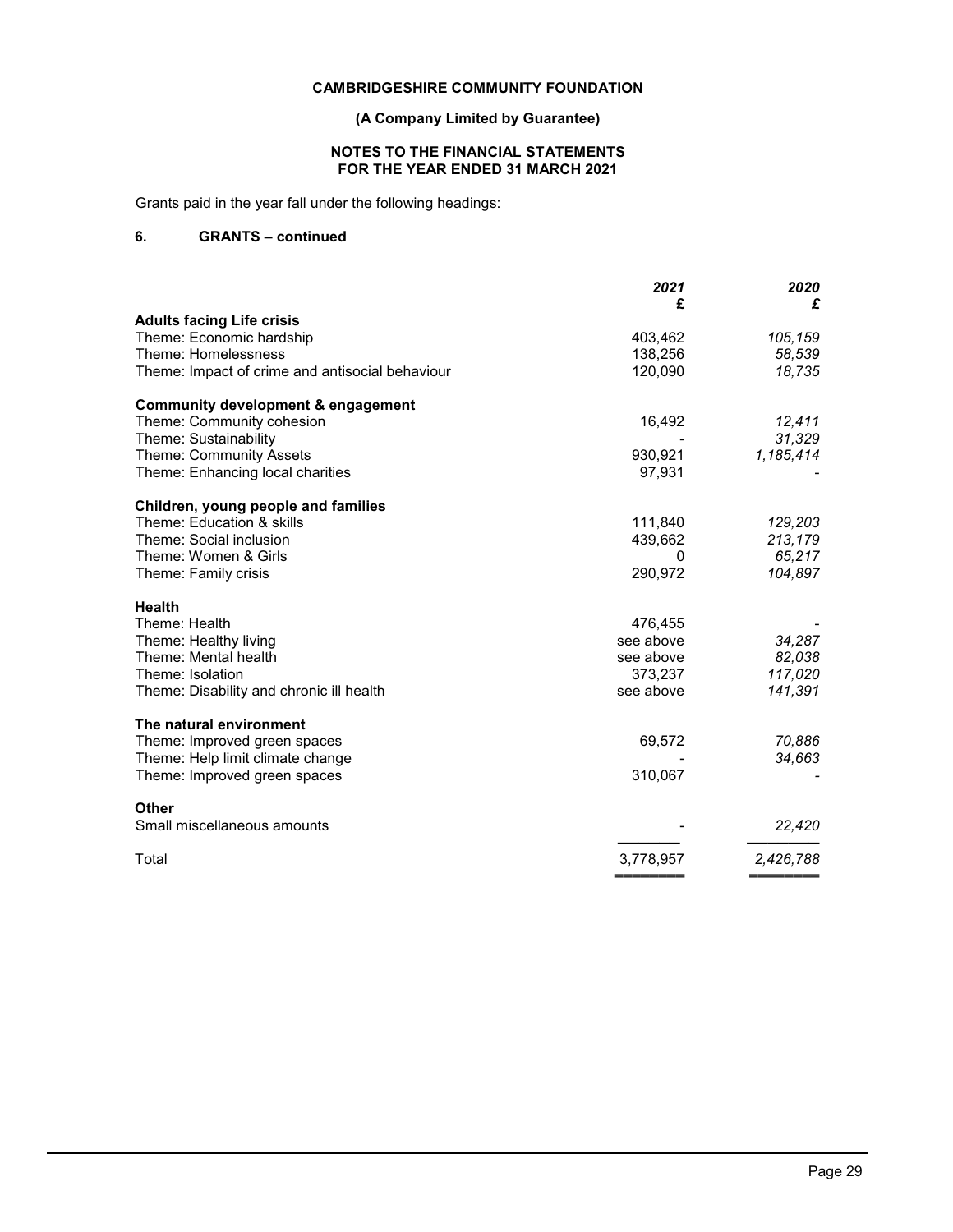### **(A Company Limited by Guarantee)**

### **NOTES TO THE FINANCIAL STATEMENTS FOR THE YEAR ENDED 31 MARCH 2021**

### **7. SUPPORT COSTS**

| <b>CURRENT YEAR</b>                       | Raising<br>Funds<br>£ | Charitable<br>activities<br>£ | Total<br>2021<br>£ |
|-------------------------------------------|-----------------------|-------------------------------|--------------------|
| <b>Cambridgeshire Community</b>           |                       |                               |                    |
| <b>Foundation</b>                         |                       |                               |                    |
| General office                            | 3,668                 | 36,372                        | 40,040             |
| Subsistence                               | 174                   | 695                           | 869                |
| Premises                                  | 1,100                 | 4,400                         | 5,500              |
| Marketing                                 |                       | 2,020                         | 2,020              |
| Subscription to National Network          | 2,351                 | 2,351                         | 4,702              |
| Staff costs                               | 17,484                | 192,094                       | 209,578            |
| National insurance                        | 1,935                 | 14,161                        | 16,096             |
| Pension cost                              | 735                   | 3,917                         | 4,652              |
| Depreciation                              | 694                   | 2,775                         | 3,469              |
| Governance                                |                       |                               |                    |
| Auditors remuneration                     |                       | 10,774                        | 10,774             |
| Staff costs                               |                       | 10,077                        | 10,077             |
| Trustee expenses                          |                       |                               |                    |
|                                           | 28,141                | 279,636                       | 307,777            |
|                                           |                       |                               |                    |
| <b>SUPPORT COSTS (continued)</b>          | Raising               | Charitable                    | Total              |
| <b>PRIOR YEAR</b>                         | Funds                 | activities                    | 2020               |
|                                           | £                     | £                             | £                  |
| <b>Cambridgeshire Community</b>           |                       |                               |                    |
| <b>Foundation</b>                         |                       |                               |                    |
| General office                            | 3,918                 | 34,643                        | 38,561             |
| Subsistence                               | 46                    | 184                           | 230                |
| Legal and professional                    |                       | 103                           | 103                |
| Premises                                  | 1,300                 | 5,200                         | 6,500              |
| Marketing                                 | 18,755                | 1,756                         | 20,511             |
| Subscription to UK Community Foundations, |                       |                               |                    |
| the national network                      | 2,120                 | 2,120                         | 4,240              |
| Staff costs                               | 15,225                | 162,728                       | 177,953            |
| National insurance                        | 1,663                 | 13,069                        | 14,732             |
| Pension cost                              | 700                   | 3,363                         | 4,063              |
| Depreciation                              | 572                   | 2,290                         | 2,862              |
| Governance                                |                       |                               |                    |
| <b>Auditors remuneration</b>              |                       | 9,530                         | 9,530              |
| Staff costs                               |                       | 8,794                         | 8,794              |
| Trustee expenses                          |                       | 299                           | 299                |
|                                           | 44,299                | 244,079                       | 288,378            |
|                                           |                       |                               |                    |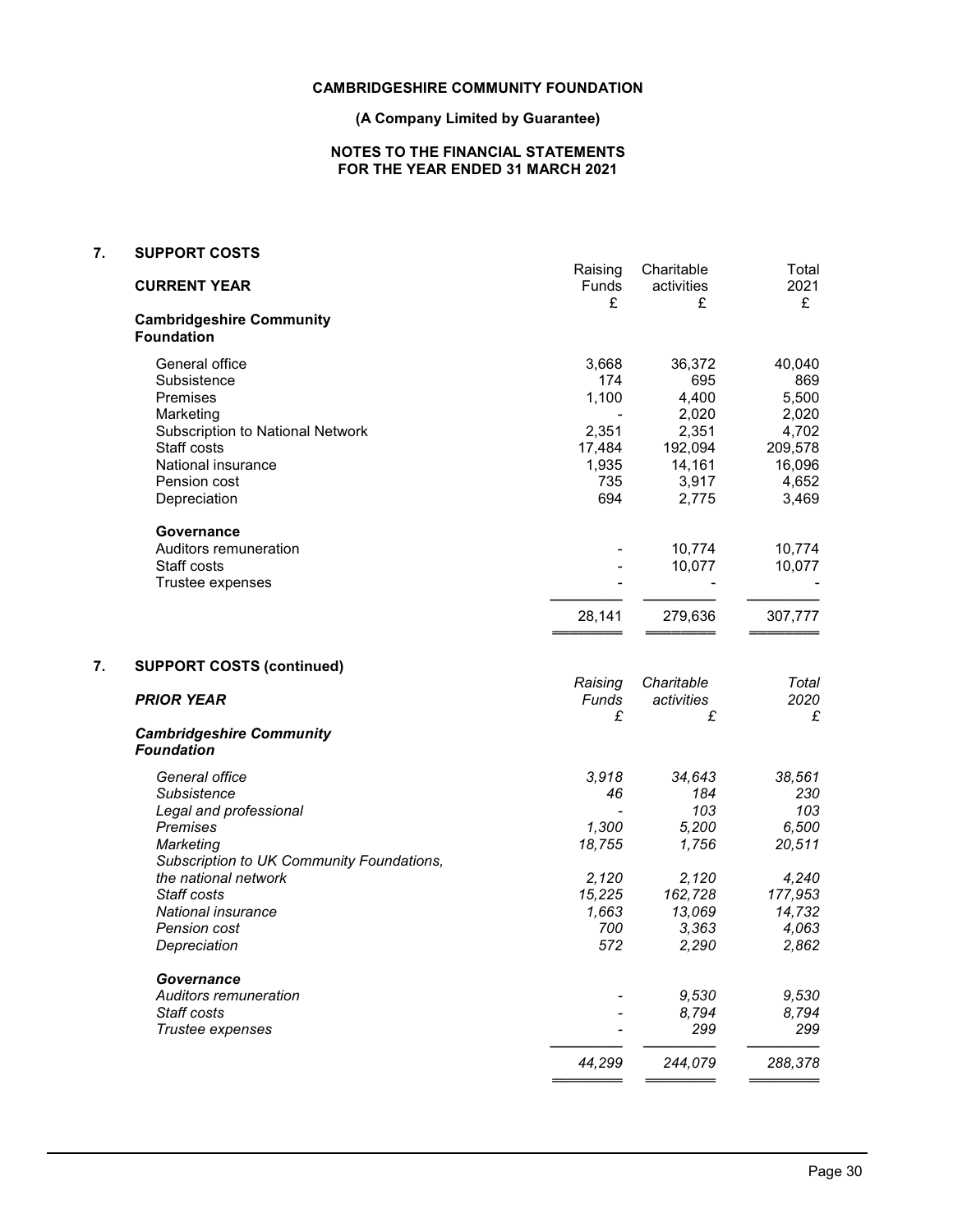### **(A Company Limited by Guarantee)**

### **NOTES TO THE FINANCIAL STATEMENTS FOR THE YEAR ENDED 31 MARCH 2021**

### **8. NET INCOME / EXPENDITURE**

This is stated after charging:

|                                        | 2021   | 2020  |
|----------------------------------------|--------|-------|
|                                        |        |       |
| Depreciation of tangible fixed assets: |        |       |
| - owned by the charity                 | 3.469  | 2,862 |
| Auditors' remuneration                 | 10.774 | 9,530 |
| Pension contributions                  | 4.652  | 4.911 |

During the year Trustees received no remuneration or benefits in kind; reimbursement of expenses to 1 Trustee for travel amounted to £Nil (*2020: - £299*).

### **9. STAFF COSTS**

| Staff costs were as follows:                                            | 2021<br>£   | 2020        |
|-------------------------------------------------------------------------|-------------|-------------|
| <b>Cambridgeshire Community Foundation</b>                              |             |             |
| Wages and salaries                                                      | 218,319     | 185,565     |
| Social security costs                                                   | 17.064      | 15,563      |
| Pension contributions                                                   | 5,020       | 4,413       |
|                                                                         | 240,403     | 205,541     |
| The average monthly number of employees during the year was as follows: | 2021<br>No. | 2020<br>No. |
|                                                                         | 7           | 6           |

The total number of key management personnel is 1 *(2020: 1)*. Total remuneration of the key management personnel of the Foundation for the year is £83,737 *(2020: £76,125).* 

|                                       | 2021<br>No. | 2020<br>No.              |
|---------------------------------------|-------------|--------------------------|
| No of staff earning £70,001 - £80,000 | -           |                          |
| No of staff earning £80,001 - £90,000 |             | $\overline{\phantom{0}}$ |
|                                       |             |                          |

Pension contributions in respect of this employee were £3,675 *(2020: £3,499)*.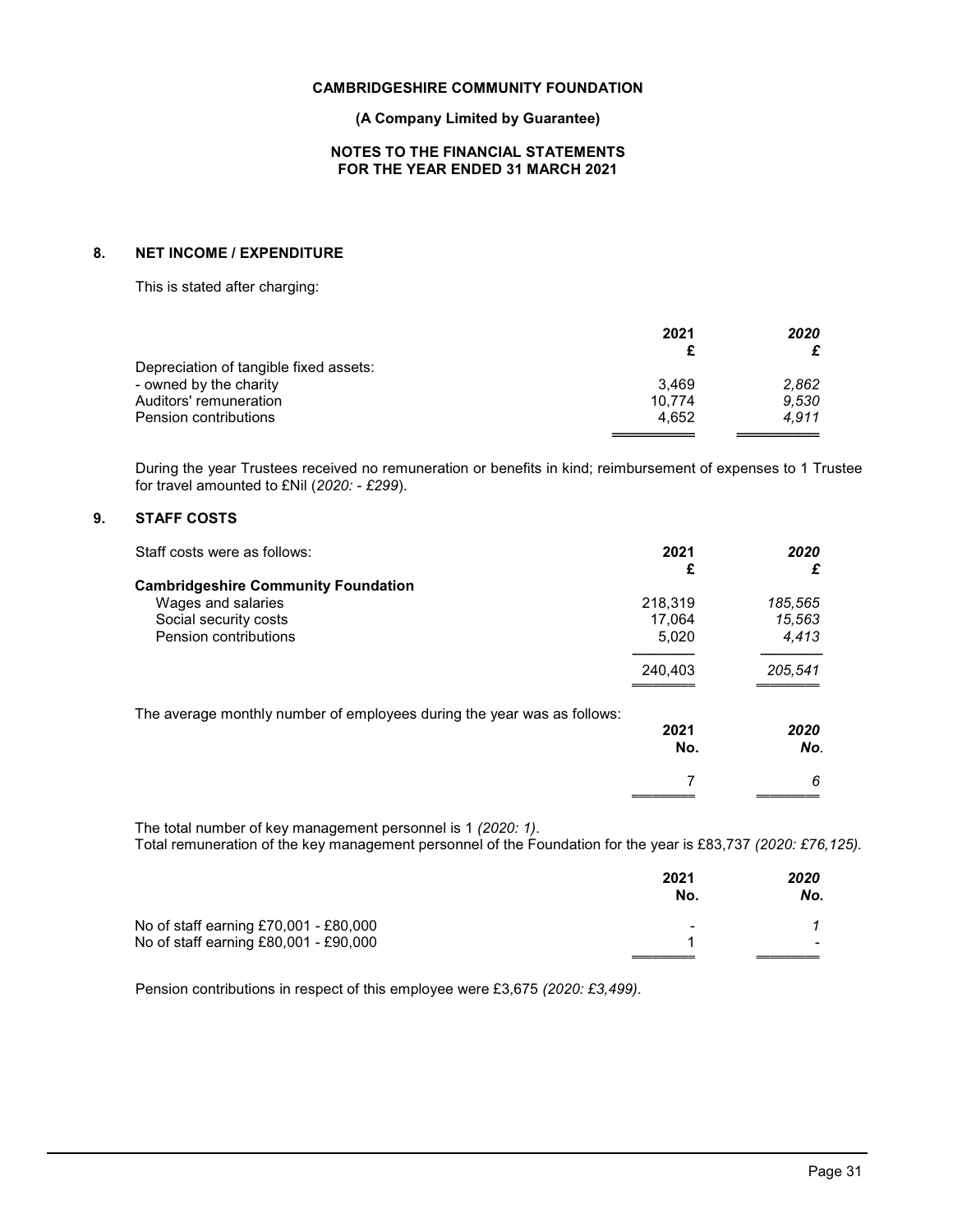### **(A Company Limited by Guarantee)**

### **NOTES TO THE FINANCIAL STATEMENTS FOR THE YEAR ENDED 31 MARCH 2021**

### **10. TANGIBLE FIXED ASSETS**

| <b>Cambridgeshire Community Foundation</b> | Office<br>equipment<br>£ |
|--------------------------------------------|--------------------------|
| Cost                                       |                          |
| At 1 April 2020                            | 22,050                   |
| <b>Additions</b>                           | 1,820                    |
| Disposals                                  | (13, 465)                |
| 31 March 2021                              | 10,405                   |
| <b>Depreciation</b>                        |                          |
| At 1 April 2020                            | 17,750                   |
| Charge for the year                        | 3,469                    |
| Depreciation on disposals                  | (13, 465)                |
| At 31 March 2021                           | 7,754                    |
| Net book value                             |                          |
| At 31 March 2021                           | 2,651                    |
| At 31 March 2020                           | 4,300                    |
|                                            |                          |

#### **11. FIXED ASSET INVESTMENTS**

| <b>CURRENT YEAR</b>                                                   |                                            | Cambridgeshire<br><b>Community Foundation</b> | <b>DVCT</b>                                |                                                 |  |
|-----------------------------------------------------------------------|--------------------------------------------|-----------------------------------------------|--------------------------------------------|-------------------------------------------------|--|
|                                                                       | Listed<br>Investments<br>£                 | Portfolio<br>cash<br>£                        | Listed<br>Investments<br>£                 | Total<br>2021<br>£                              |  |
| At 1 April 2020<br>Additions<br><b>Disposals</b><br>Cash movement     | 5,871,985<br>1,882,225<br>(1,467,851)      | 40,642<br>82,409                              | 336,930                                    | 6,249,557<br>1,882,225<br>(1,467,851)<br>82,409 |  |
| <b>Revaluations</b>                                                   | 1,378,353                                  |                                               | 78,372                                     | 1,456,725                                       |  |
| At 31 March 2021                                                      | 7,664,712                                  | 123,051                                       | 415,302                                    | 8,203,065                                       |  |
| Investments at market value comprise:                                 |                                            |                                               |                                            |                                                 |  |
|                                                                       | UK<br>£                                    | Overseas<br>£                                 | 2021<br>£                                  |                                                 |  |
| Equity investments<br>Property funds<br><b>Fixed Interest</b><br>Cash | 5,077,685<br>294,730<br>383,004<br>123,051 | 2,324,595                                     | 7,402,280<br>294,730<br>383,004<br>123,051 |                                                 |  |
| Total market value                                                    | 5,878,470                                  | 2,324,595                                     | 8,203,065                                  |                                                 |  |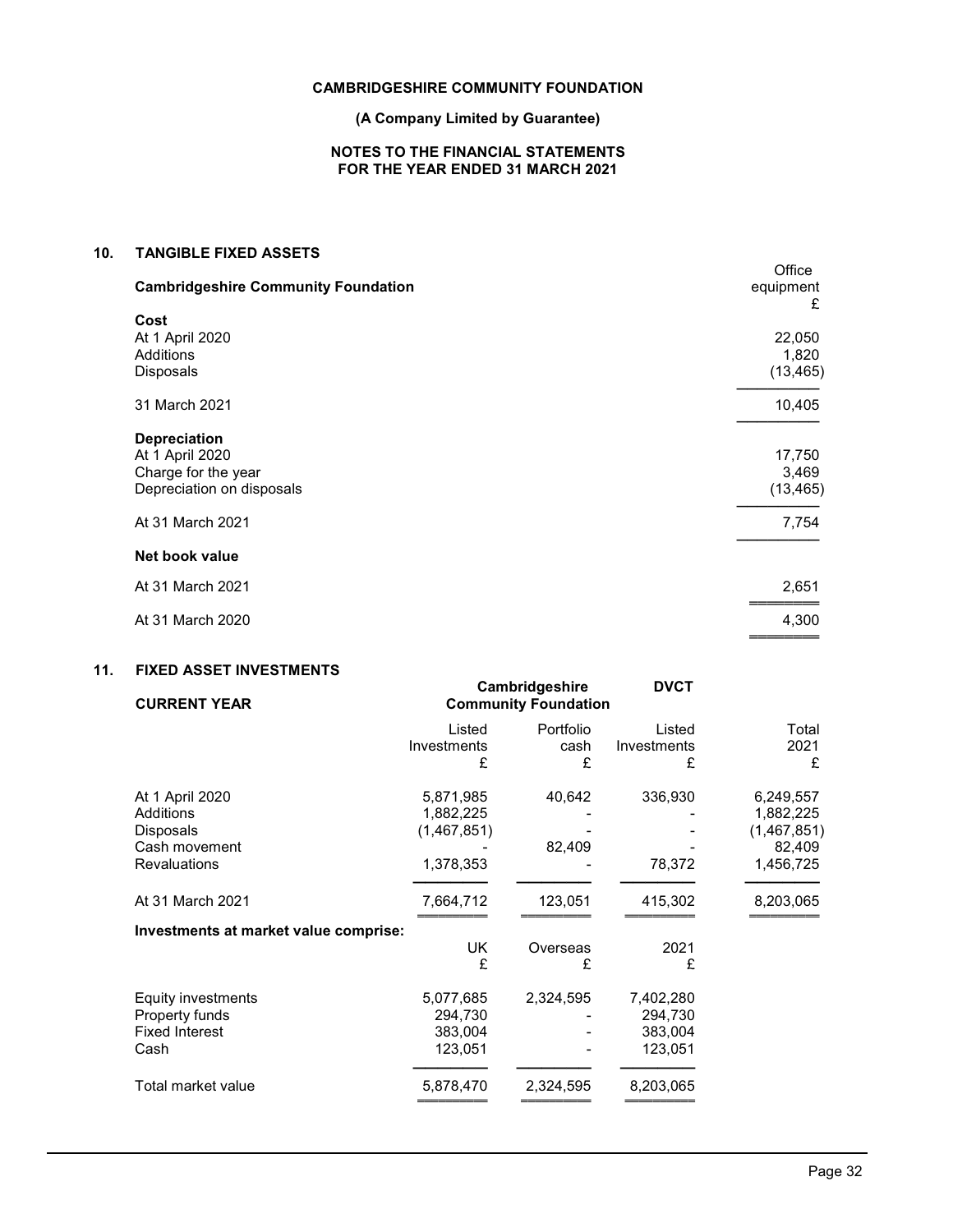### **(A Company Limited by Guarantee)**

### **NOTES TO THE FINANCIAL STATEMENTS FOR THE YEAR ENDED 31 MARCH 2021**

|            | <b>DVCT</b>               | <b>Cambridgeshire</b><br><b>Community Foundation</b> |                    | <b>PRIOR YEAR</b>                     |  |
|------------|---------------------------|------------------------------------------------------|--------------------|---------------------------------------|--|
| Total      | Listed                    | Portfolio                                            | Listed             |                                       |  |
| 2020       | <i><b>Investments</b></i> | cash                                                 | <b>Investments</b> |                                       |  |
| £          | £                         | £                                                    | £                  |                                       |  |
| 7,134,484  | 344,463                   | 41,581                                               | 6,748,440          | At 1 April 2019                       |  |
| 344,296    |                           |                                                      | 344,296            | <b>Additions</b>                      |  |
| (603, 932) | (11, 778)                 |                                                      | (592, 154)         | Disposals                             |  |
| (939)      |                           | (939)                                                |                    | Cash movement                         |  |
| (624, 352) | 4,245                     |                                                      | (628, 597)         | <b>Revaluations</b>                   |  |
| 6,249,557  | 336,930                   | 40,642                                               | 5,871,985          | At 31 March 2020                      |  |
|            |                           |                                                      |                    | Investments at market value comprise: |  |
|            | 2020                      | Overseas                                             | UK                 |                                       |  |
|            | £                         | £                                                    | £                  |                                       |  |
|            | 5,647,816                 | 1,056,991                                            | 4,590,825          | <b>Equity investments</b>             |  |
|            | 561,099                   |                                                      | 561,099            | Property funds                        |  |
|            |                           |                                                      |                    | <b>Fixed Interest</b>                 |  |
|            | 40,642                    |                                                      | 40,642             | Cash                                  |  |
|            | 6,249,557                 | 1,056,991                                            | 5,192,566          | Total market value                    |  |

The historical cost of investments is £6,578,558 (CCLA £2,684,055 and Rathbones £3,894,503)

### **12. DEBTORS**

|     |                                                       |                             |             | 2021<br>£ | 2020<br>£ |
|-----|-------------------------------------------------------|-----------------------------|-------------|-----------|-----------|
|     | <b>Cambridgeshire Community Foundation</b>            |                             |             |           |           |
|     | Trade debtors                                         |                             |             | 40,007    | 80,206    |
|     | Prepayments and accrued income                        |                             |             | 44,845    | 23,913    |
|     |                                                       |                             |             | 84,852    | 104,119   |
| 13. | <b>CREDITORS: Amounts falling due within one year</b> |                             |             |           |           |
|     | <b>CURRENT YEAR</b>                                   | Cambridgeshire<br>Community |             |           |           |
|     |                                                       | <b>Foundation</b>           | <b>DVCT</b> | Total     |           |
|     |                                                       | 2021                        | 2021        | 2021      |           |
|     |                                                       | £                           | £           | £         |           |
|     | Trade creditors                                       | 7,787                       |             | 7,787     |           |
|     | Deferred income                                       | 115,794                     |             | 115,794   |           |
|     | Accruals & other creditors                            | 31,188                      | 600         | 31,788    |           |
|     | Grants accrued – institutional (see Note 6)           | 1,355,868                   |             | 1,355,868 |           |
|     |                                                       | 1,510,637                   | 600         | 1,511,237 |           |
|     |                                                       |                             |             |           |           |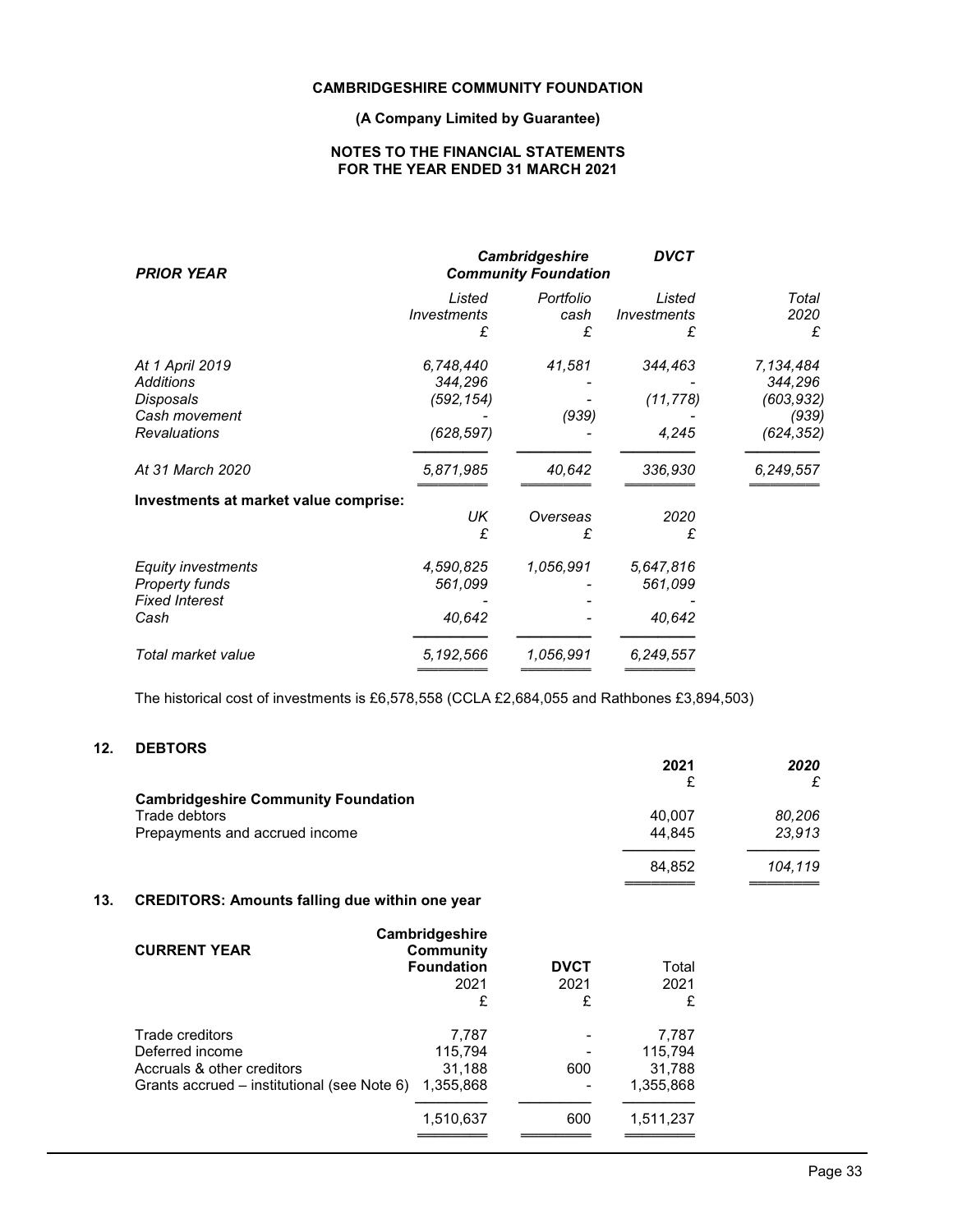### **(A Company Limited by Guarantee)**

### **NOTES TO THE FINANCIAL STATEMENTS FOR THE YEAR ENDED 31 MARCH 2021**

| <b>Community</b><br><b>Foundation</b><br>2020            | <b>DVCT</b><br>2020 | Total<br>2020 |
|----------------------------------------------------------|---------------------|---------------|
| £                                                        | £                   | £             |
| 4,890                                                    |                     | 4,890         |
| 116,916                                                  |                     | 116,916       |
| 15,352                                                   | 696                 | 16,048        |
| 1,455,302<br>Grants accrued – institutional (see Note 6) |                     | 1,455,302     |
| 1,592,460                                                | 696                 | 1,593,156     |
|                                                          |                     |               |

### **Deferred income reconciliation**

|                                                                 | 2021<br>£                      | 2020                             |
|-----------------------------------------------------------------|--------------------------------|----------------------------------|
| Brought forward<br>Amounts deferred in year<br>Amounts released | 116,916<br>75,348<br>(76, 470) | 116,448<br>144,093<br>(143, 625) |
|                                                                 | 115,794                        | 116,916                          |

Deferred income relates to amounts held for the Harry Cureton Charitable Trust for payment of grants and for income from Amey for administering grants that have been awarded but not yet paid.

 **Cambridgeshire Community Foundation**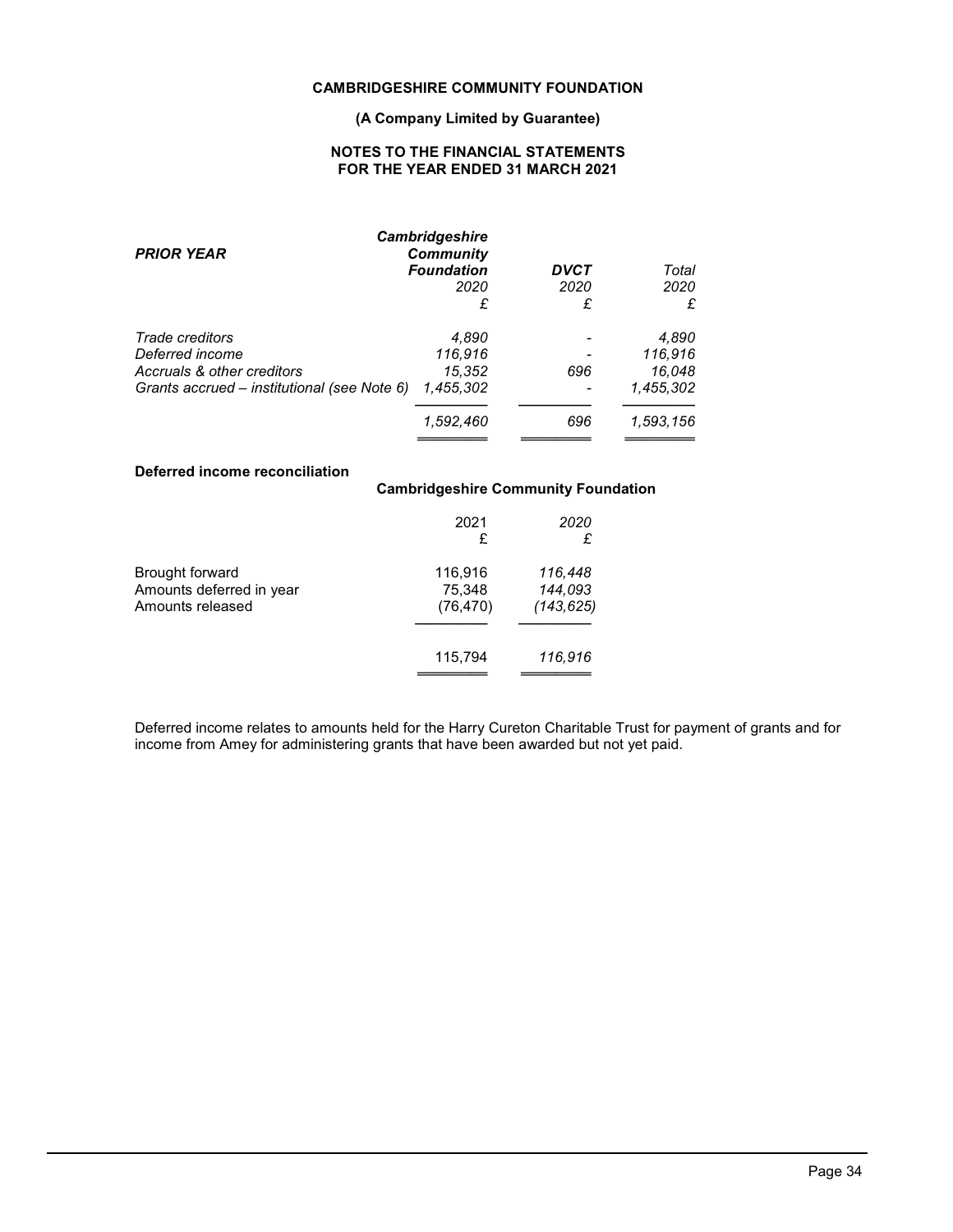### **(A Company Limited by Guarantee)**

### **NOTES TO THE FINANCIAL STATEMENTS FOR THE YEAR ENDED 31 MARCH 2021**

### **14. STATEMENT OF FUNDS - Current Year**

|                                 | <b>Brought</b><br>Forward |           | Income Expenditure | Transfers     | Gains/<br>(Losses) | Carried      |
|---------------------------------|---------------------------|-----------|--------------------|---------------|--------------------|--------------|
|                                 | £                         | £         | £                  | in/(out)<br>£ | £                  | Forward<br>£ |
| Designated fund                 | 158,226                   |           |                    |               |                    | 158,226      |
| General funds                   | 197,471                   | 353.646   | (311, 114)         | 95,136        |                    | 335,139      |
| <b>Total Unrestricted funds</b> | 355,697                   | 353,646   | (311, 114)         | 95,136        |                    | 493,365      |
| <b>Endowment funds:</b>         |                           |           |                    |               |                    |              |
| <b>DVCT</b>                     | 334,584                   |           |                    | (639)         | 81,358             | 415,303      |
| Other                           | 5,822,126                 | 659,874   | (28, 518)          | (21,086)      | 1,375,366          | 7,807,762    |
|                                 | 6,156,710                 | 659,874   | (28, 518)          | (21, 725)     | 1,456,724          | 8,223,065    |
| <b>Restricted funds:</b>        |                           |           |                    |               |                    |              |
| Amey Community Fund             | 239,009                   | 647,272   | (732, 011)         |               |                    | 154,270      |
| <b>DVCT</b>                     | 32,230                    | 11,453    | (6, 369)           |               |                    | 37,314       |
| <b>Youth Social Action</b>      | 5,476                     | 542       |                    |               |                    | 6,018        |
| Other                           | 1,011,151                 | 3,500,269 | (3, 124, 056)      | (73, 411)     |                    | 1,313,953    |
|                                 | 1,287,866                 | 4,159,536 | (3,862,436)        | (73, 411)     |                    | 1,511,555    |
| <b>Total funds</b>              | 7,800,273                 | 5,173,056 | (4,202,068)        |               | 1,456,724          | 10,227,985   |
| <b>SUMMARY OF FUNDS</b>         |                           |           |                    |               |                    |              |
|                                 | <b>Brought</b>            |           | Income Expenditure | Transfers     | Gains/             | Carried      |
|                                 | Forward                   |           |                    | in/(out)      | (Losses)           | Forward      |
|                                 | £                         | £         | £                  | £             | £                  | £            |

|                                                           |                                   |                    |                                                  |                                 |           | £                                    |
|-----------------------------------------------------------|-----------------------------------|--------------------|--------------------------------------------------|---------------------------------|-----------|--------------------------------------|
| Unrestricted funds<br>Endowment funds<br>Restricted funds | 355.697<br>6,156,710<br>1,287,866 | 353.646<br>659,874 | (311, 114)<br>(28, 518)<br>4,159,536 (3,862,436) | 95136<br>(21, 725)<br>(73, 411) | 1,456,724 | 493.365<br>8,223,065<br>$-1,511,555$ |
|                                                           |                                   |                    | 7,800,273 5,173,056 (4,202,068)                  |                                 |           | $-1,456,724$ 10,227,985              |
|                                                           |                                   |                    |                                                  |                                 |           |                                      |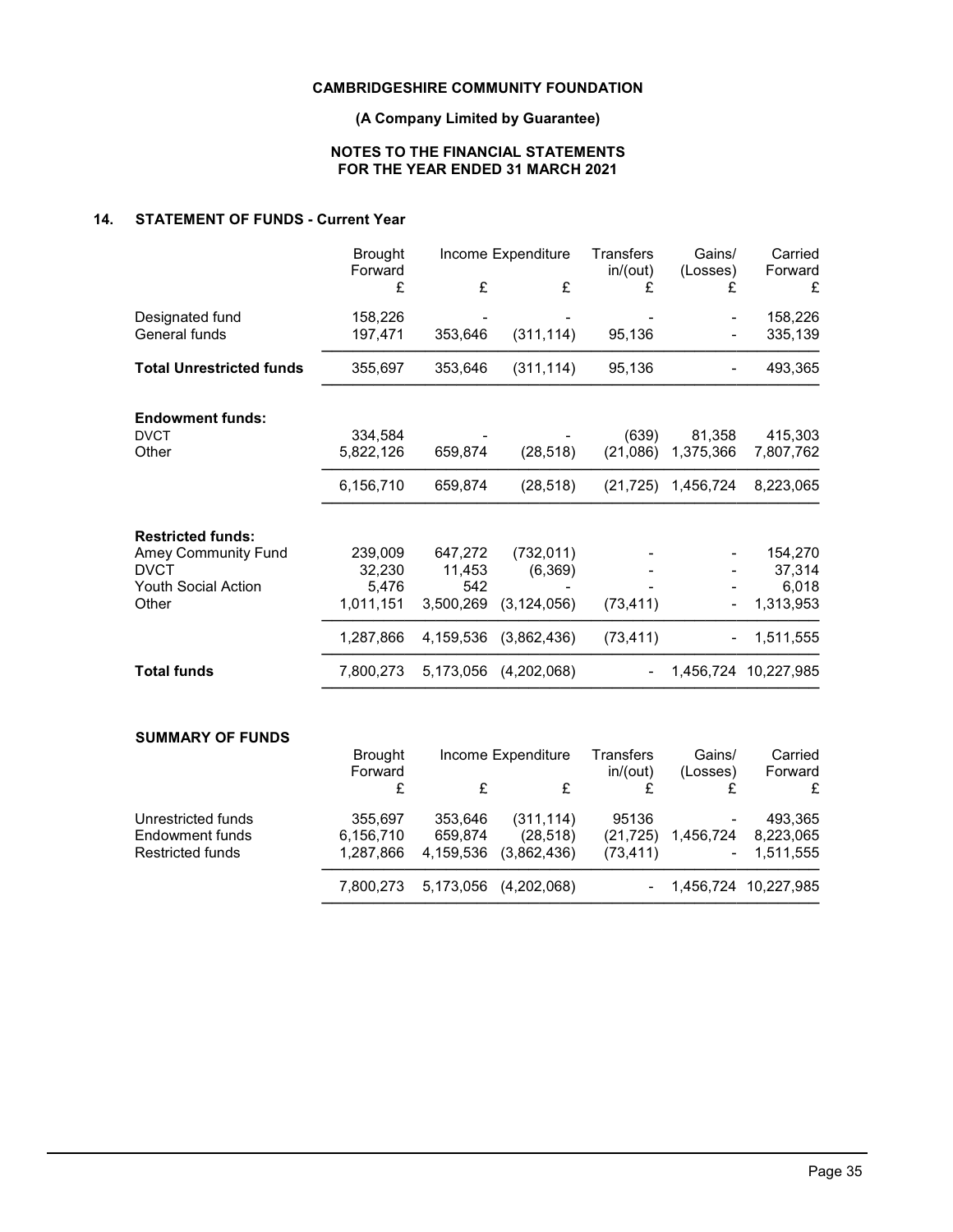### **(A Company Limited by Guarantee)**

### **NOTES TO THE FINANCIAL STATEMENTS FOR THE YEAR ENDED 31 MARCH 2021**

### **14 STATEMENT OF FUNDS - Current Year (continued)**

#### **Endowment Funds**

On an annual basis a percentage of the Endowment Fund held by Rathbones Investment Management Limited is released to be available for grant making over the coming 12 months and to contribute to the operational costs of making grants.

The endowed funds support projects under the following priorities:

- 1 Adults facing life crisis<br>2 Community developme
- 2 Community development and engagement<br>3 Children, young people and families
- Children, young people and families
- 4 Health<br>5 The na
- The natural environment

### **Restricted Funds**

The Amey Community Fund receives landfill tax credits from the waste management company, Amey. The fund makes grants under the national regulator Entrust's Objects D (Public parks and amenities), DA (Conservation and Biodiversity) and E (Restoration of Religious Buildings or Buildings of Architectural or Historical Interest).

The Youth Social Action Fund offers grants to groups working with young people between the ages of 10 and 20 years old (or 25 for young people with learning disabilities) living in Cambridgeshire (including Peterborough) to fund additional social action opportunities for young people, whereby the young people contribute to their community and learn new skills.

DVCT relates to Diddington Village Community Trust which is a linked charity whose funds are administered by CCF.

Other restricted funds offer grants to support projects working within the themes as detailed in Note 6.

### *STATEMENT OF FUNDS – Prior year comparative*

|                                 | <b>Brought</b><br>Forward |         | Income Expenditure | <b>Transfers</b><br>$in/$ (out) | Gains/<br>(Losses)           | Carried<br>Forward |
|---------------------------------|---------------------------|---------|--------------------|---------------------------------|------------------------------|--------------------|
|                                 | £                         | £       | £                  | £                               | £                            | £                  |
| Designated fund                 | 158,226                   |         |                    |                                 | $\qquad \qquad \blacksquare$ | 158,226            |
| General funds                   | 120.855                   | 204.867 | (278, 803)         | 150.552                         | $\overline{\phantom{m}}$     | 197,471            |
| <b>Total Unrestricted funds</b> | 279.081                   | 204,867 | (278, 803)         | 150.552                         |                              | 355,697            |
| <b>Endowment funds:</b>         |                           |         |                    |                                 |                              |                    |
| <b>DVCT</b>                     | 355,282                   |         |                    |                                 | (20, 698)                    | 334,584            |
| Other                           | 6,739,886                 |         | (33, 469)          | (327, 281)                      | (557,010)                    | 5,822,126          |
|                                 | 7,095,168                 |         | (33,469)           | (327,281)                       | (577, 708)                   | 6.156.710          |
|                                 |                           |         |                    |                                 |                              |                    |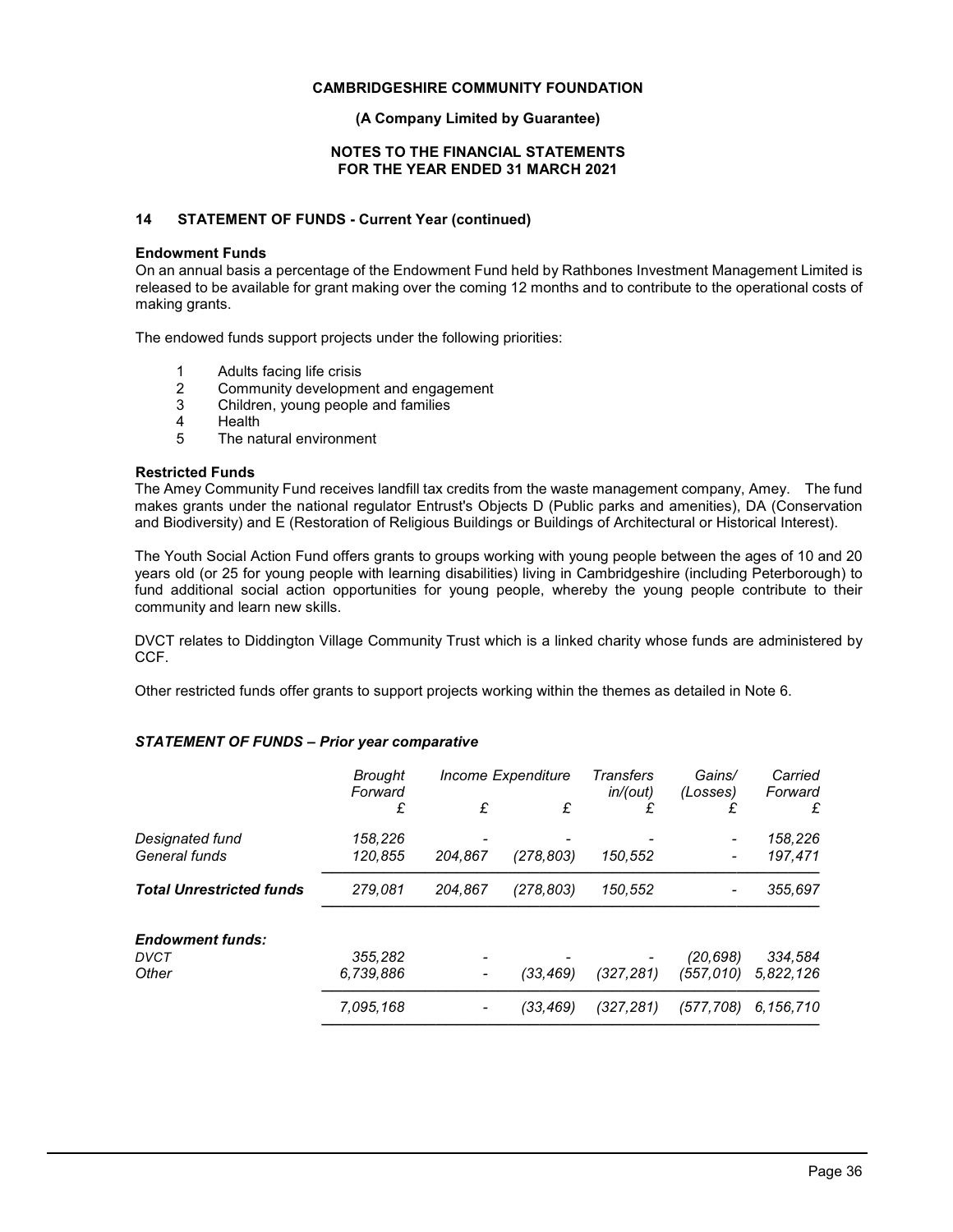### **(A Company Limited by Guarantee)**

### **NOTES TO THE FINANCIAL STATEMENTS FOR THE YEAR ENDED 31 MARCH 2021**

### 14 STATEMENT OF FUNDS - Prior Year (continued)

|                            | <b>Brought</b><br>Forward | Income Expenditure |                    | <b>Transfers</b><br>in/(out) | Gains/<br>(Losses) | Carried<br>Forward |
|----------------------------|---------------------------|--------------------|--------------------|------------------------------|--------------------|--------------------|
|                            | £                         | £                  | £                  | £                            | £                  | £                  |
| <b>Restricted funds:</b>   |                           |                    |                    |                              |                    |                    |
| <b>Amey Community Fund</b> | 501,531                   | 809,805            | (1,072,327)        |                              |                    | 239,009            |
| <b>DVCT</b>                | 26,067                    | 12,119             | (5,956)            |                              |                    | 32,230             |
| <b>Youth Social Action</b> | 5,976                     | 26,500             | (27,000)           |                              |                    | 5,476              |
| Other                      | 543,409                   | 1,720,536          | (1, 429, 523)      | 176,729                      |                    | 1,011,151          |
|                            | 1,076,983                 | 2,568,960          | (2,534,806)        | 176,729                      |                    | 1,287,866          |
| <b>Total funds</b>         | 8,451,232                 | 2,773,827          | (2,847,078)        |                              | (577,708)          | 7,800,273          |
| <b>SUMMARY OF FUNDS</b>    |                           |                    |                    |                              |                    |                    |
|                            | <b>Brought</b>            |                    | Income Expenditure | <b>Transfers</b>             | Gains/             | Carried            |
|                            | Forward                   |                    |                    | in/(out)                     | (Losses)           | Forward            |
|                            | £                         | £                  | £                  | £                            | £                  | £                  |
| Unrestricted funds         | 279,081                   | 204,867            | (278, 803)         | 150,552                      |                    | 355,697            |
| <b>Endowment funds</b>     | 7,095,168                 |                    | (33, 469)          | (327, 281)                   | (577, 708)         | 6,156,710          |
| <b>Restricted funds</b>    | 1,076,983                 | 2,568,960          | (2,534,806)        | 176,729                      |                    | 1,287,866          |
|                            | 8,451,232                 | 2,773,827          | (2,847,078)        |                              | (577, 708)         | 7,800,273          |

### **15a. RECONCILIATION OF NET MOVEMENT IN FUNDS TO NET CASH FLOW FROM OPERATING ACTIVITIES**

|                                                              | 2021        | 2020       |
|--------------------------------------------------------------|-------------|------------|
|                                                              | £           | £          |
| Net (expenditure) / income for the year (as per Statement of |             |            |
| <b>Financial Activities)</b>                                 | 2,427,712   | (650, 959) |
| <b>Adjustments for:</b>                                      |             |            |
| Depreciation                                                 | 3.469       | 2,862      |
| (Gains) / losses on investments                              | (1,456,724) | 577,708    |
| Dividends, interest and rents from investments               | (246, 366)  | (241, 513) |
| (Increase)/ decrease in cash investments                     | (82, 409)   | 47,583     |
| Decrease / (increase) in debtors                             | 19.266      | (60, 559)  |
| Increase / (decrease) in creditors                           | (81,919)    | 283,039    |
| Net cash used in operating activities                        | 583,029     | (41,839)   |
|                                                              |             |            |

ņņņņņņņņņņņņņņņņņņņņņņņņņņņņņņņņņņņņņņņņņņņņņņņņ

### **15b. NET DEBT RECONCILIATION**

| <b>Short Term Deposits</b> | At 1/4/20<br>517.600 | <b>Cashflows</b><br>375 | At 31/3/21<br>517.975 |
|----------------------------|----------------------|-------------------------|-----------------------|
| Cash at bank and in hand   | 2,517,853            | 412.826                 | 2,930,679             |
|                            |                      |                         |                       |
|                            | 3.035.453            | 413.201                 | 3,448,654             |
|                            |                      |                         |                       |